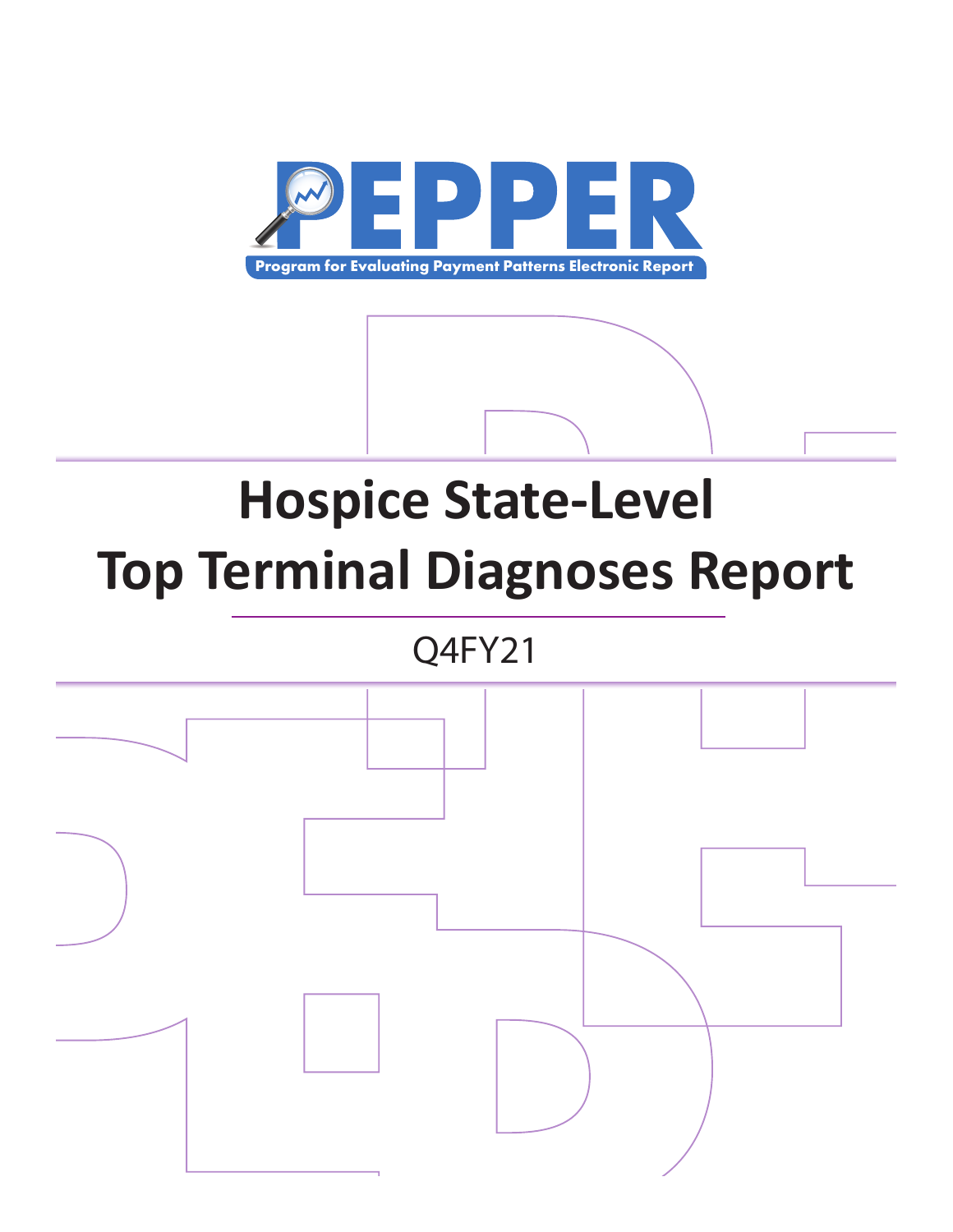#### **Top Terminal Diagnoses - Alaska, 5 Hospices**

| <b>Terminal Clinical</b><br><b>Classification System</b><br>(CCS) Diagnosis Category | Total<br><b>Decedents</b><br>for Each<br>Category | Proportion<br>οf<br><b>Decedents</b><br>for Each<br>Category | <b>State</b><br>Average<br>Length<br>of Stay<br>for<br>Category |
|--------------------------------------------------------------------------------------|---------------------------------------------------|--------------------------------------------------------------|-----------------------------------------------------------------|
| Cancer                                                                               | 301                                               | 36.9%                                                        | 41.0                                                            |
| Dementia                                                                             | 129                                               | 15.8%                                                        | 71.9                                                            |
| Stroke                                                                               | 108                                               | 13.2%                                                        | 60.0                                                            |
| Circulatory or heart disease                                                         | 99                                                | 12.1%                                                        | 57.3                                                            |
| Respiratory disease                                                                  | 51                                                | 6.3%                                                         | 441                                                             |
| <b>Top Terminal CCS Category</b>                                                     | 688                                               | 84.3%                                                        | 52.4                                                            |
| <b>All CCS Categories</b>                                                            | 816                                               | 100%                                                         | 51.1                                                            |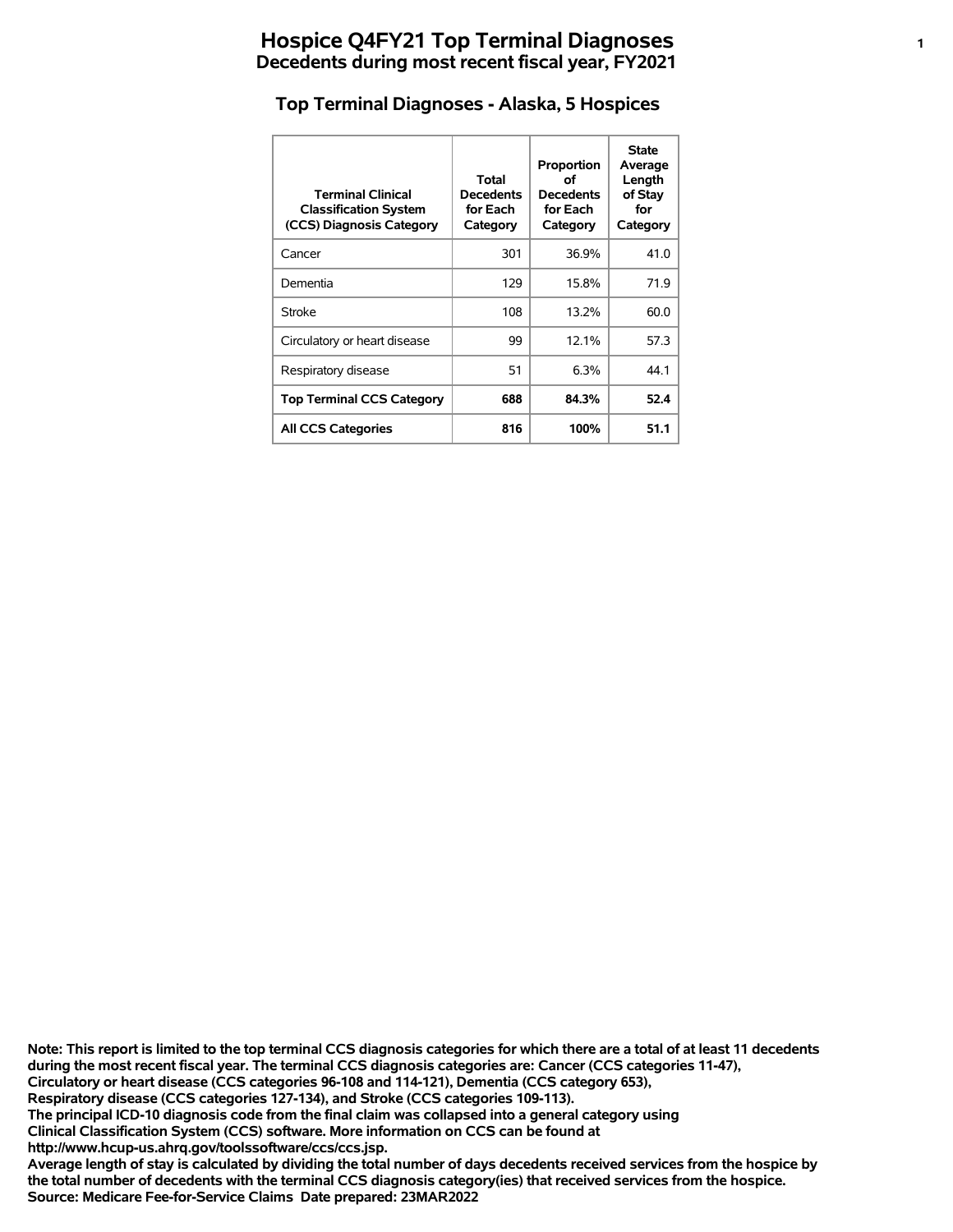# **Hospice Q4FY21 Top Terminal Diagnoses <sup>2</sup> Decedents during most recent fiscal year, FY2021**

#### **Top Terminal Diagnoses - Alabama, 90 Hospices**

| <b>Terminal Clinical</b><br><b>Classification System</b><br>(CCS) Diagnosis Category | Total<br><b>Decedents</b><br>for Each<br>Category | Proportion<br>οf<br><b>Decedents</b><br>for Each<br>Category | <b>State</b><br>Average<br>Length<br>of Stay<br>for<br>Category |
|--------------------------------------------------------------------------------------|---------------------------------------------------|--------------------------------------------------------------|-----------------------------------------------------------------|
| Cancer                                                                               | 5,838                                             | 24.6%                                                        | 49.6                                                            |
| Circulatory or heart disease                                                         | 4,999                                             | 21.1%                                                        | 115.6                                                           |
| Dementia                                                                             | 3,841                                             | 16.2%                                                        | 141.2                                                           |
| Respiratory disease                                                                  | 3,341                                             | 14.1%                                                        | 89.5                                                            |
| <b>Stroke</b>                                                                        | 2,070                                             | 8.7%                                                         | 109.4                                                           |
| <b>Top Terminal CCS Category</b>                                                     | 20,089                                            | 84.7%                                                        | 96.3                                                            |
| <b>All CCS Categories</b>                                                            | 23,724                                            | 100%                                                         | 93.3                                                            |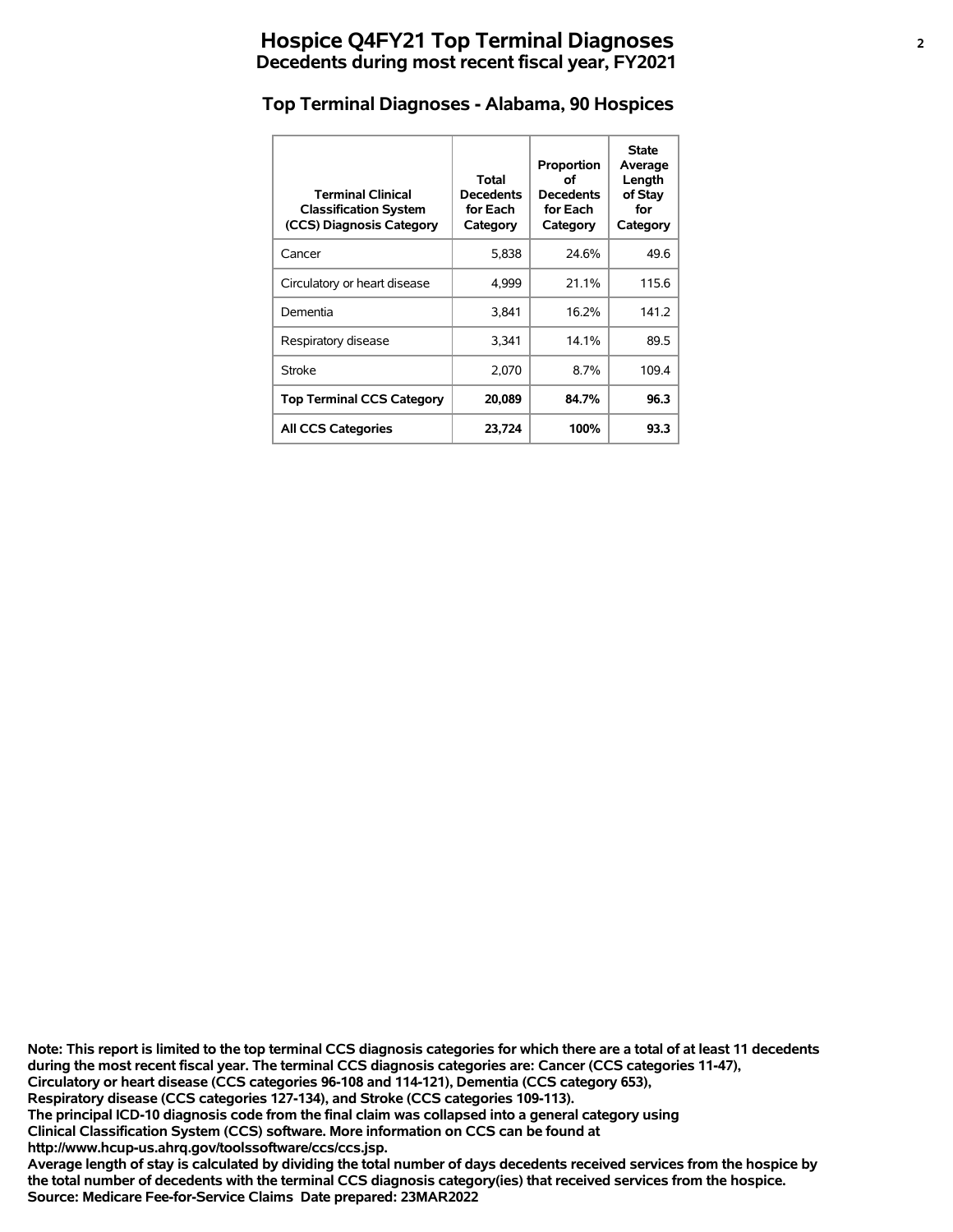# **Hospice Q4FY21 Top Terminal Diagnoses <sup>3</sup> Decedents during most recent fiscal year, FY2021**

# **Top Terminal Diagnoses - Arkansas, 45 Hospices**

| <b>Terminal Clinical</b><br><b>Classification System</b><br>(CCS) Diagnosis Category | Total<br><b>Decedents</b><br>for Each<br>Category | Proportion<br>Ωf<br><b>Decedents</b><br>for Each<br>Category | <b>State</b><br>Average<br>Length<br>of Stay<br>for<br>Category |
|--------------------------------------------------------------------------------------|---------------------------------------------------|--------------------------------------------------------------|-----------------------------------------------------------------|
| Cancer                                                                               | 3,697                                             | 25.9%                                                        | 42.8                                                            |
| Dementia                                                                             | 2,391                                             | 16.8%                                                        | 111.5                                                           |
| Circulatory or heart disease                                                         | 2,301                                             | 16.1%                                                        | 72.2                                                            |
| Respiratory disease                                                                  | 1,744                                             | 12.2%                                                        | 74.4                                                            |
| <b>Stroke</b>                                                                        | 1,224                                             | 8.6%                                                         | 58.6                                                            |
| <b>Top Terminal CCS Category</b>                                                     | 11,357                                            | 79.6%                                                        | 69.8                                                            |
| <b>All CCS Categories</b>                                                            | 14,266                                            | 100%                                                         | 63.3                                                            |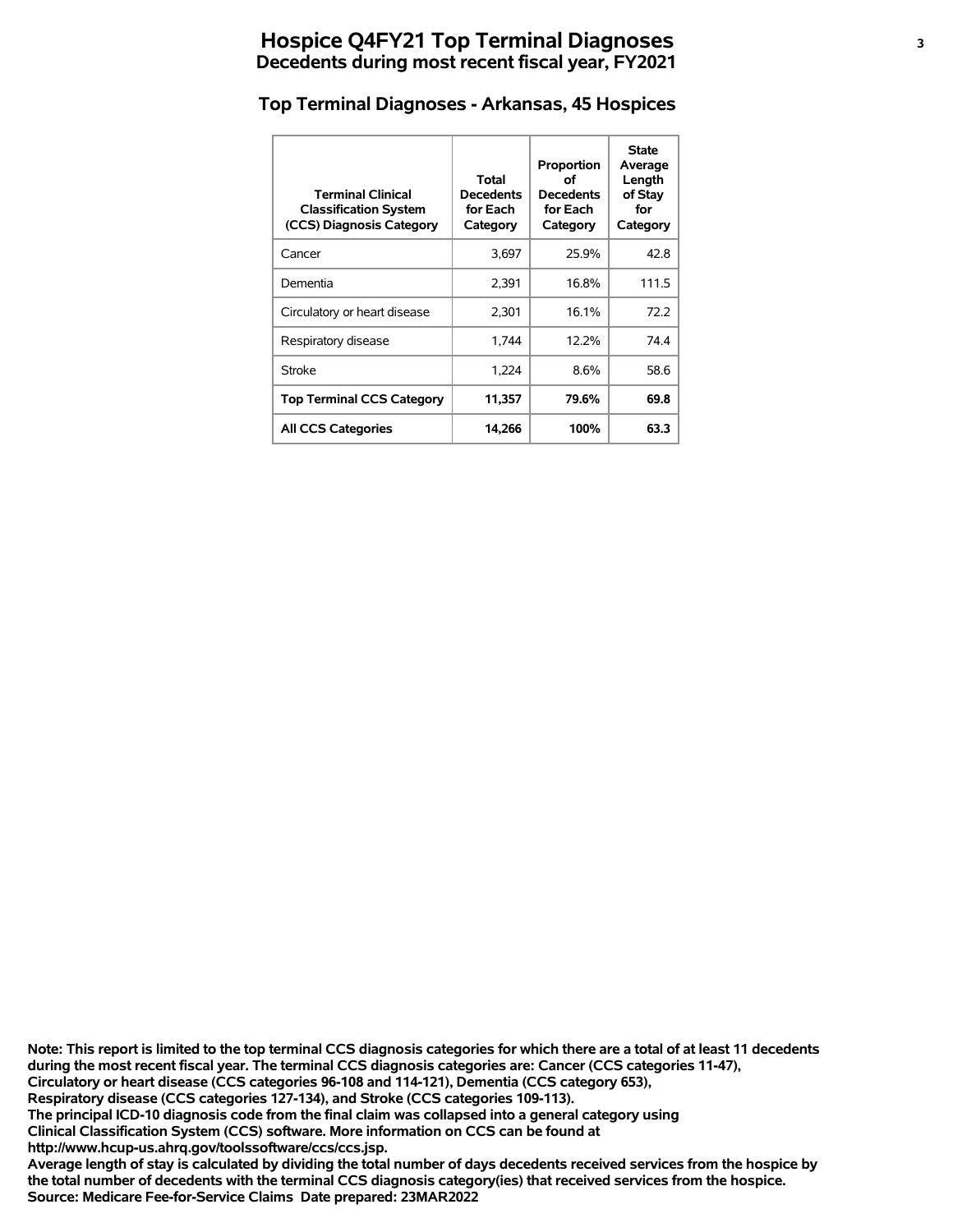# **Hospice Q4FY21 Top Terminal Diagnoses <sup>4</sup> Decedents during most recent fiscal year, FY2021**

#### **Top Terminal Diagnoses - Arizona, 171 Hospices**

| <b>Terminal Clinical</b><br><b>Classification System</b><br>(CCS) Diagnosis Category | Total<br><b>Decedents</b><br>for Each<br>Category | Proportion<br>Ωf<br><b>Decedents</b><br>for Each<br>Category | <b>State</b><br>Average<br>Length<br>of Stay<br>for<br>Category |
|--------------------------------------------------------------------------------------|---------------------------------------------------|--------------------------------------------------------------|-----------------------------------------------------------------|
| Cancer                                                                               | 8,181                                             | 25.5%                                                        | 45.8                                                            |
| Circulatory or heart disease                                                         | 5,870                                             | 18.3%                                                        | 95.4                                                            |
| Dementia                                                                             | 5.503                                             | 17.2%                                                        | 126.8                                                           |
| Respiratory disease                                                                  | 3,177                                             | $9.9\%$                                                      | 79.7                                                            |
| <b>Stroke</b>                                                                        | 2,639                                             | 8.2%                                                         | 79.9                                                            |
| <b>Top Terminal CCS Category</b>                                                     | 25,370                                            | 79.1%                                                        | 82.6                                                            |
| <b>All CCS Categories</b>                                                            | 32,067                                            | 100%                                                         | 77.0                                                            |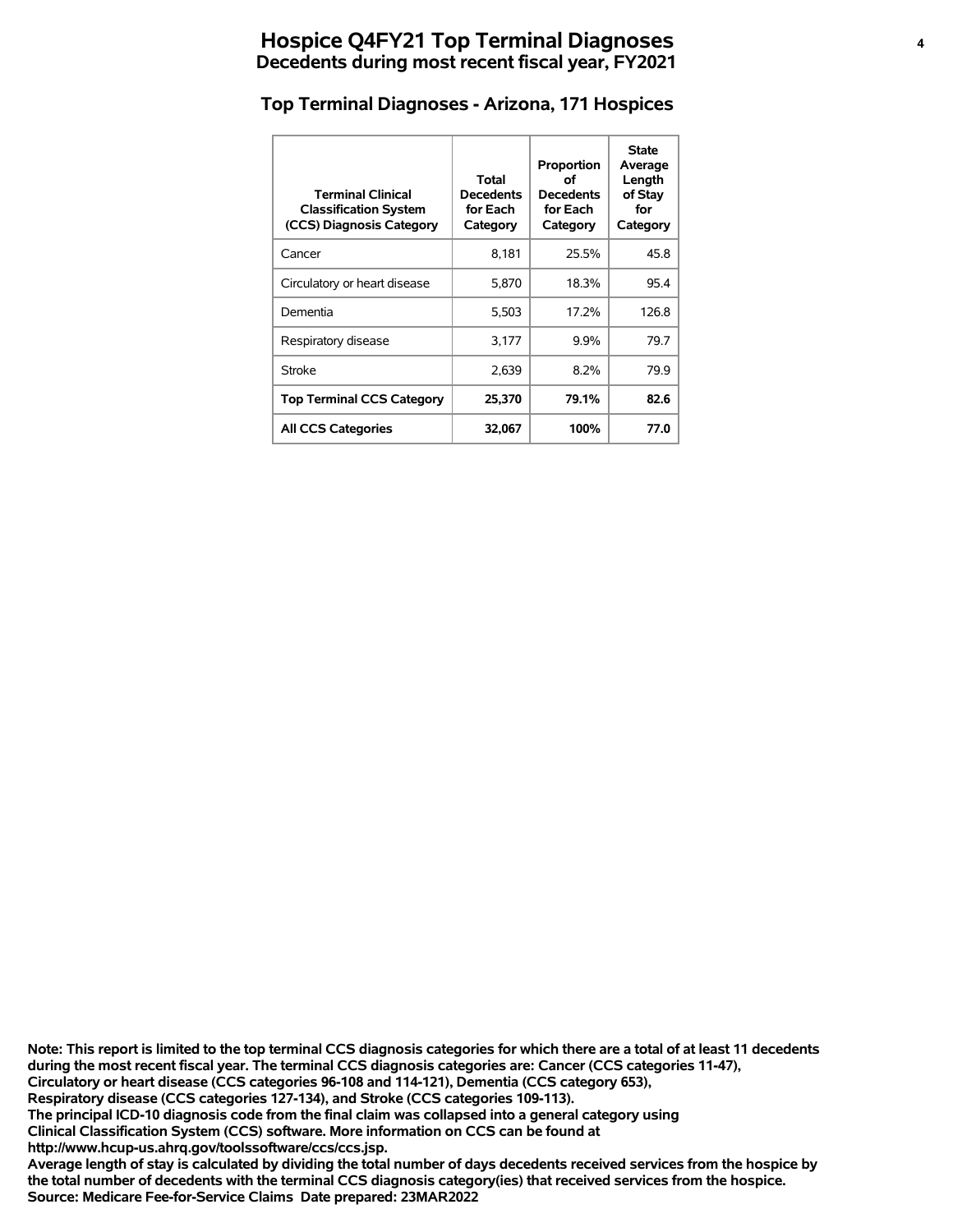# **Hospice Q4FY21 Top Terminal Diagnoses <sup>5</sup> Decedents during most recent fiscal year, FY2021**

# **Top Terminal Diagnoses - California, 1247 Hospices**

| <b>Terminal Clinical</b><br><b>Classification System</b><br>(CCS) Diagnosis Category | Total<br><b>Decedents</b><br>for Each<br>Category | Proportion<br>οf<br><b>Decedents</b><br>for Each<br>Category | <b>State</b><br>Average<br>Length<br>of Stay<br>for<br>Category |
|--------------------------------------------------------------------------------------|---------------------------------------------------|--------------------------------------------------------------|-----------------------------------------------------------------|
| Cancer                                                                               | 30,919                                            | 27.8%                                                        | 45.8                                                            |
| Dementia                                                                             | 20.448                                            | 18.4%                                                        | 120.0                                                           |
| Circulatory or heart disease                                                         | 19,237                                            | 17.3%                                                        | 85.4                                                            |
| <b>Stroke</b>                                                                        | 12,493                                            | 11.2%                                                        | 88.7                                                            |
| Respiratory disease                                                                  | 8,710                                             | 7.8%                                                         | 67.1                                                            |
| <b>Top Terminal CCS Category</b>                                                     | 91,807                                            | 82.5%                                                        | 78.5                                                            |
| <b>All CCS Categories</b>                                                            | 111,288                                           | 100%                                                         | 75.4                                                            |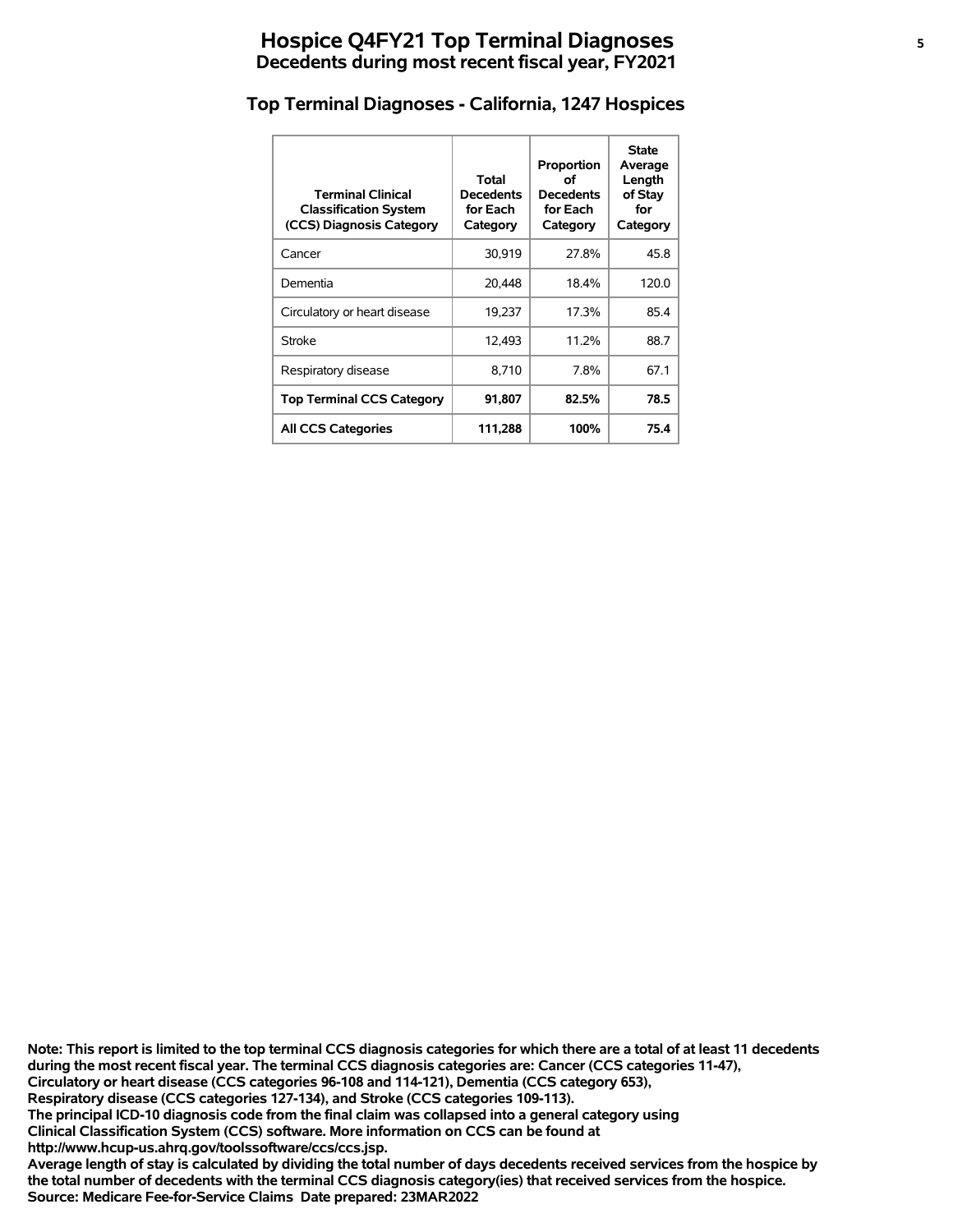# **Hospice Q4FY21 Top Terminal Diagnoses <sup>6</sup> Decedents during most recent fiscal year, FY2021**

# **Top Terminal Diagnoses - Colorado, 71 Hospices**

| <b>Terminal Clinical</b><br><b>Classification System</b><br>(CCS) Diagnosis Category | Total<br><b>Decedents</b><br>for Each<br>Category | Proportion<br>οf<br><b>Decedents</b><br>for Each<br>Category | <b>State</b><br>Average<br>Length<br>of Stay<br>for<br>Category |
|--------------------------------------------------------------------------------------|---------------------------------------------------|--------------------------------------------------------------|-----------------------------------------------------------------|
| Cancer                                                                               | 4,491                                             | 25.8%                                                        | 48.1                                                            |
| Dementia                                                                             | 2,836                                             | 16.3%                                                        | 104.1                                                           |
| Circulatory or heart disease                                                         | 2.746                                             | 15.8%                                                        | 89.5                                                            |
| Respiratory disease                                                                  | 1.918                                             | 11.0%                                                        | 78.8                                                            |
| <b>Stroke</b>                                                                        | 1,725                                             | $9.9\%$                                                      | 78.5                                                            |
| <b>Top Terminal CCS Category</b>                                                     | 13,716                                            | 78.9%                                                        | 76.1                                                            |
| <b>All CCS Categories</b>                                                            | 17,387                                            | 100%                                                         | 72.9                                                            |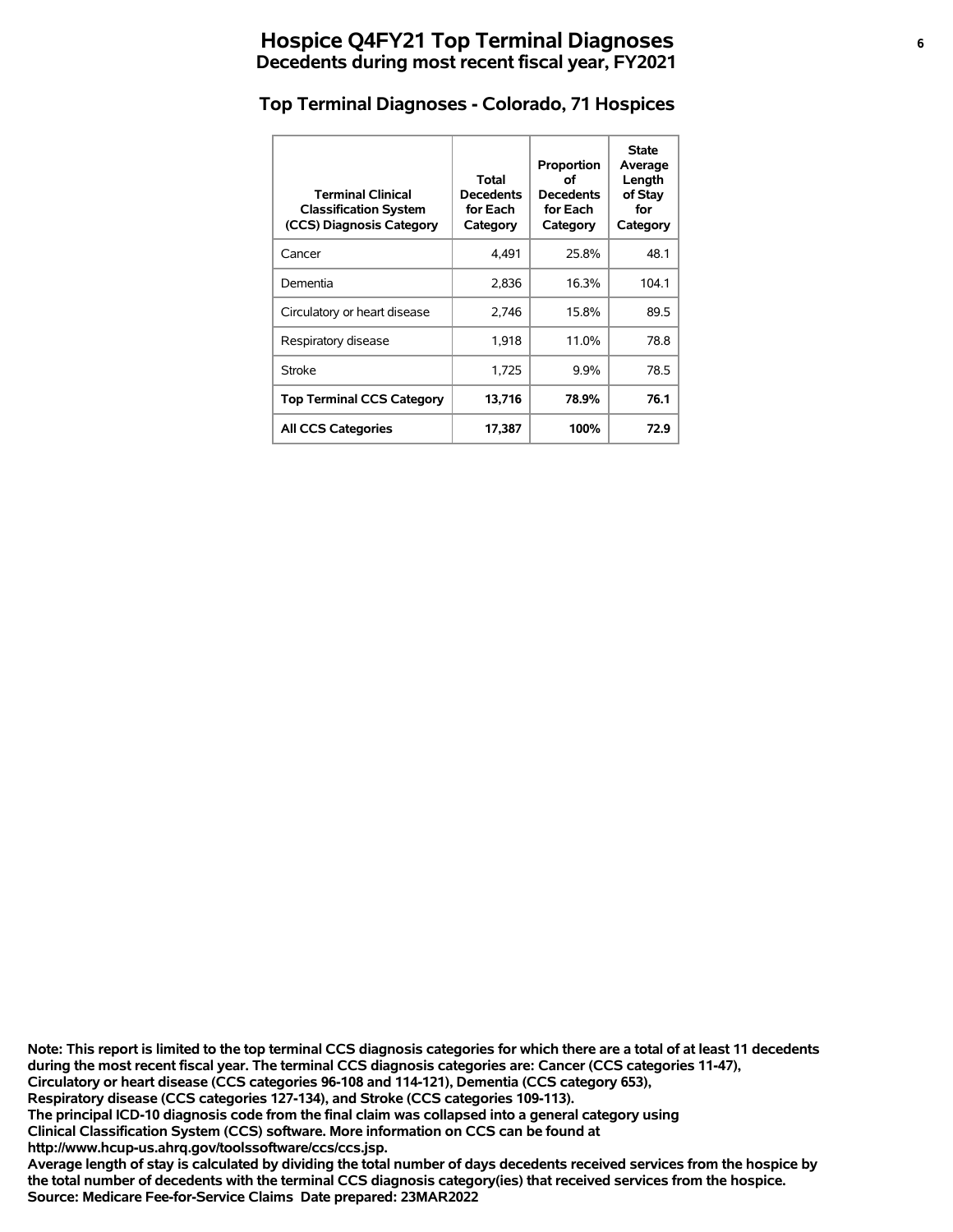# **Hospice Q4FY21 Top Terminal Diagnoses <sup>7</sup> Decedents during most recent fiscal year, FY2021**

#### **Top Terminal Diagnoses - Connecticut, 25 Hospices**

| <b>Terminal Clinical</b><br><b>Classification System</b><br>(CCS) Diagnosis Category | Total<br><b>Decedents</b><br>for Each<br>Category | Proportion<br>Ωf<br><b>Decedents</b><br>for Each<br>Category | <b>State</b><br>Average<br>Length<br>of Stay<br>for<br>Category |
|--------------------------------------------------------------------------------------|---------------------------------------------------|--------------------------------------------------------------|-----------------------------------------------------------------|
| Cancer                                                                               | 3,682                                             | 28.8%                                                        | 37.2                                                            |
| Dementia                                                                             | 2.167                                             | 16.9%                                                        | 78.6                                                            |
| Circulatory or heart disease                                                         | 1.795                                             | 14.0%                                                        | 49.3                                                            |
| <b>Stroke</b>                                                                        | 1,502                                             | 11.7%                                                        | 77.0                                                            |
| Respiratory disease                                                                  | 1,106                                             | 8.6%                                                         | 42.8                                                            |
| <b>Top Terminal CCS Category</b>                                                     | 10,252                                            | 80.1%                                                        | 54.5                                                            |
| <b>All CCS Categories</b>                                                            | 12,792                                            | 100%                                                         | 52.2                                                            |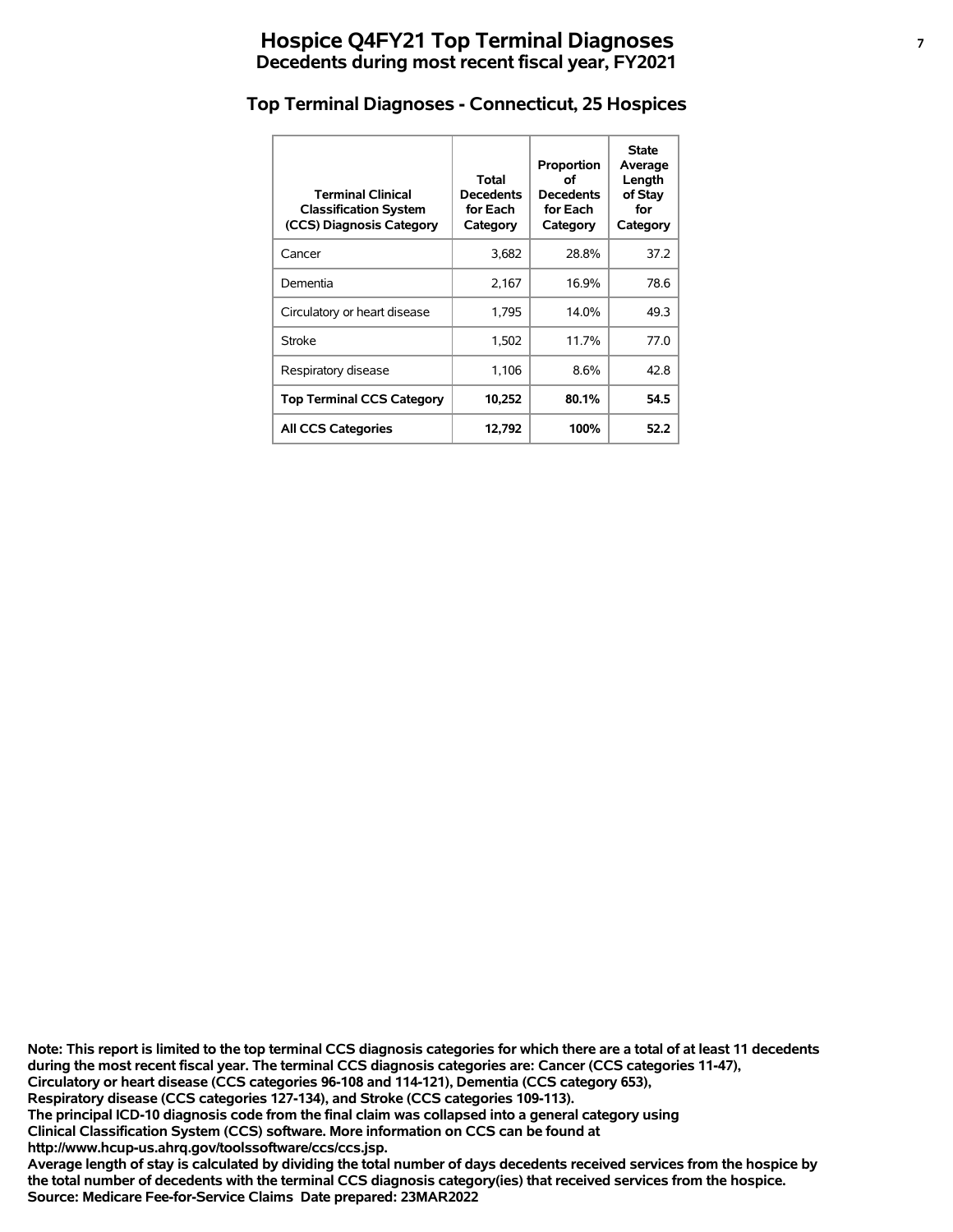# **Hospice Q4FY21 Top Terminal Diagnoses <sup>8</sup> Decedents during most recent fiscal year, FY2021**

#### **Top Terminal Diagnoses - District of Columbia, 3 Hospices**

| <b>Terminal Clinical</b><br><b>Classification System</b><br>(CCS) Diagnosis Category | Total<br>Decedents<br>for Each<br>Category | Proportion<br>οf<br><b>Decedents</b><br>for Each<br>Category | <b>State</b><br>Average<br>Length<br>of Stay<br>for<br>Category |
|--------------------------------------------------------------------------------------|--------------------------------------------|--------------------------------------------------------------|-----------------------------------------------------------------|
| Cancer                                                                               | 282                                        | 34.0%                                                        | 47.1                                                            |
| Dementia                                                                             | 155                                        | 18.7%                                                        | 86.8                                                            |
| Circulatory or heart disease                                                         | 109                                        | 13.1%                                                        | 95.9                                                            |
| <b>Stroke</b>                                                                        | 105                                        | 12.7%                                                        | 93.4                                                            |
| Respiratory disease                                                                  | 42                                         | 5.1%                                                         | 99.7                                                            |
| <b>Top Terminal CCS Category</b>                                                     | 693                                        | 83.6%                                                        | 73.9                                                            |
| <b>All CCS Categories</b>                                                            | 829                                        | 100%                                                         | 71.0                                                            |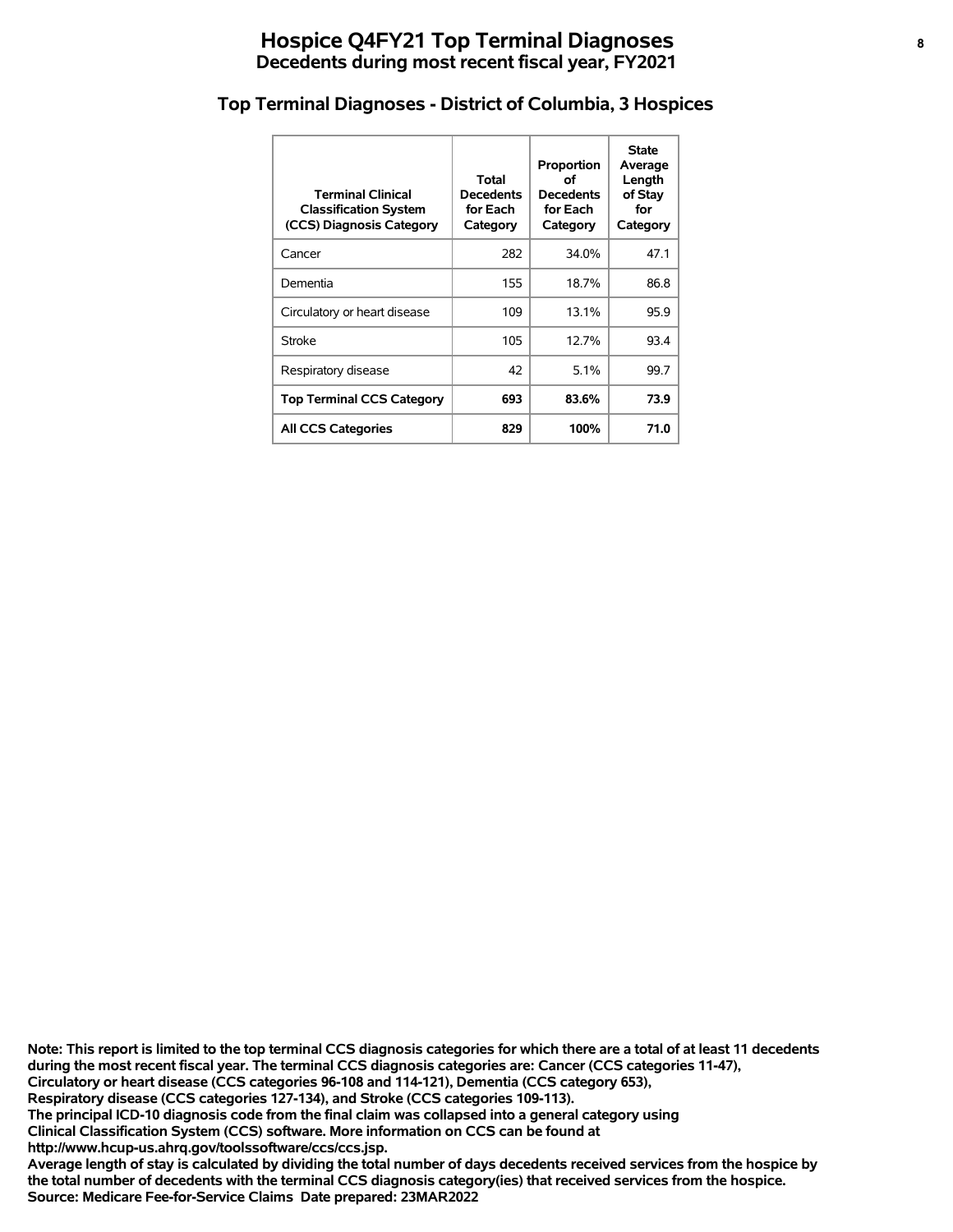# **Hospice Q4FY21 Top Terminal Diagnoses <sup>9</sup> Decedents during most recent fiscal year, FY2021**

#### **Top Terminal Diagnoses - Delaware, 11 Hospices**

| <b>Terminal Clinical</b><br><b>Classification System</b><br>(CCS) Diagnosis Category | Total<br><b>Decedents</b><br>for Each<br>Category | Proportion<br>οf<br><b>Decedents</b><br>for Each<br>Category | <b>State</b><br>Average<br>Length<br>of Stay<br>for<br>Category |
|--------------------------------------------------------------------------------------|---------------------------------------------------|--------------------------------------------------------------|-----------------------------------------------------------------|
| Cancer                                                                               | 1,467                                             | 30.2%                                                        | 45.2                                                            |
| Circulatory or heart disease                                                         | 877                                               | 18.0%                                                        | 80.7                                                            |
| <b>Stroke</b>                                                                        | 675                                               | 13.9%                                                        | 95.6                                                            |
| Dementia                                                                             | 566                                               | 11.6%                                                        | 115.3                                                           |
| Respiratory disease                                                                  | 440                                               | $9.0\%$                                                      | 82.6                                                            |
| <b>Top Terminal CCS Category</b>                                                     | 4,025                                             | 82.8%                                                        | 75.3                                                            |
| <b>All CCS Categories</b>                                                            | 4,862                                             | 100%                                                         | 71.3                                                            |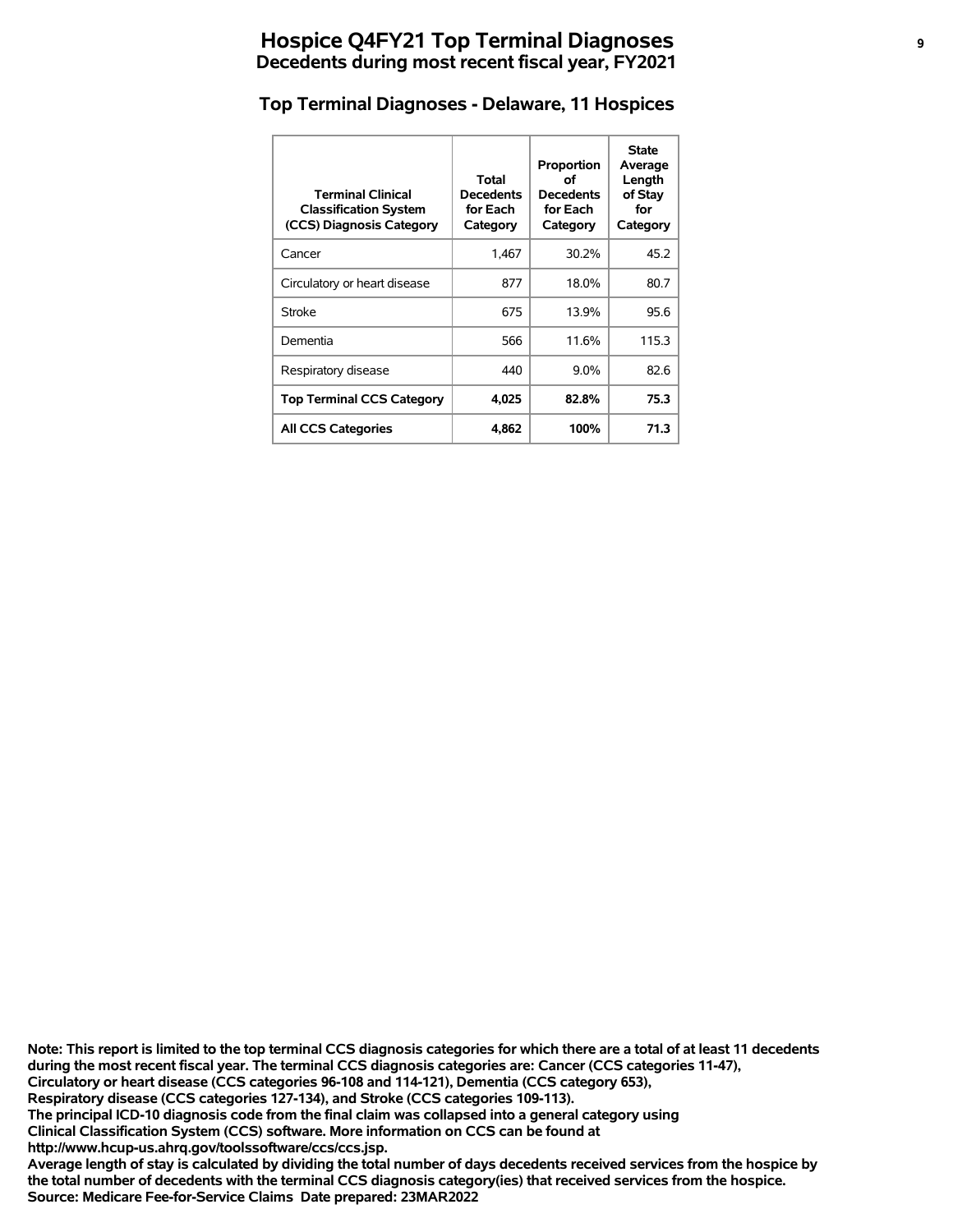# **Hospice Q4FY21 Top Terminal Diagnoses <sup>10</sup> Decedents during most recent fiscal year, FY2021**

#### **Top Terminal Diagnoses - Florida, 47 Hospices**

| <b>Terminal Clinical</b><br><b>Classification System</b><br>(CCS) Diagnosis Category | Total<br><b>Decedents</b><br>for Each<br>Category | Proportion<br>οf<br><b>Decedents</b><br>for Each<br>Category | <b>State</b><br>Average<br>Length<br>of Stay<br>for<br>Category |
|--------------------------------------------------------------------------------------|---------------------------------------------------|--------------------------------------------------------------|-----------------------------------------------------------------|
| Cancer                                                                               | 28,551                                            | 25.3%                                                        | 42.4                                                            |
| Circulatory or heart disease                                                         | 17.676                                            | 15.7%                                                        | 76.2                                                            |
| <b>Stroke</b>                                                                        | 15,864                                            | 14.1%                                                        | 107.6                                                           |
| Dementia                                                                             | 13,549                                            | 12.0%                                                        | 120.4                                                           |
| Respiratory disease                                                                  | 12,994                                            | 11.5%                                                        | 52.9                                                            |
| <b>Top Terminal CCS Category</b>                                                     | 88,634                                            | 78.7%                                                        | 74.3                                                            |
| <b>All CCS Categories</b>                                                            | 112,630                                           | 100%                                                         | 68.1                                                            |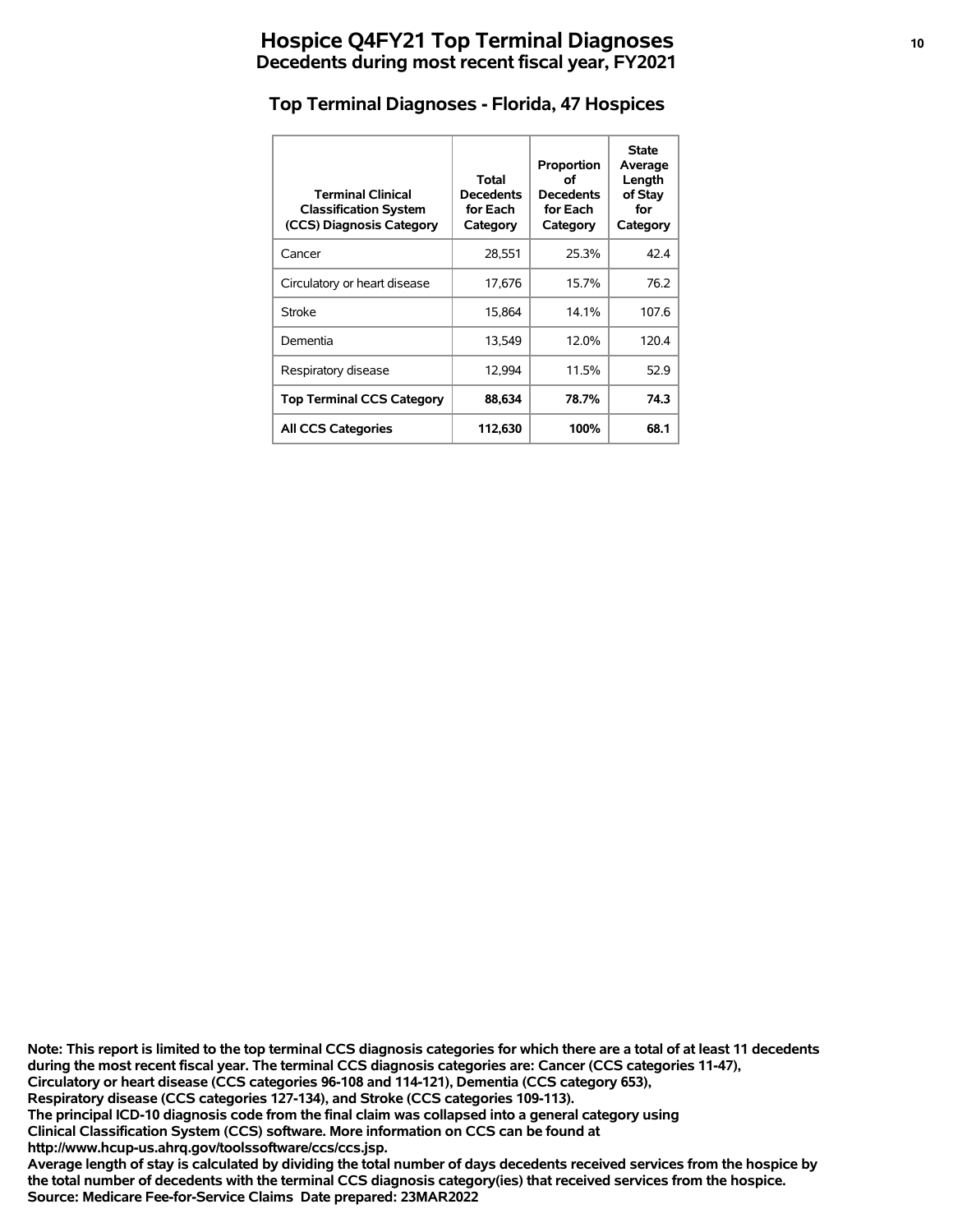# **Hospice Q4FY21 Top Terminal Diagnoses <sup>11</sup> Decedents during most recent fiscal year, FY2021**

#### **Top Terminal Diagnoses - Georgia, 224 Hospices**

| <b>Terminal Clinical</b><br><b>Classification System</b><br>(CCS) Diagnosis Category | Total<br><b>Decedents</b><br>for Each<br>Category | Proportion<br>οf<br><b>Decedents</b><br>for Each<br>Category | <b>State</b><br>Average<br>Length<br>of Stay<br>for<br>Category |
|--------------------------------------------------------------------------------------|---------------------------------------------------|--------------------------------------------------------------|-----------------------------------------------------------------|
| Cancer                                                                               | 9,935                                             | 25.8%                                                        | 45.6                                                            |
| Dementia                                                                             | 7.034                                             | 18.2%                                                        | 144.9                                                           |
| Circulatory or heart disease                                                         | 5,926                                             | 15.4%                                                        | 92.8                                                            |
| Respiratory disease                                                                  | 5,375                                             | 13.9%                                                        | 63.1                                                            |
| <b>Stroke</b>                                                                        | 3,367                                             | 8.7%                                                         | 71.8                                                            |
| <b>Top Terminal CCS Category</b>                                                     | 31,637                                            | 82.0%                                                        | 82.3                                                            |
| <b>All CCS Categories</b>                                                            | 38,571                                            | 100%                                                         | 77.5                                                            |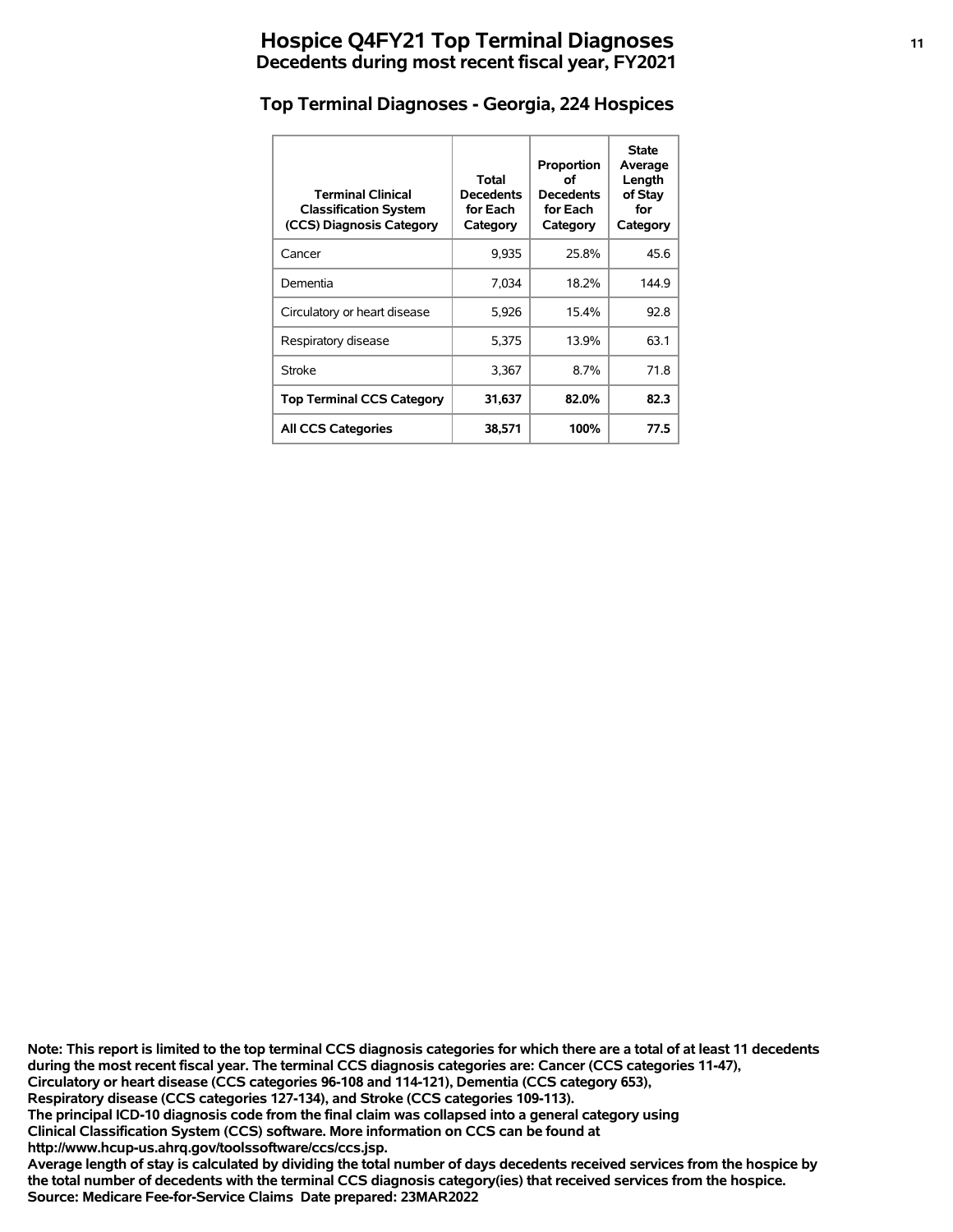# **Hospice Q4FY21 Top Terminal Diagnoses <sup>12</sup> Decedents during most recent fiscal year, FY2021**

#### **Top Terminal Diagnoses - Hawaii, 10 Hospices**

| <b>Terminal Clinical</b><br><b>Classification System</b><br>(CCS) Diagnosis Category | Total<br><b>Decedents</b><br>for Each<br>Category | Proportion<br>οf<br><b>Decedents</b><br>for Each<br>Category | <b>State</b><br>Average<br>Length<br>of Stay<br>for<br>Category |
|--------------------------------------------------------------------------------------|---------------------------------------------------|--------------------------------------------------------------|-----------------------------------------------------------------|
| Cancer                                                                               | 1,247                                             | 28.8%                                                        | 49.7                                                            |
| Dementia                                                                             | 717                                               | 16.6%                                                        | 130.2                                                           |
| <b>Stroke</b>                                                                        | 635                                               | 14.7%                                                        | 108.4                                                           |
| Circulatory or heart disease                                                         | 623                                               | 14.4%                                                        | 71.7                                                            |
| Respiratory disease                                                                  | 264                                               | 6.1%                                                         | 67.1                                                            |
| <b>Top Terminal CCS Category</b>                                                     | 3,486                                             | 80.5%                                                        | 82.2                                                            |
| <b>All CCS Categories</b>                                                            | 4,330                                             | 100%                                                         | 79.8                                                            |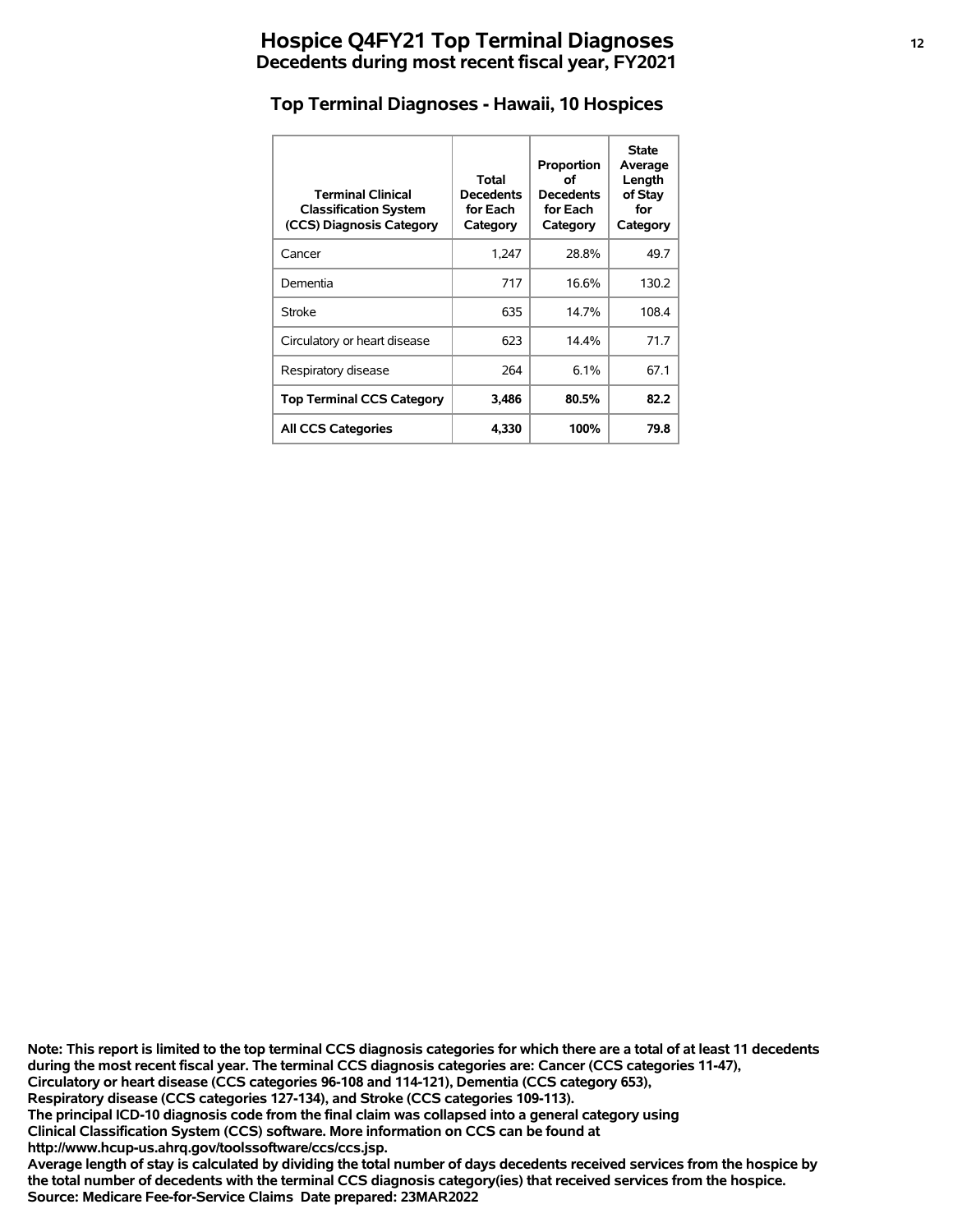#### **Top Terminal Diagnoses - Iowa, 75 Hospices**

| <b>Terminal Clinical</b><br><b>Classification System</b><br>(CCS) Diagnosis Category | Total<br><b>Decedents</b><br>for Each<br>Category | Proportion<br>οf<br><b>Decedents</b><br>for Each<br>Category | <b>State</b><br>Average<br>Length<br>of Stay<br>for<br>Category |
|--------------------------------------------------------------------------------------|---------------------------------------------------|--------------------------------------------------------------|-----------------------------------------------------------------|
| Cancer                                                                               | 4.064                                             | 25.5%                                                        | 45.2                                                            |
| Circulatory or heart disease                                                         | 3,018                                             | 18.9%                                                        | 59.7                                                            |
| Dementia                                                                             | 2,452                                             | 15.4%                                                        | 95.7                                                            |
| Respiratory disease                                                                  | 1,525                                             | 9.6%                                                         | 62.7                                                            |
| Stroke                                                                               | 1,106                                             | 6.9%                                                         | 50.4                                                            |
| <b>Top Terminal CCS Category</b>                                                     | 12,165                                            | 76.3%                                                        | 61.6                                                            |
| <b>All CCS Categories</b>                                                            | 15,944                                            | 100%                                                         | 56.4                                                            |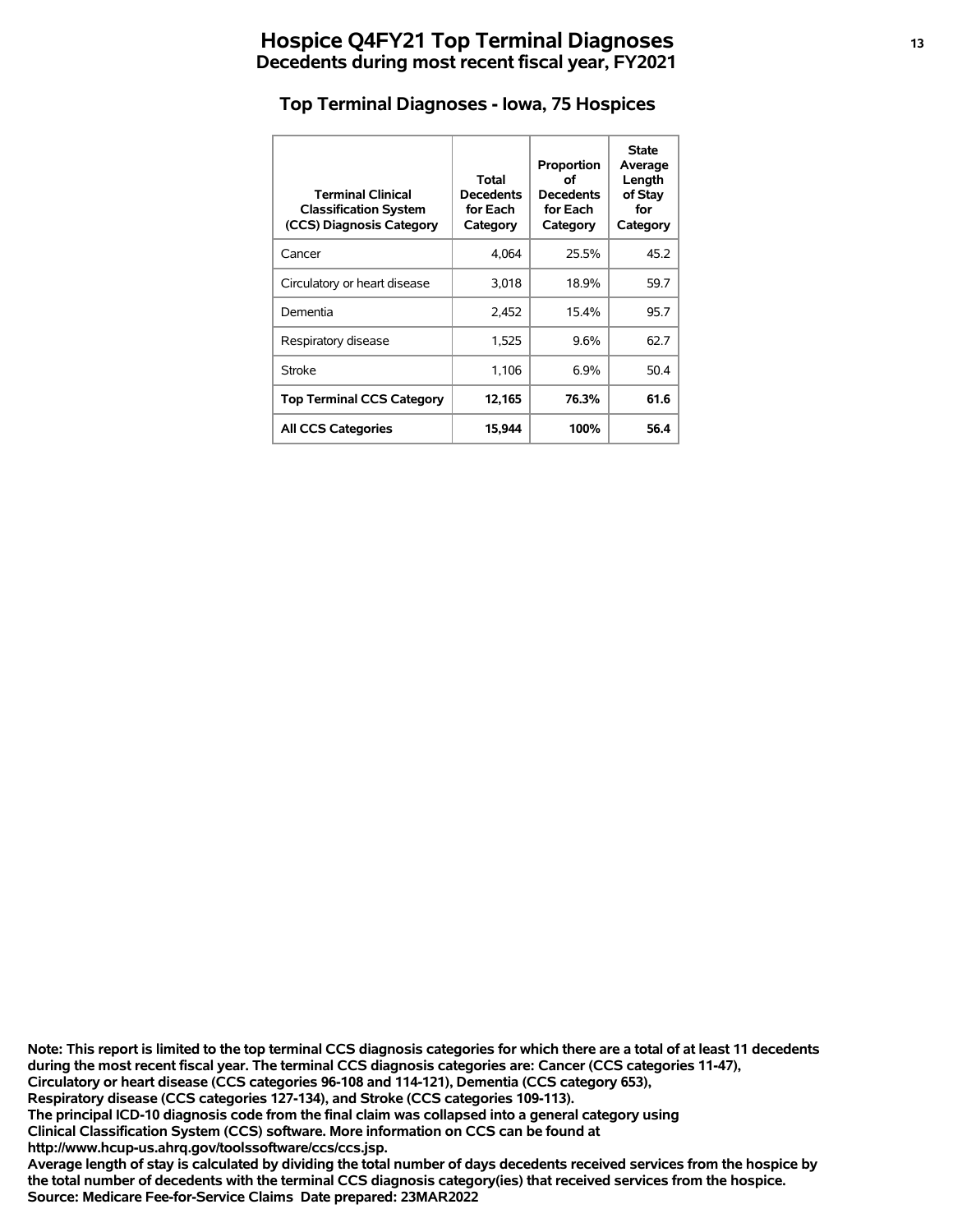#### **Top Terminal Diagnoses - Idaho, 48 Hospices**

| <b>Terminal Clinical</b><br><b>Classification System</b><br>(CCS) Diagnosis Category | Total<br><b>Decedents</b><br>for Each<br>Category | Proportion<br>οf<br><b>Decedents</b><br>for Each<br>Category | <b>State</b><br>Average<br>Length<br>of Stay<br>for<br>Category |
|--------------------------------------------------------------------------------------|---------------------------------------------------|--------------------------------------------------------------|-----------------------------------------------------------------|
| Cancer                                                                               | 1,872                                             | 25.0%                                                        | 57.9                                                            |
| Circulatory or heart disease                                                         | 1,492                                             | 19.9%                                                        | 95.0                                                            |
| Dementia                                                                             | 1,076                                             | 14.4%                                                        | 118.1                                                           |
| Respiratory disease                                                                  | 766                                               | 10.2%                                                        | 84.0                                                            |
| <b>Stroke</b>                                                                        | 519                                               | 6.9%                                                         | 86.4                                                            |
| <b>Top Terminal CCS Category</b>                                                     | 5,725                                             | 76.4%                                                        | 85.0                                                            |
| <b>All CCS Categories</b>                                                            | 7,490                                             | 100%                                                         | 78.8                                                            |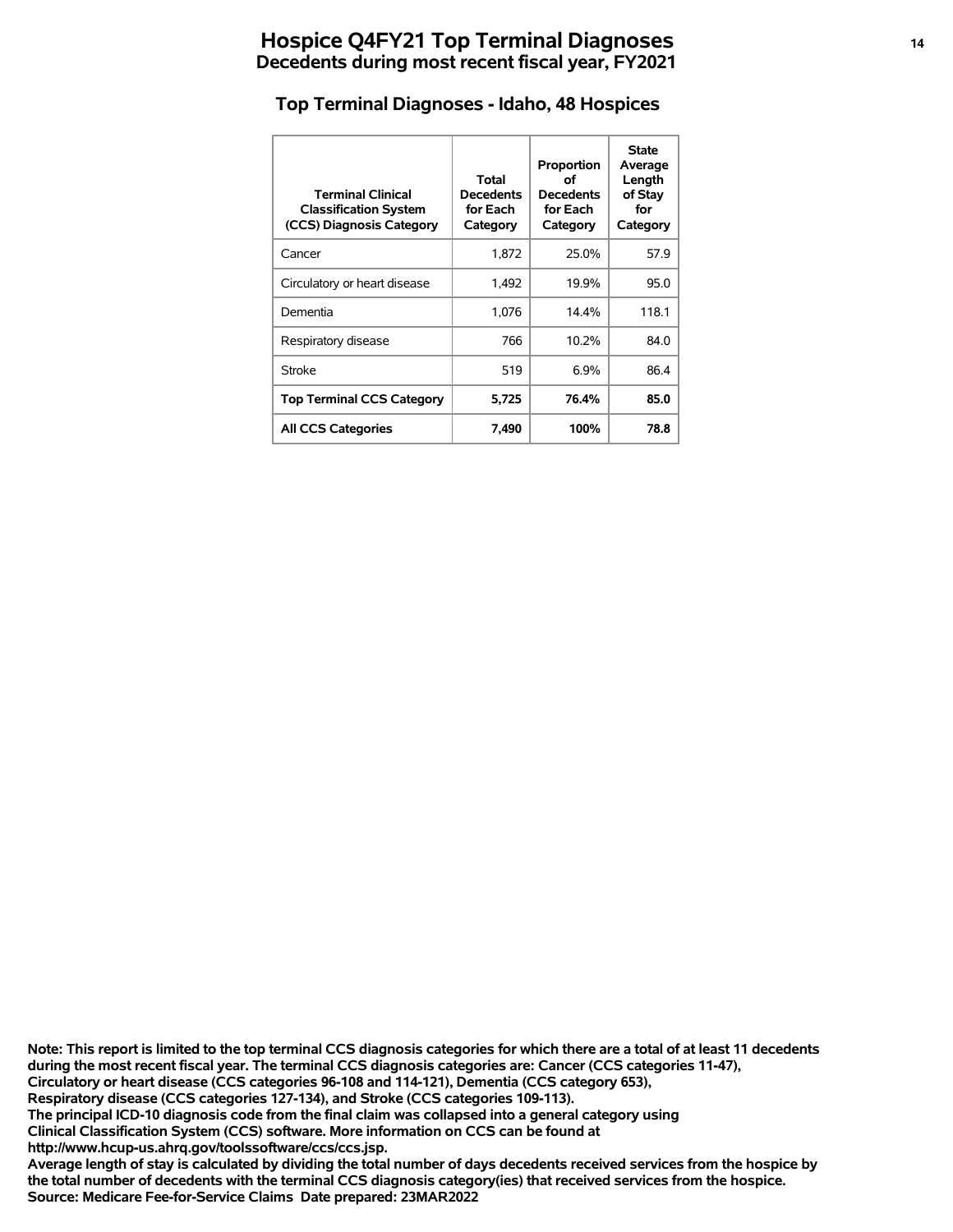# **Hospice Q4FY21 Top Terminal Diagnoses <sup>15</sup> Decedents during most recent fiscal year, FY2021**

#### **Top Terminal Diagnoses - Illinois, 121 Hospices**

| <b>Terminal Clinical</b><br><b>Classification System</b><br>(CCS) Diagnosis Category | Total<br><b>Decedents</b><br>for Each<br>Category | Proportion<br>οf<br><b>Decedents</b><br>for Each<br>Category | <b>State</b><br>Average<br>Length<br>of Stay<br>for<br>Category |
|--------------------------------------------------------------------------------------|---------------------------------------------------|--------------------------------------------------------------|-----------------------------------------------------------------|
| Cancer                                                                               | 12,590                                            | 27.3%                                                        | 39.7                                                            |
| Circulatory or heart disease                                                         | 7,427                                             | 16.1%                                                        | 61.5                                                            |
| Dementia                                                                             | 7.042                                             | 15.3%                                                        | 101.5                                                           |
| <b>Stroke</b>                                                                        | 5,507                                             | 11.9%                                                        | 73.3                                                            |
| Respiratory disease                                                                  | 4,095                                             | 8.9%                                                         | 47.7                                                            |
| <b>Top Terminal CCS Category</b>                                                     | 36,661                                            | 79.4%                                                        | 61.9                                                            |
| <b>All CCS Categories</b>                                                            | 46,177                                            | 100%                                                         | 57.5                                                            |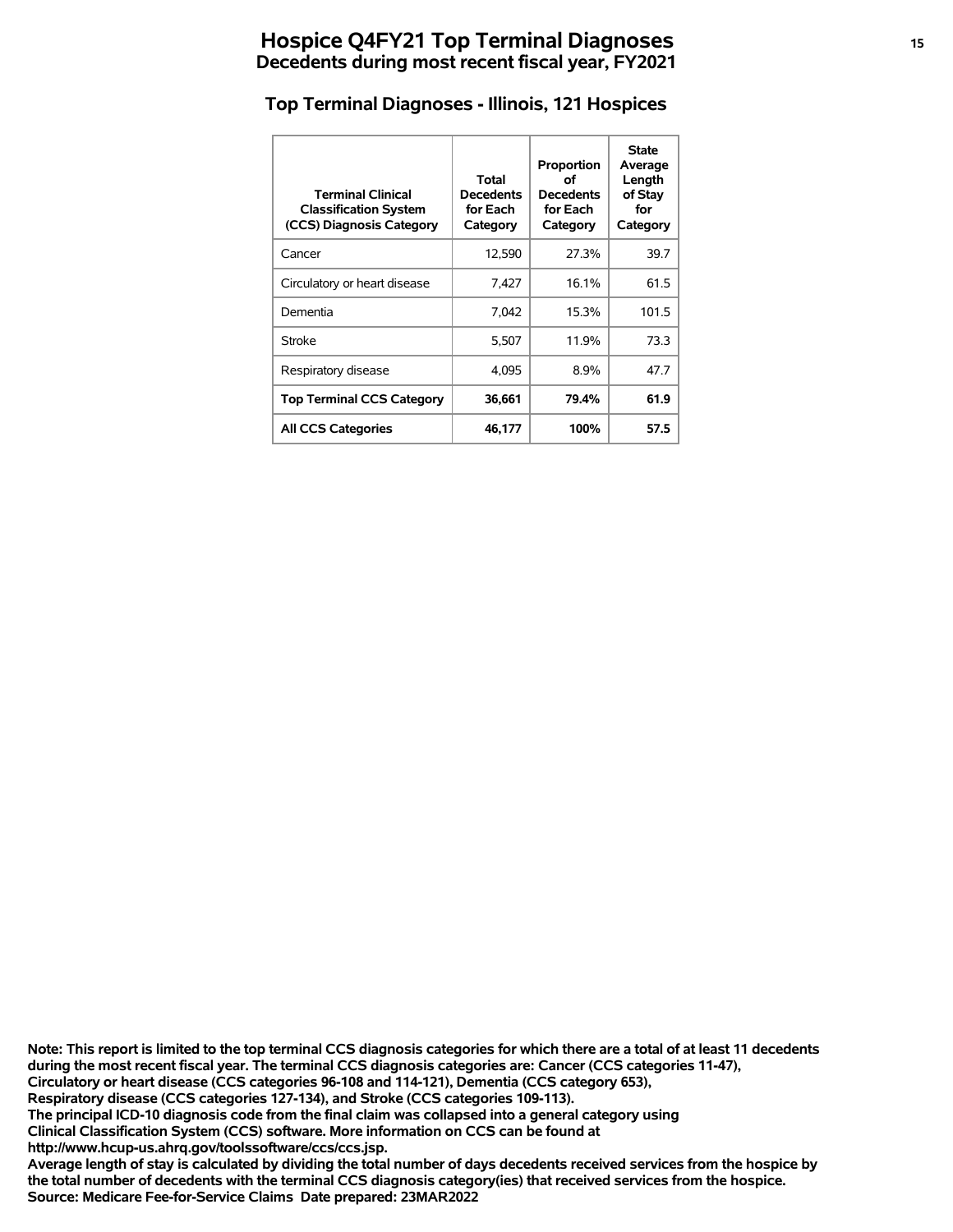# **Hospice Q4FY21 Top Terminal Diagnoses <sup>16</sup> Decedents during most recent fiscal year, FY2021**

#### **Top Terminal Diagnoses - Indiana, 85 Hospices**

| <b>Terminal Clinical</b><br><b>Classification System</b><br>(CCS) Diagnosis Category | Total<br><b>Decedents</b><br>for Each<br>Category | Proportion<br>οf<br><b>Decedents</b><br>for Each<br>Category | <b>State</b><br>Average<br>Length<br>of Stay<br>for<br>Category |
|--------------------------------------------------------------------------------------|---------------------------------------------------|--------------------------------------------------------------|-----------------------------------------------------------------|
| Cancer                                                                               | 8.064                                             | 27.2%                                                        | 43.6                                                            |
| Circulatory or heart disease                                                         | 5,137                                             | 17.3%                                                        | 81.9                                                            |
| Dementia                                                                             | 4,580                                             | 15.5%                                                        | 118.3                                                           |
| Respiratory disease                                                                  | 3,535                                             | 11.9%                                                        | 65.8                                                            |
| <b>Stroke</b>                                                                        | 2,419                                             | 8.2%                                                         | 72.5                                                            |
| <b>Top Terminal CCS Category</b>                                                     | 23,735                                            | 80.1%                                                        | 72.6                                                            |
| <b>All CCS Categories</b>                                                            | 29,625                                            | 100%                                                         | 67.0                                                            |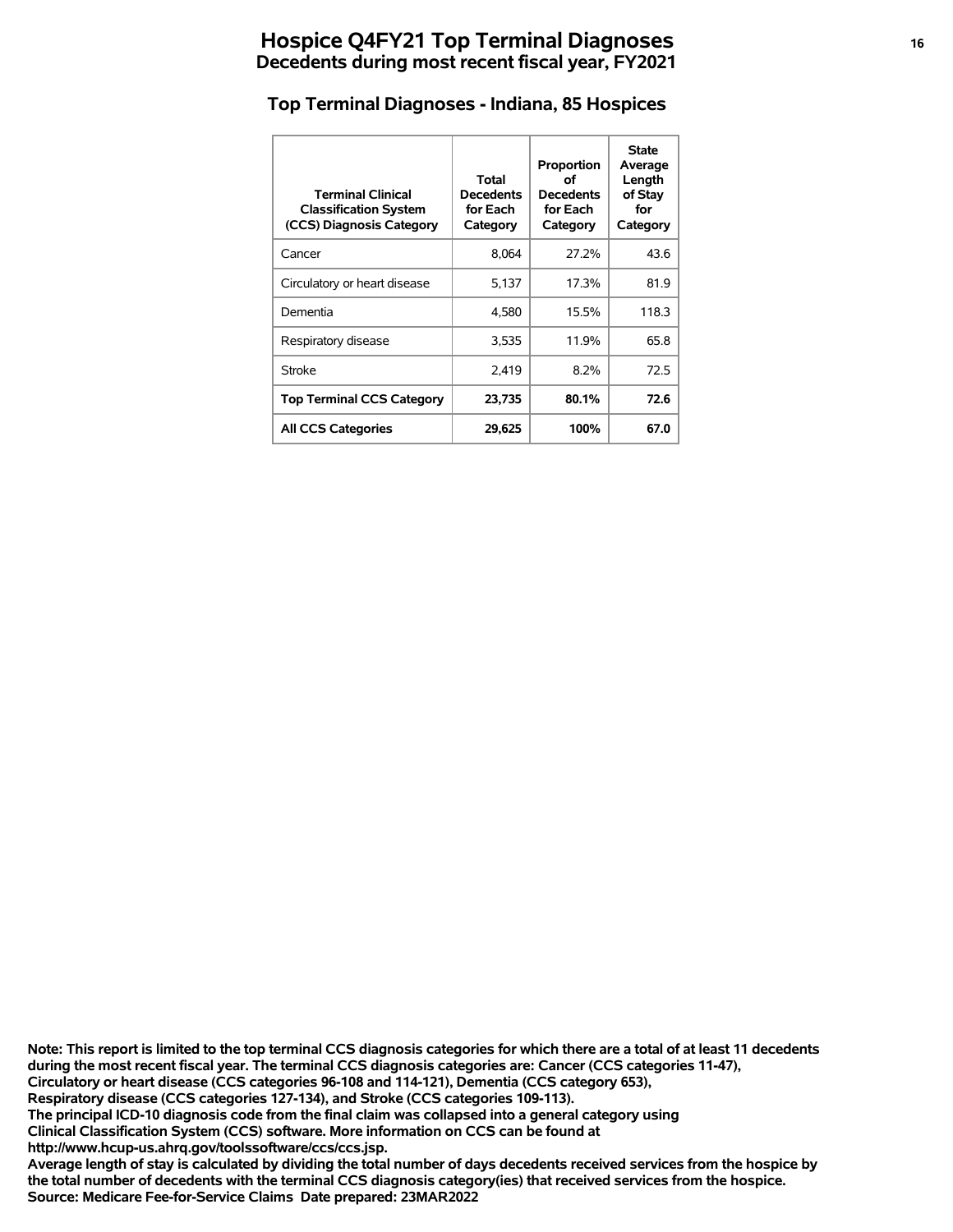#### **Top Terminal Diagnoses - Kansas, 76 Hospices**

| <b>Terminal Clinical</b><br><b>Classification System</b><br>(CCS) Diagnosis Category | Total<br><b>Decedents</b><br>for Each<br>Category | Proportion<br>οf<br><b>Decedents</b><br>for Each<br>Category | <b>State</b><br>Average<br>Length<br>of Stay<br>for<br>Category |
|--------------------------------------------------------------------------------------|---------------------------------------------------|--------------------------------------------------------------|-----------------------------------------------------------------|
| Cancer                                                                               | 3,109                                             | 23.7%                                                        | 49.0                                                            |
| Circulatory or heart disease                                                         | 2,354                                             | 18.0%                                                        | 84.5                                                            |
| Dementia                                                                             | 2,283                                             | 17.4%                                                        | 110.8                                                           |
| Respiratory disease                                                                  | 1,452                                             | 11.1%                                                        | 57.2                                                            |
| <b>Stroke</b>                                                                        | 931                                               | $7.1\%$                                                      | 67.8                                                            |
| <b>Top Terminal CCS Category</b>                                                     | 10,129                                            | 77.3%                                                        | 74.1                                                            |
| <b>All CCS Categories</b>                                                            | 13,110                                            | 100%                                                         | 68.6                                                            |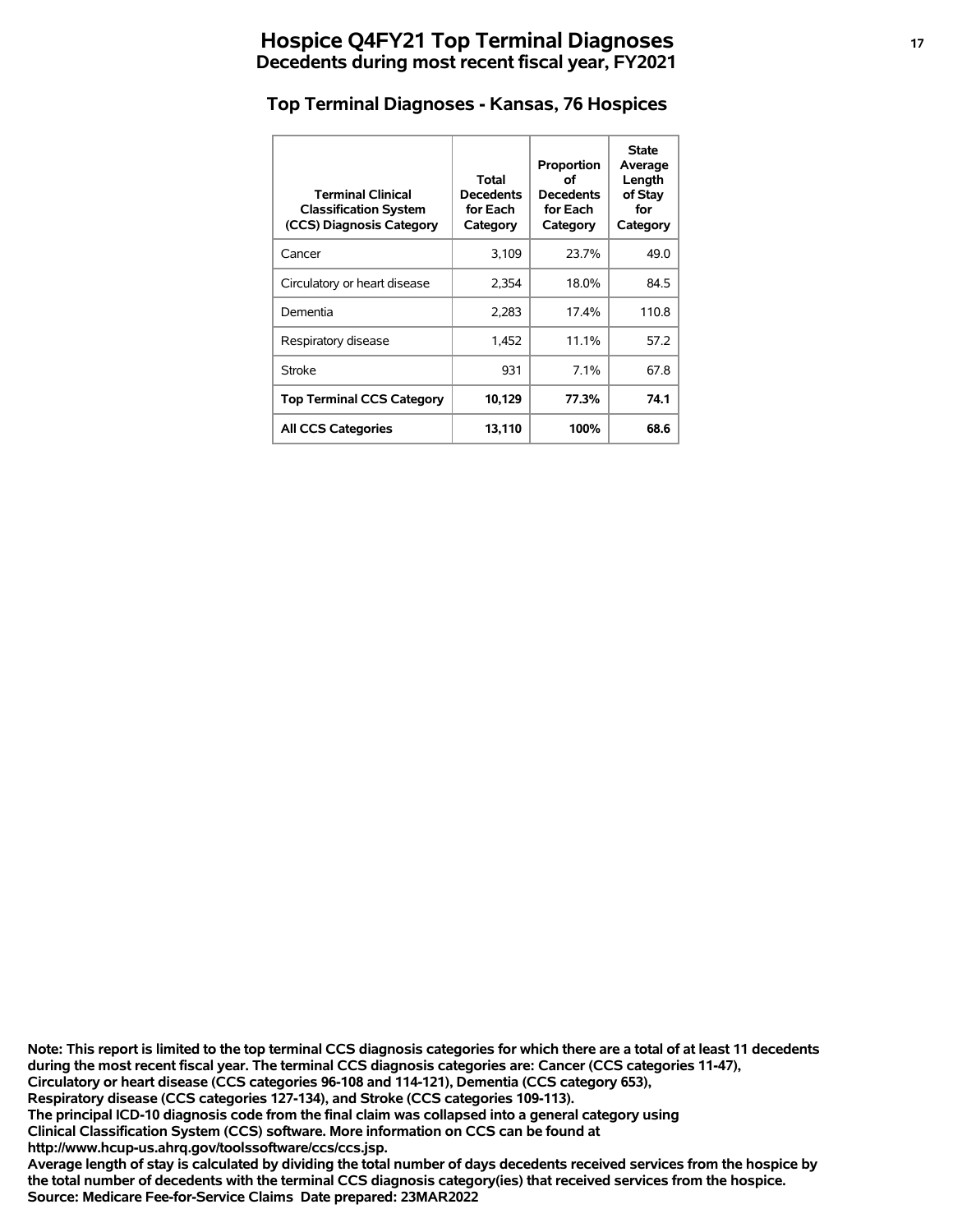# **Hospice Q4FY21 Top Terminal Diagnoses <sup>18</sup> Decedents during most recent fiscal year, FY2021**

# **Top Terminal Diagnoses - Kentucky, 23 Hospices**

| <b>Terminal Clinical</b><br><b>Classification System</b><br>(CCS) Diagnosis Category | Total<br><b>Decedents</b><br>for Each<br>Category | Proportion<br>Ωf<br><b>Decedents</b><br>for Each<br>Category | <b>State</b><br>Average<br>Length<br>of Stay<br>for<br>Category |
|--------------------------------------------------------------------------------------|---------------------------------------------------|--------------------------------------------------------------|-----------------------------------------------------------------|
| Cancer                                                                               | 5.677                                             | 30.6%                                                        | 37.4                                                            |
| Dementia                                                                             | 2,754                                             | 14.9%                                                        | 80.4                                                            |
| Circulatory or heart disease                                                         | 2,752                                             | 14.8%                                                        | 52.2                                                            |
| Respiratory disease                                                                  | 2,217                                             | 12.0%                                                        | 51.2                                                            |
| <b>Stroke</b>                                                                        | 1,455                                             | 7.9%                                                         | 45.4                                                            |
| <b>Top Terminal CCS Category</b>                                                     | 14,855                                            | 80.2%                                                        | 51.0                                                            |
| <b>All CCS Categories</b>                                                            | 18,533                                            | 100%                                                         | 47.5                                                            |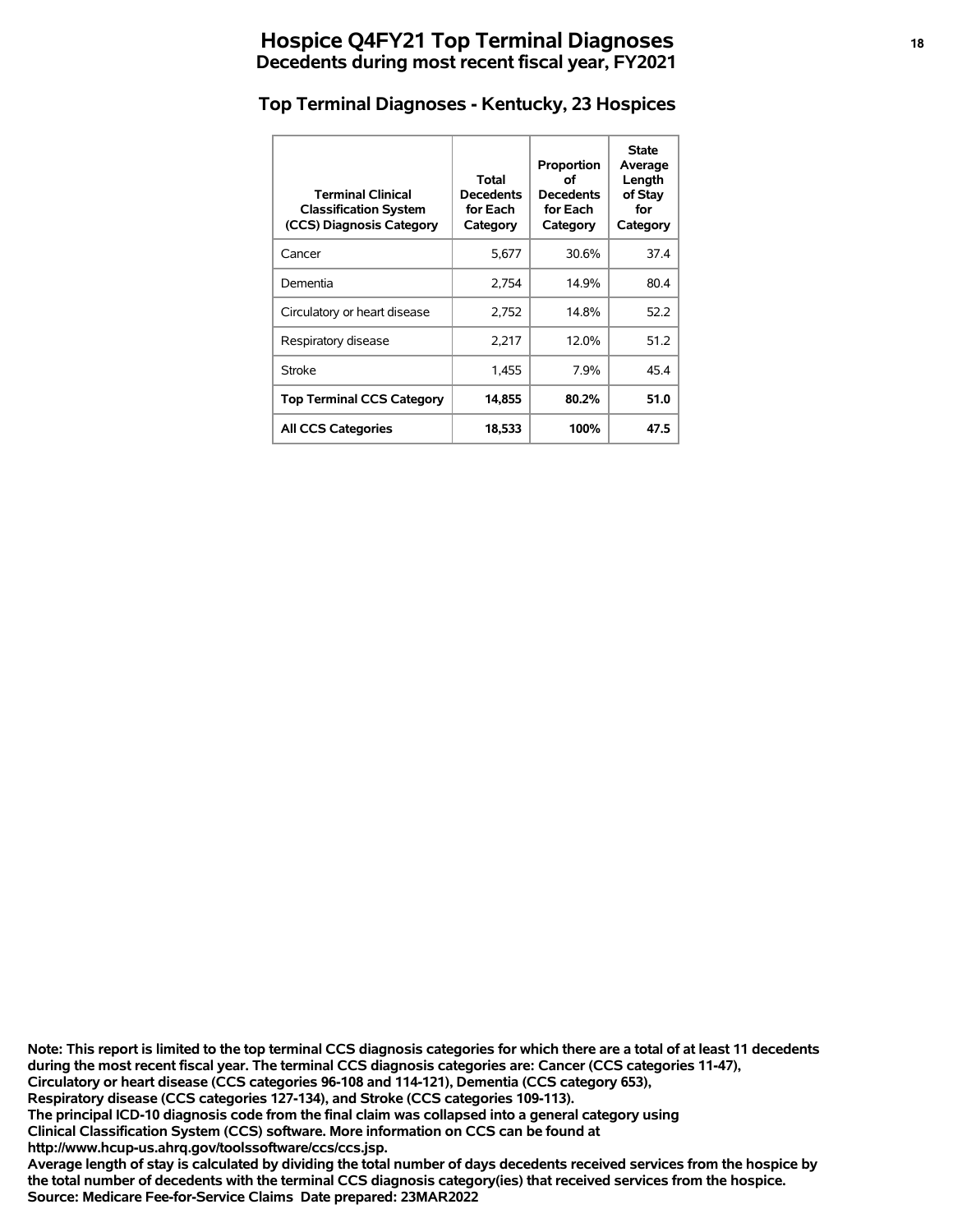# **Hospice Q4FY21 Top Terminal Diagnoses <sup>19</sup> Decedents during most recent fiscal year, FY2021**

# **Top Terminal Diagnoses - Louisiana, 124 Hospices**

| <b>Terminal Clinical</b><br><b>Classification System</b><br>(CCS) Diagnosis Category | Total<br><b>Decedents</b><br>for Each<br>Category | Proportion<br>οf<br><b>Decedents</b><br>for Each<br>Category | <b>State</b><br>Average<br>Length<br>of Stay<br>for<br>Category |
|--------------------------------------------------------------------------------------|---------------------------------------------------|--------------------------------------------------------------|-----------------------------------------------------------------|
| Cancer                                                                               | 5.126                                             | 26.3%                                                        | 47.3                                                            |
| Circulatory or heart disease                                                         | 3,573                                             | 18.3%                                                        | 85.9                                                            |
| Dementia                                                                             | 3.207                                             | 16.4%                                                        | 135.9                                                           |
| Respiratory disease                                                                  | 2,099                                             | 10.7%                                                        | 77.3                                                            |
| <b>Stroke</b>                                                                        | 1.798                                             | $9.2\%$                                                      | 74.9                                                            |
| <b>Top Terminal CCS Category</b>                                                     | 15,803                                            | 80.9%                                                        | 81.1                                                            |
| <b>All CCS Categories</b>                                                            | 19,526                                            | 100%                                                         | 76.1                                                            |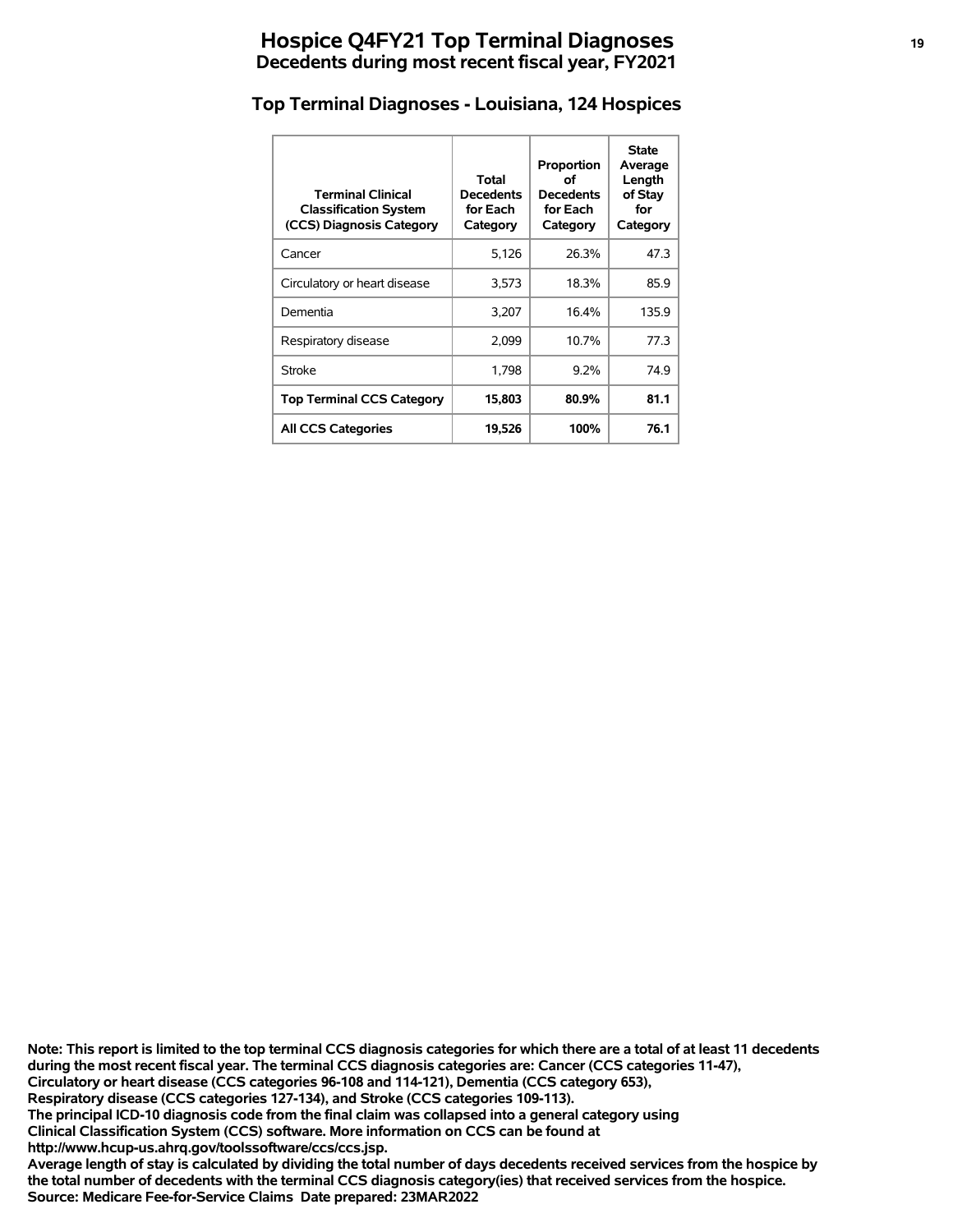# **Hospice Q4FY21 Top Terminal Diagnoses <sup>20</sup> Decedents during most recent fiscal year, FY2021**

#### **Top Terminal Diagnoses - Massachusetts, 70 Hospices**

| <b>Terminal Clinical</b><br><b>Classification System</b><br>(CCS) Diagnosis Category | Total<br>Decedents<br>for Each<br>Category | Proportion<br>οf<br><b>Decedents</b><br>for Each<br>Category | <b>State</b><br>Average<br>Length<br>of Stay<br>for<br>Category |
|--------------------------------------------------------------------------------------|--------------------------------------------|--------------------------------------------------------------|-----------------------------------------------------------------|
| Cancer                                                                               | 7,349                                      | 30.4%                                                        | 44.9                                                            |
| Dementia                                                                             | 4.348                                      | 18.0%                                                        | 112.6                                                           |
| Circulatory or heart disease                                                         | 3,854                                      | 15.9%                                                        | 70.0                                                            |
| <b>Stroke</b>                                                                        | 2,117                                      | 8.8%                                                         | 72.8                                                            |
| Respiratory disease                                                                  | 1,962                                      | 8.1%                                                         | 65.1                                                            |
| <b>Top Terminal CCS Category</b>                                                     | 19,630                                     | 81.1%                                                        | 69.8                                                            |
| <b>All CCS Categories</b>                                                            | 24,191                                     | 100%                                                         | 66.9                                                            |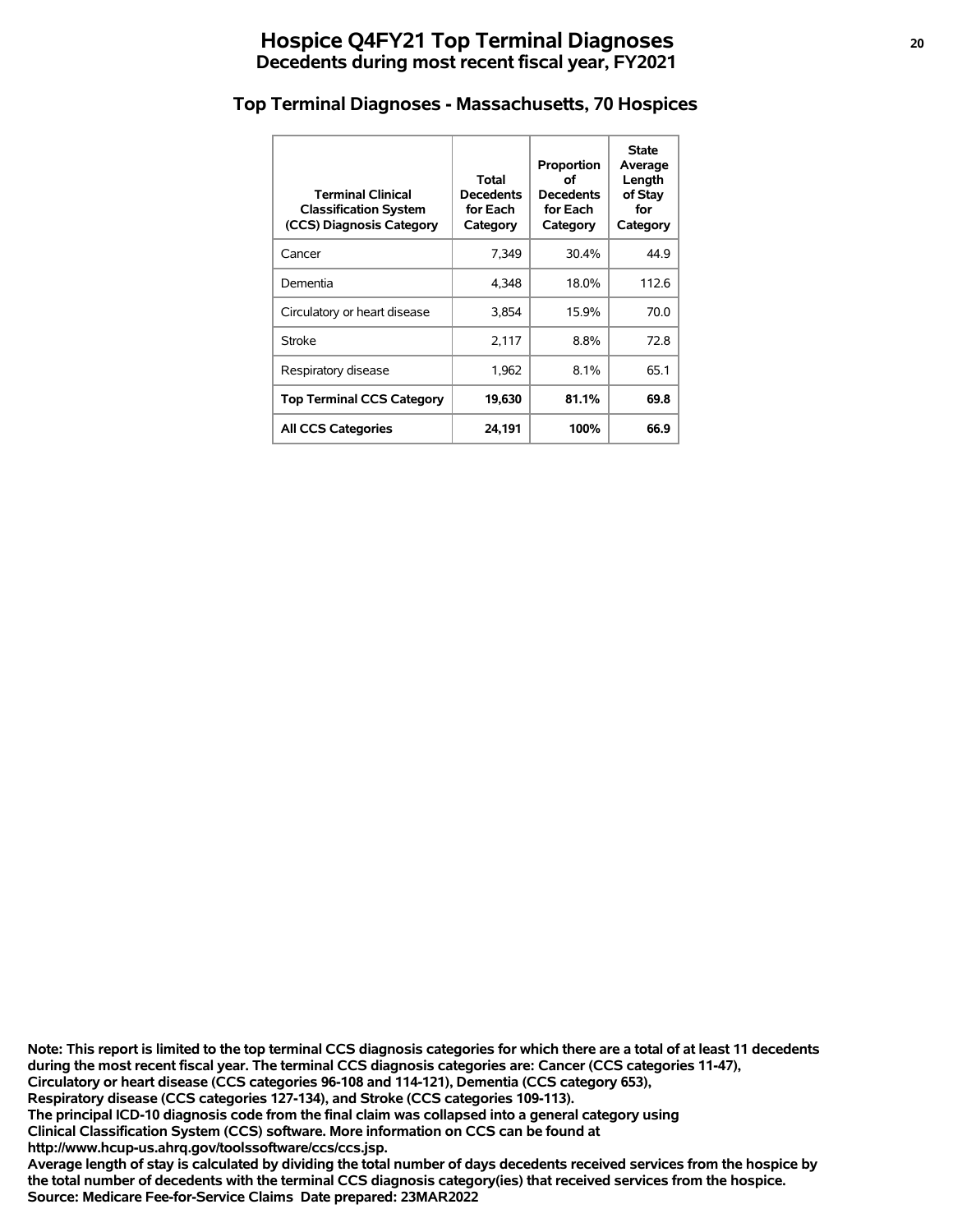# **Hospice Q4FY21 Top Terminal Diagnoses <sup>21</sup> Decedents during most recent fiscal year, FY2021**

#### **Top Terminal Diagnoses - Maryland, 25 Hospices**

| <b>Terminal Clinical</b><br><b>Classification System</b><br>(CCS) Diagnosis Category | Total<br><b>Decedents</b><br>for Each<br>Category | Proportion<br>Ωf<br><b>Decedents</b><br>for Each<br>Category | <b>State</b><br>Average<br>Length<br>of Stay<br>for<br>Category |
|--------------------------------------------------------------------------------------|---------------------------------------------------|--------------------------------------------------------------|-----------------------------------------------------------------|
| Cancer                                                                               | 5,607                                             | 28.4%                                                        | 45.0                                                            |
| Circulatory or heart disease                                                         | 2.889                                             | 14.6%                                                        | 63.4                                                            |
| <b>Stroke</b>                                                                        | 2,771                                             | 14.0%                                                        | 68.3                                                            |
| Dementia                                                                             | 2,659                                             | 13.5%                                                        | 91.4                                                            |
| Respiratory disease                                                                  | 1,579                                             | 8.0%                                                         | 46.7                                                            |
| <b>Top Terminal CCS Category</b>                                                     | 15,505                                            | 78.5%                                                        | 60.7                                                            |
| <b>All CCS Categories</b>                                                            | 19,743                                            | 100%                                                         | 56.3                                                            |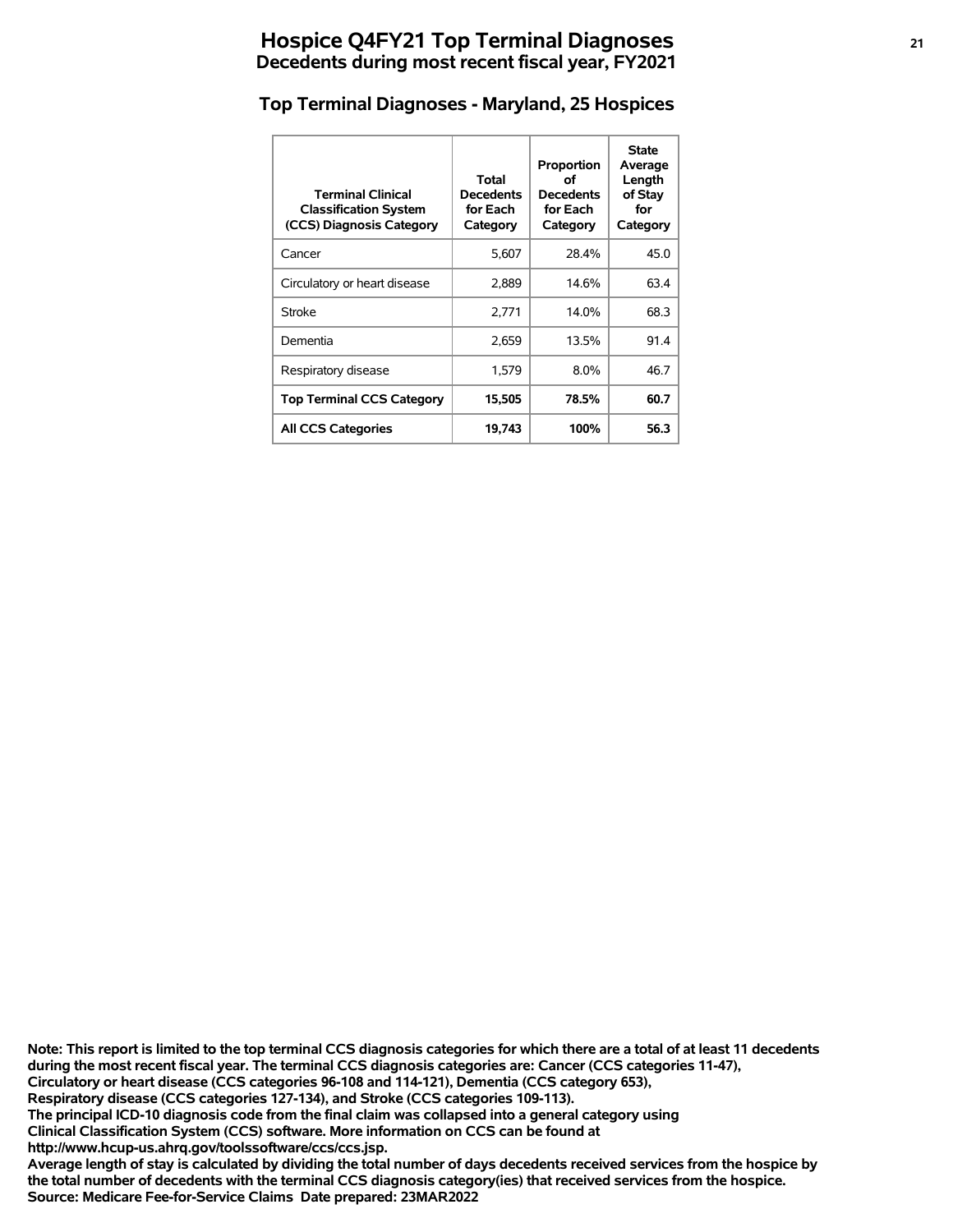# **Hospice Q4FY21 Top Terminal Diagnoses <sup>22</sup> Decedents during most recent fiscal year, FY2021**

#### **Top Terminal Diagnoses - Maine, 15 Hospices**

| <b>Terminal Clinical</b><br><b>Classification System</b><br>(CCS) Diagnosis Category | Total<br><b>Decedents</b><br>for Each<br>Category | Proportion<br>οf<br><b>Decedents</b><br>for Each<br>Category | <b>State</b><br>Average<br>Length<br>of Stay<br>for<br>Category |
|--------------------------------------------------------------------------------------|---------------------------------------------------|--------------------------------------------------------------|-----------------------------------------------------------------|
| Cancer                                                                               | 2,032                                             | 29.5%                                                        | 43.2                                                            |
| Circulatory or heart disease                                                         | 1,241                                             | 18.0%                                                        | 71.3                                                            |
| Dementia                                                                             | 1.145                                             | 16.6%                                                        | 109.6                                                           |
| <b>Stroke</b>                                                                        | 671                                               | $9.7\%$                                                      | 67.5                                                            |
| Respiratory disease                                                                  | 593                                               | 8.6%                                                         | 77.9                                                            |
| <b>Top Terminal CCS Category</b>                                                     | 5,682                                             | 82.4%                                                        | 69.2                                                            |
| <b>All CCS Categories</b>                                                            | 6,892                                             | 100%                                                         | 66.8                                                            |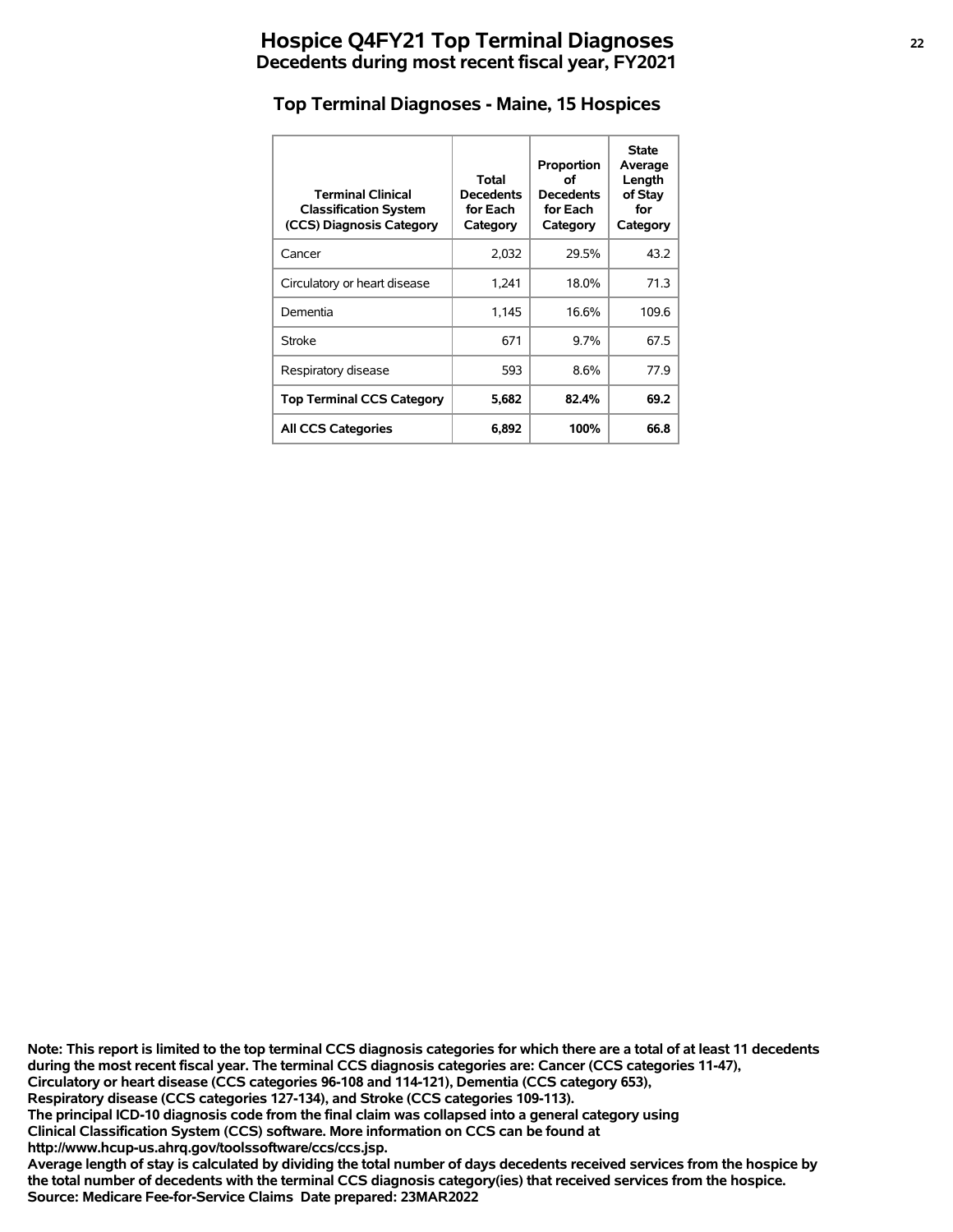# **Hospice Q4FY21 Top Terminal Diagnoses <sup>23</sup> Decedents during most recent fiscal year, FY2021**

#### **Top Terminal Diagnoses - Michigan, 140 Hospices**

| <b>Terminal Clinical</b><br><b>Classification System</b><br>(CCS) Diagnosis Category | Total<br><b>Decedents</b><br>for Each<br>Category | Proportion<br>οf<br><b>Decedents</b><br>for Each<br>Category | <b>State</b><br>Average<br>Length<br>of Stay<br>for<br>Category |
|--------------------------------------------------------------------------------------|---------------------------------------------------|--------------------------------------------------------------|-----------------------------------------------------------------|
| Cancer                                                                               | 12,571                                            | 27.4%                                                        | 44.1                                                            |
| Circulatory or heart disease                                                         | 8.864                                             | 19.3%                                                        | 83.8                                                            |
| Dementia                                                                             | 6.397                                             | 13.9%                                                        | 111.8                                                           |
| <b>Stroke</b>                                                                        | 5.227                                             | 11.4%                                                        | 82.6                                                            |
| Respiratory disease                                                                  | 3,969                                             | 8.6%                                                         | 71.2                                                            |
| <b>Top Terminal CCS Category</b>                                                     | 37,028                                            | 80.6%                                                        | 73.6                                                            |
| <b>All CCS Categories</b>                                                            | 45,929                                            | 100%                                                         | 68.8                                                            |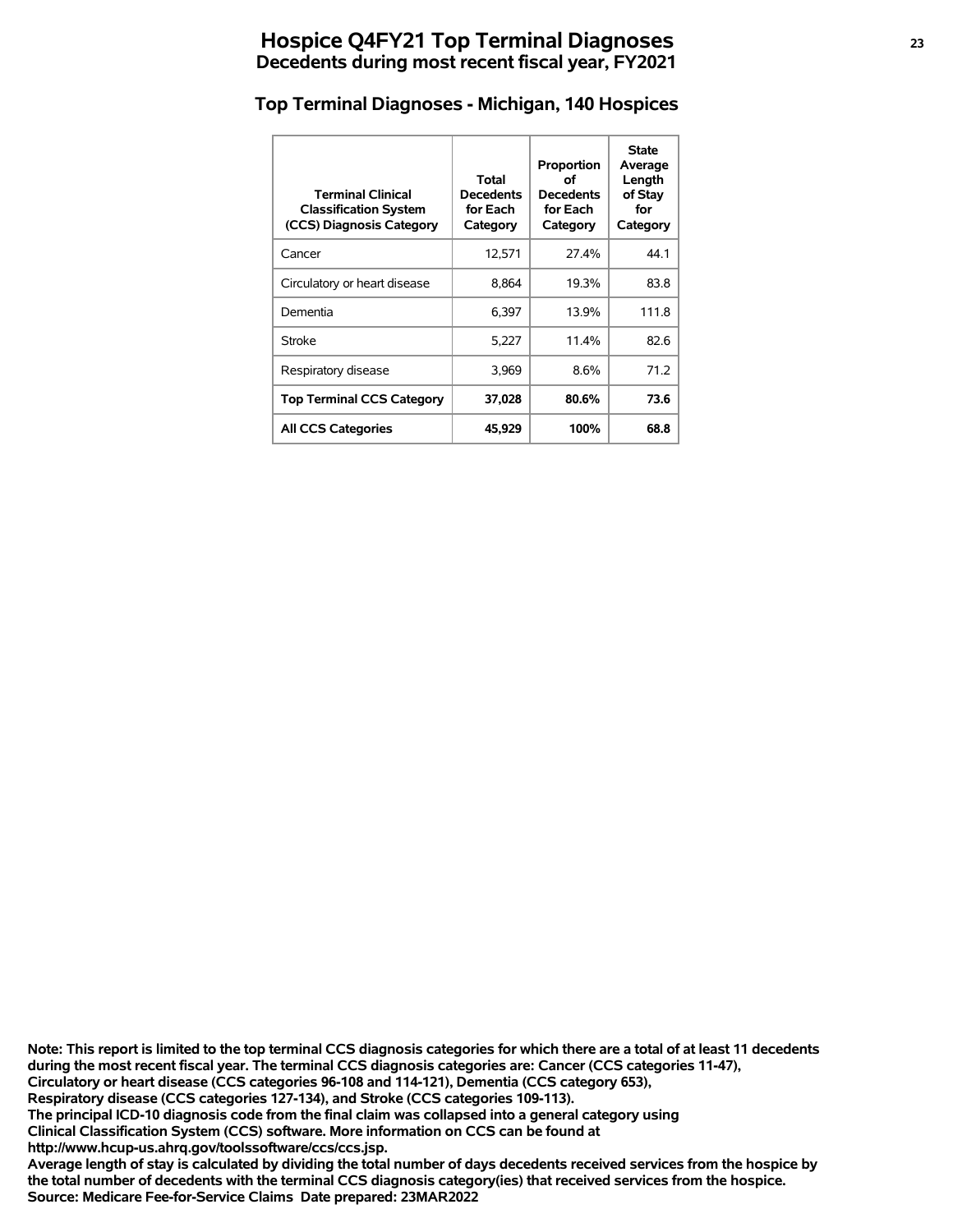# **Hospice Q4FY21 Top Terminal Diagnoses <sup>24</sup> Decedents during most recent fiscal year, FY2021**

#### **Top Terminal Diagnoses - Minnesota, 78 Hospices**

| <b>Terminal Clinical</b><br><b>Classification System</b><br>(CCS) Diagnosis Category | Total<br><b>Decedents</b><br>for Each<br>Category | Proportion<br>∩f<br><b>Decedents</b><br>for Each<br>Category | <b>State</b><br>Average<br>Length<br>of Stay<br>for<br>Category |
|--------------------------------------------------------------------------------------|---------------------------------------------------|--------------------------------------------------------------|-----------------------------------------------------------------|
| Cancer                                                                               | 5,669                                             | 26.0%                                                        | 52.3                                                            |
| Circulatory or heart disease                                                         | 4,287                                             | 19.6%                                                        | 80.9                                                            |
| Dementia                                                                             | 3,799                                             | 17.4%                                                        | 109.2                                                           |
| <b>Stroke</b>                                                                        | 1,973                                             | $9.0\%$                                                      | 78.5                                                            |
| Respiratory disease                                                                  | 1,790                                             | 8.2%                                                         | 79.6                                                            |
| <b>Top Terminal CCS Category</b>                                                     | 17,518                                            | 80.2%                                                        | 77.4                                                            |
| <b>All CCS Categories</b>                                                            | 21,840                                            | 100%                                                         | 73.0                                                            |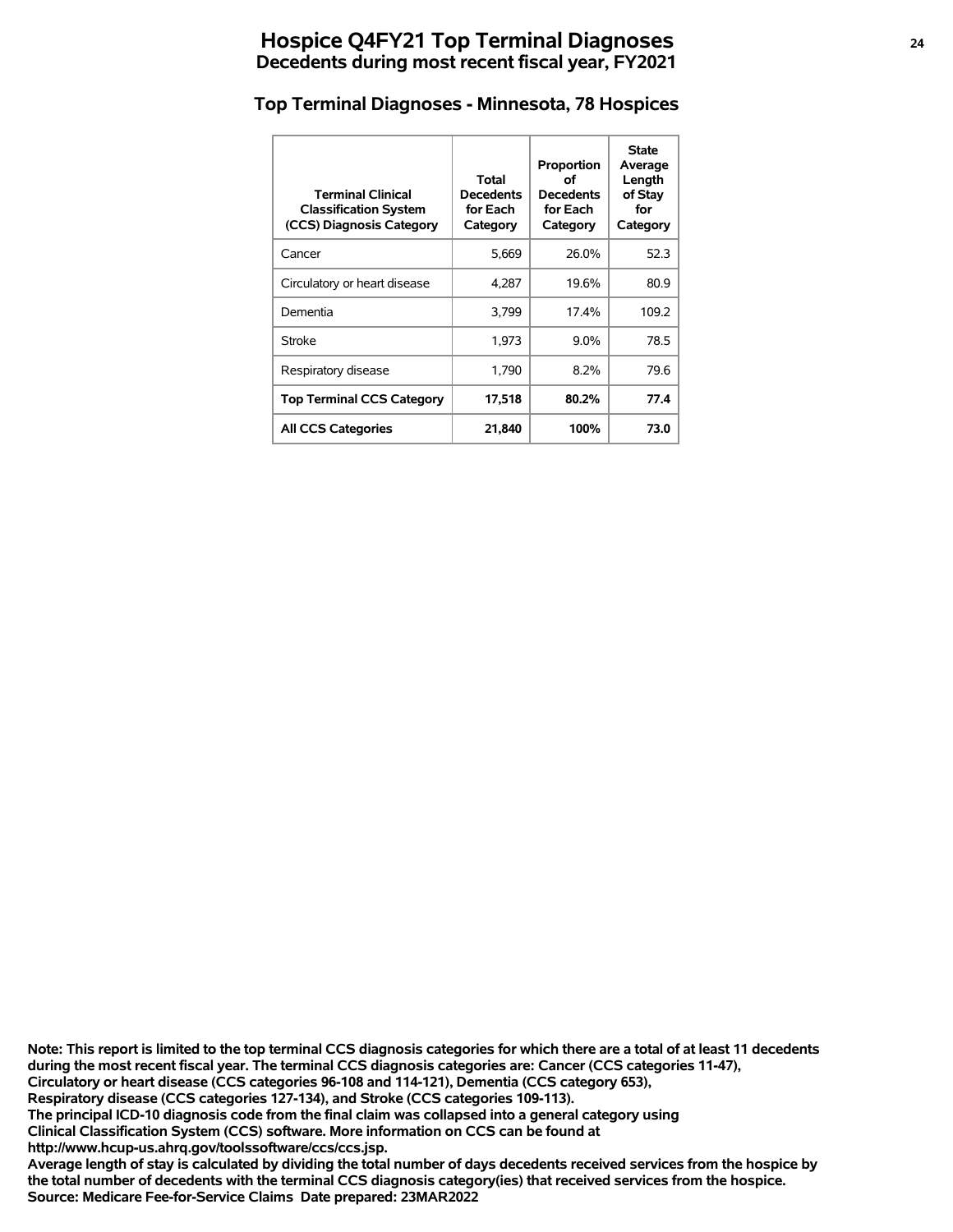# **Hospice Q4FY21 Top Terminal Diagnoses <sup>25</sup> Decedents during most recent fiscal year, FY2021**

#### **Top Terminal Diagnoses - Missouri, 118 Hospices**

| <b>Terminal Clinical</b><br><b>Classification System</b><br>(CCS) Diagnosis Category | Total<br><b>Decedents</b><br>for Each<br>Category | Proportion<br>οf<br><b>Decedents</b><br>for Each<br>Category | <b>State</b><br>Average<br>Length<br>of Stay<br>for<br>Category |
|--------------------------------------------------------------------------------------|---------------------------------------------------|--------------------------------------------------------------|-----------------------------------------------------------------|
| Cancer                                                                               | 7,785                                             | 27.5%                                                        | 47.4                                                            |
| Circulatory or heart disease                                                         | 5.169                                             | 18.2%                                                        | 78.9                                                            |
| Dementia                                                                             | 4,388                                             | 15.5%                                                        | 96.5                                                            |
| Respiratory disease                                                                  | 3,108                                             | 11.0%                                                        | 72.3                                                            |
| <b>Stroke</b>                                                                        | 1,969                                             | 6.9%                                                         | 65.1                                                            |
| <b>Top Terminal CCS Category</b>                                                     | 22,419                                            | 79.1%                                                        | 69.3                                                            |
| <b>All CCS Categories</b>                                                            | 28,347                                            | 100%                                                         | 65.9                                                            |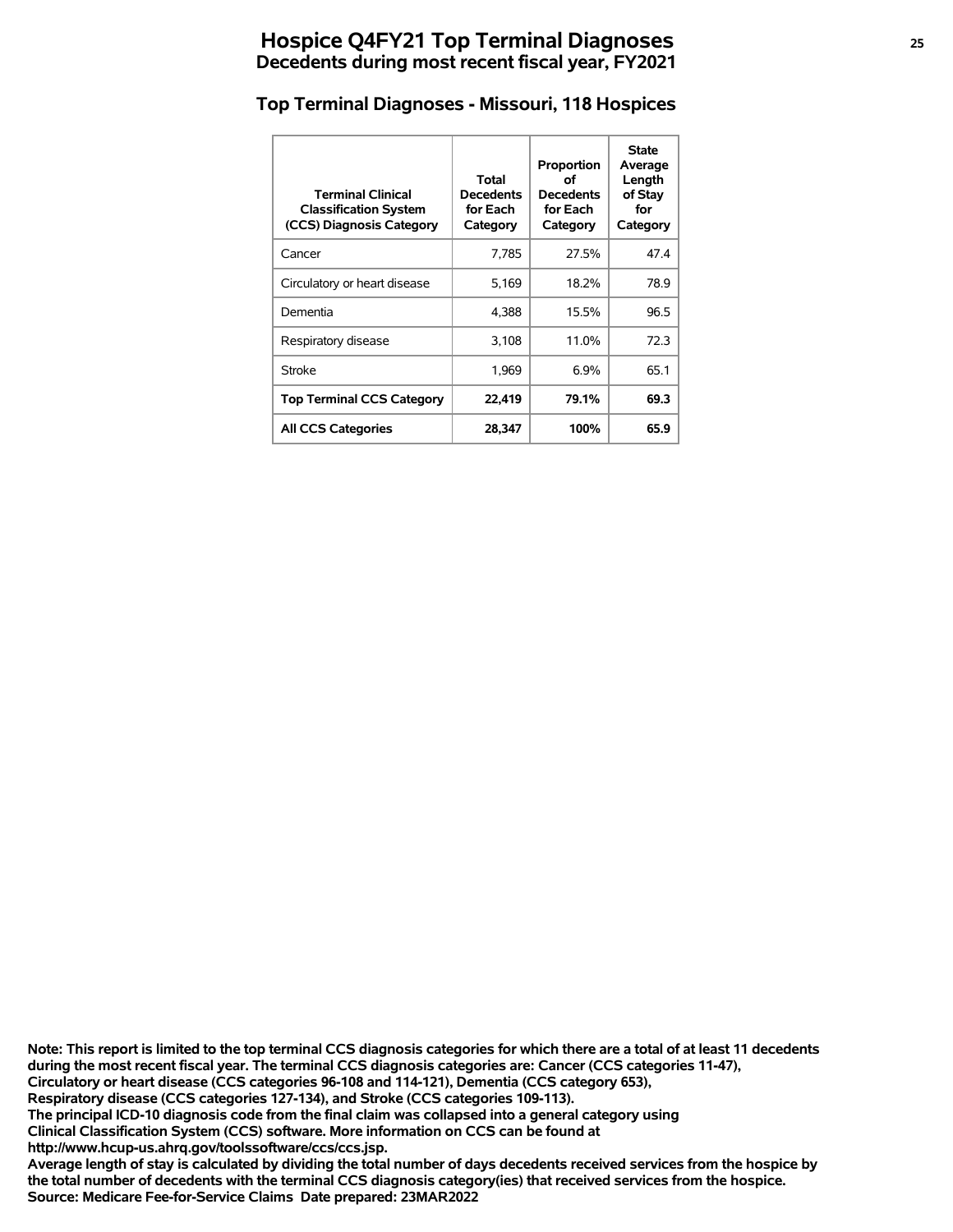# **Hospice Q4FY21 Top Terminal Diagnoses <sup>26</sup> Decedents during most recent fiscal year, FY2021**

#### **Top Terminal Diagnoses - Mississippi, 89 Hospices**

| <b>Terminal Clinical</b><br><b>Classification System</b><br>(CCS) Diagnosis Category | Total<br><b>Decedents</b><br>for Each<br>Category | Proportion<br>οf<br><b>Decedents</b><br>for Each<br>Category | <b>State</b><br>Average<br>Length<br>of Stay<br>for<br>Category |
|--------------------------------------------------------------------------------------|---------------------------------------------------|--------------------------------------------------------------|-----------------------------------------------------------------|
| Cancer                                                                               | 3,446                                             | 27.1%                                                        | 46.2                                                            |
| Circulatory or heart disease                                                         | 2,351                                             | 18.5%                                                        | 102.7                                                           |
| Dementia                                                                             | 2,238                                             | 17.6%                                                        | 133.7                                                           |
| Respiratory disease                                                                  | 1,584                                             | 12.4%                                                        | 82.0                                                            |
| <b>Stroke</b>                                                                        | 938                                               | $7.4\%$                                                      | 85.5                                                            |
| <b>Top Terminal CCS Category</b>                                                     | 10,557                                            | 82.9%                                                        | 86.2                                                            |
| <b>All CCS Categories</b>                                                            | 12,732                                            | 100%                                                         | 80.9                                                            |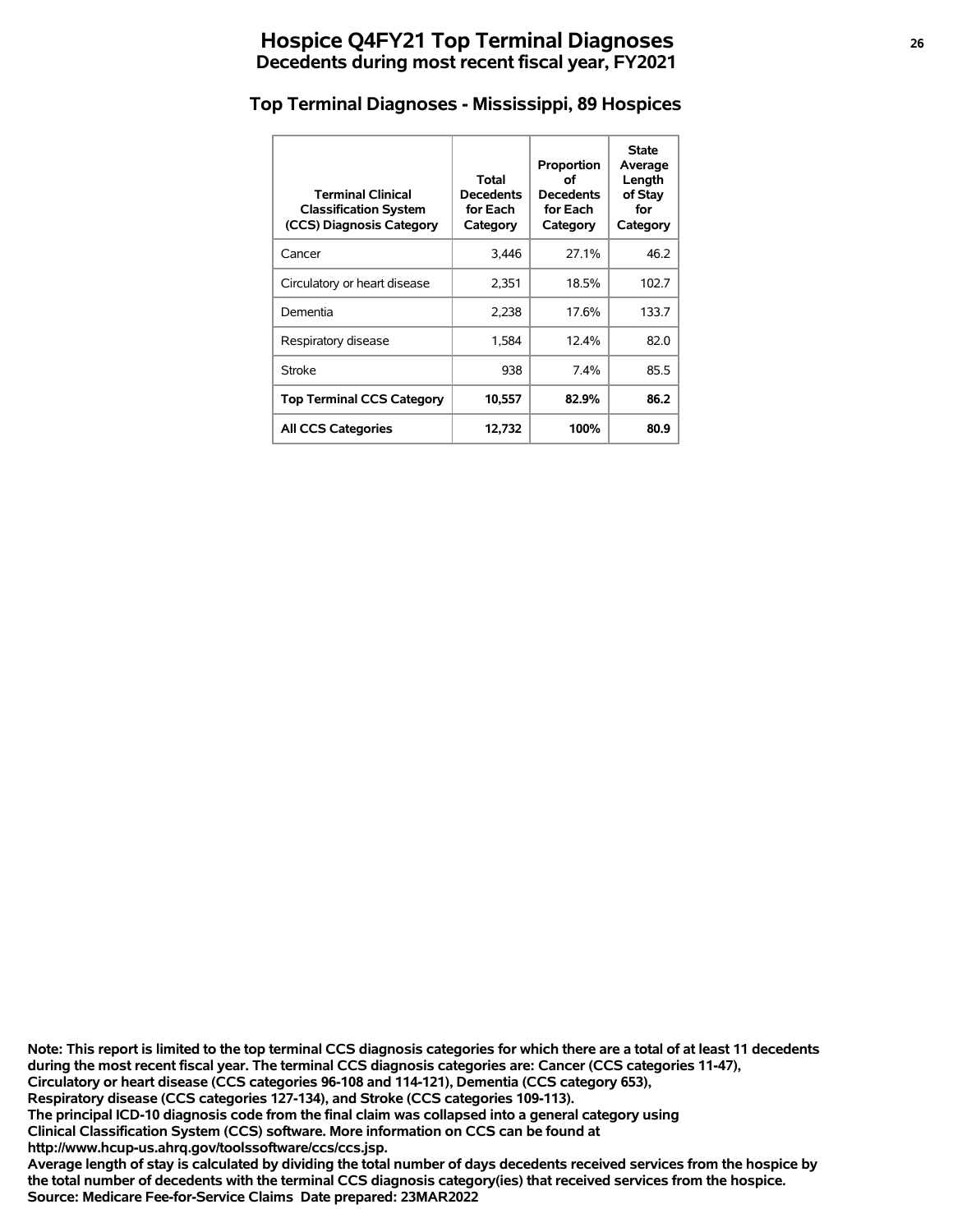# **Hospice Q4FY21 Top Terminal Diagnoses <sup>27</sup> Decedents during most recent fiscal year, FY2021**

#### **Top Terminal Diagnoses - Montana, 30 Hospices**

| <b>Terminal Clinical</b><br><b>Classification System</b><br>(CCS) Diagnosis Category | Total<br><b>Decedents</b><br>for Each<br>Category | Proportion<br>οf<br><b>Decedents</b><br>for Each<br>Category | <b>State</b><br>Average<br>Length<br>of Stay<br>for<br>Category |
|--------------------------------------------------------------------------------------|---------------------------------------------------|--------------------------------------------------------------|-----------------------------------------------------------------|
| Cancer                                                                               | 1,113                                             | 27.8%                                                        | 47.6                                                            |
| Circulatory or heart disease                                                         | 649                                               | 16.2%                                                        | 61.5                                                            |
| Dementia                                                                             | 516                                               | 12.9%                                                        | 76.2                                                            |
| Respiratory disease                                                                  | 465                                               | 11.6%                                                        | 65.1                                                            |
| <b>Stroke</b>                                                                        | 181                                               | 4.5%                                                         | 43.3                                                            |
| <b>Top Terminal CCS Category</b>                                                     | 2,924                                             | 73.2%                                                        | 58.2                                                            |
| <b>All CCS Categories</b>                                                            | 3,997                                             | 100%                                                         | 54.7                                                            |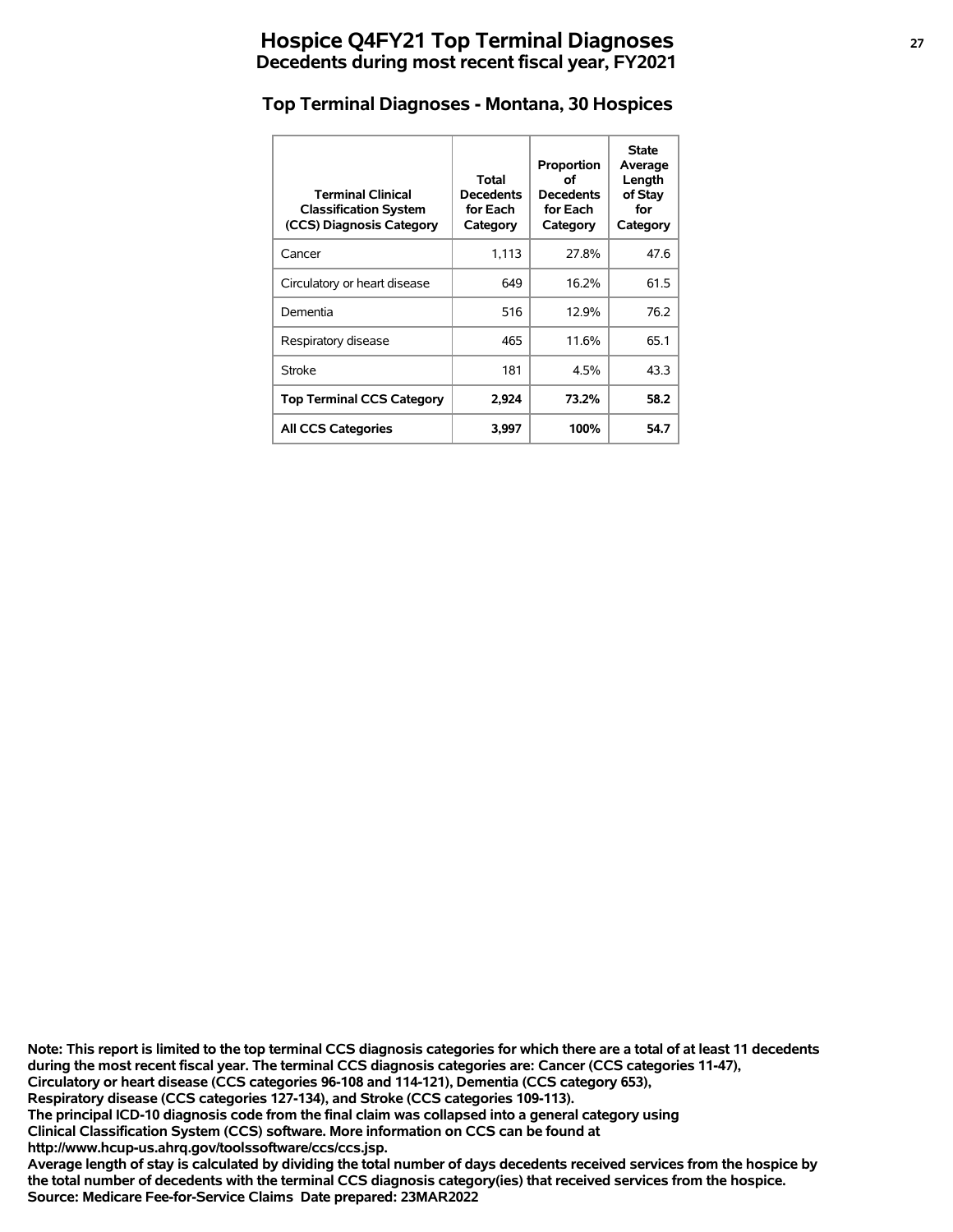# **Hospice Q4FY21 Top Terminal Diagnoses <sup>28</sup> Decedents during most recent fiscal year, FY2021**

#### **Top Terminal Diagnoses - North Carolina, 77 Hospices**

| <b>Terminal Clinical</b><br><b>Classification System</b><br>(CCS) Diagnosis Category | Total<br><b>Decedents</b><br>for Each<br>Category | Proportion<br>οf<br><b>Decedents</b><br>for Each<br>Category | <b>State</b><br>Average<br>Length<br>of Stay<br>for<br>Category |
|--------------------------------------------------------------------------------------|---------------------------------------------------|--------------------------------------------------------------|-----------------------------------------------------------------|
| Cancer                                                                               | 11,981                                            | 28.0%                                                        | 46.7                                                            |
| Circulatory or heart disease                                                         | 6,866                                             | 16.0%                                                        | 81.6                                                            |
| Dementia                                                                             | 6.391                                             | 14.9%                                                        | 120.9                                                           |
| <b>Stroke</b>                                                                        | 4,555                                             | 10.6%                                                        | 78.3                                                            |
| Respiratory disease                                                                  | 4,242                                             | $9.9\%$                                                      | 76.1                                                            |
| <b>Top Terminal CCS Category</b>                                                     | 34,035                                            | 79.5%                                                        | 75.6                                                            |
| <b>All CCS Categories</b>                                                            | 42,830                                            | 100%                                                         | 70.4                                                            |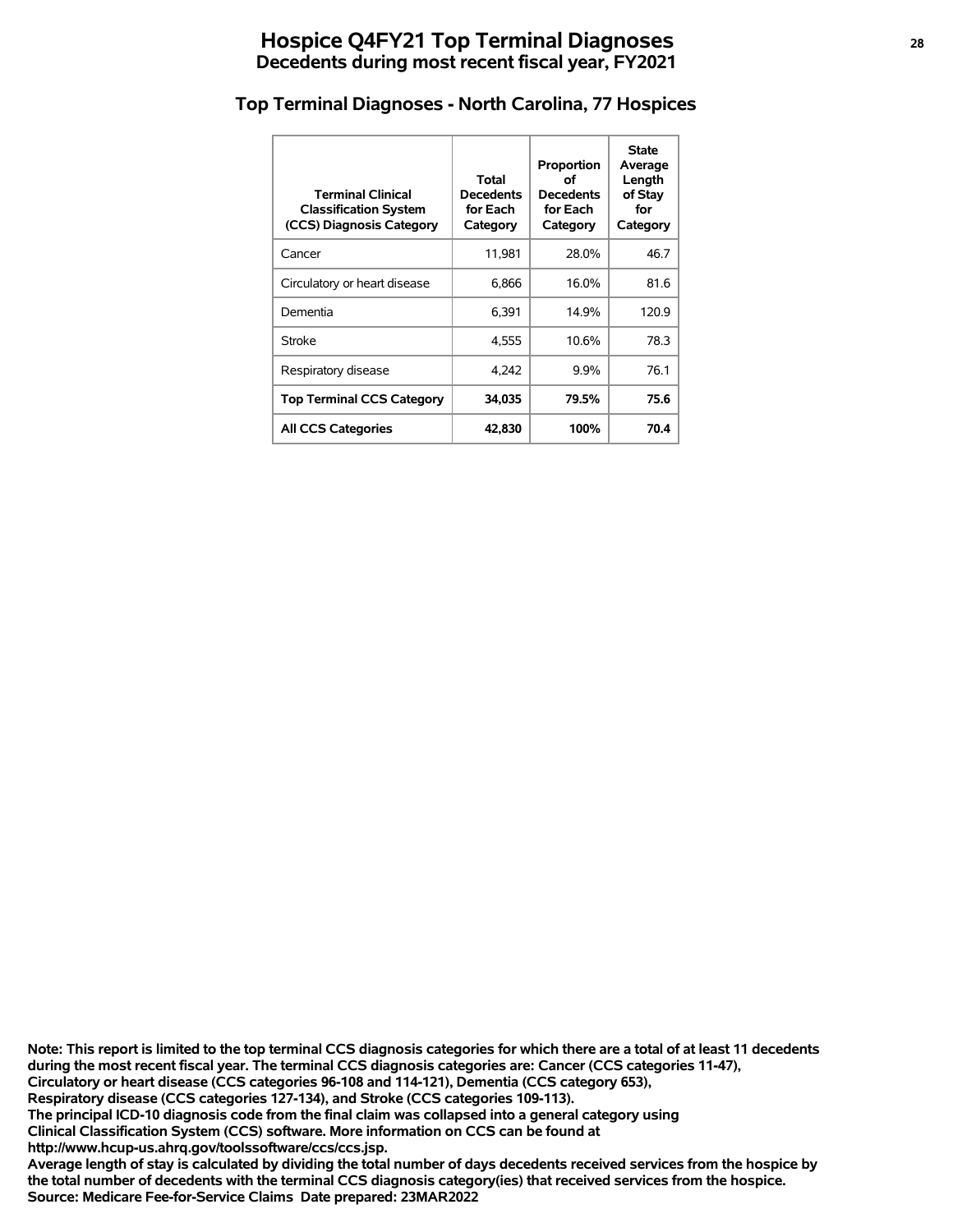# **Hospice Q4FY21 Top Terminal Diagnoses <sup>29</sup> Decedents during most recent fiscal year, FY2021**

#### **Top Terminal Diagnoses - North Dakota, 14 Hospices**

| <b>Terminal Clinical</b><br><b>Classification System</b><br>(CCS) Diagnosis Category | Total<br><b>Decedents</b><br>for Each<br>Category | Proportion<br>οf<br><b>Decedents</b><br>for Each<br>Category | <b>State</b><br>Average<br>Length<br>of Stay<br>for<br>Category |
|--------------------------------------------------------------------------------------|---------------------------------------------------|--------------------------------------------------------------|-----------------------------------------------------------------|
| Cancer                                                                               | 831                                               | 30.3%                                                        | 45.5                                                            |
| Dementia                                                                             | 507                                               | 18.5%                                                        | 102.1                                                           |
| Circulatory or heart disease                                                         | 475                                               | 17.3%                                                        | 74.7                                                            |
| Respiratory disease                                                                  | 216                                               | 7.9%                                                         | 56.8                                                            |
| Stroke                                                                               | 138                                               | 5.0%                                                         | 42.5                                                            |
| <b>Top Terminal CCS Category</b>                                                     | 2,167                                             | 78.9%                                                        | 66.1                                                            |
| <b>All CCS Categories</b>                                                            | 2,747                                             | 100%                                                         | 60.8                                                            |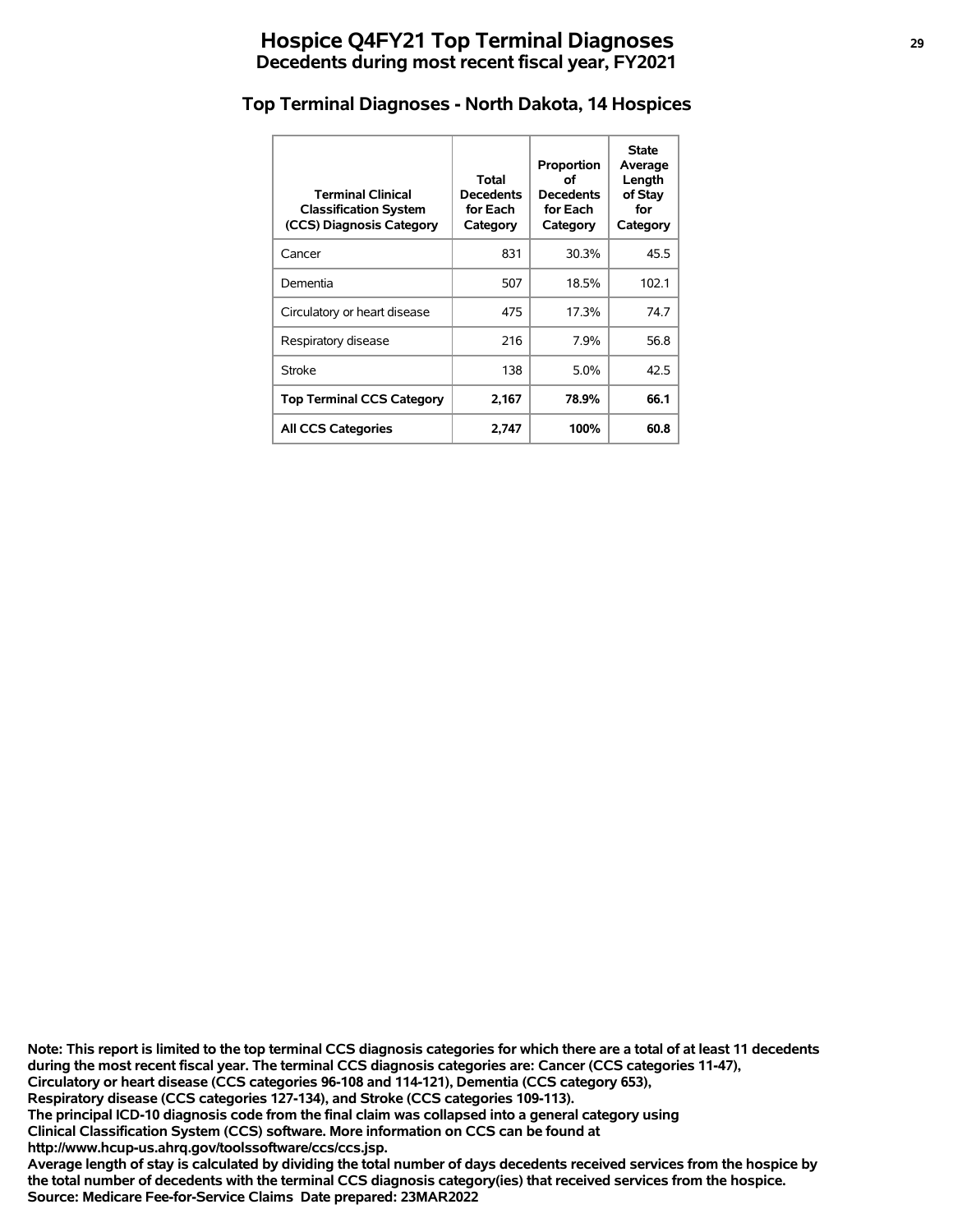# **Hospice Q4FY21 Top Terminal Diagnoses <sup>30</sup> Decedents during most recent fiscal year, FY2021**

#### **Top Terminal Diagnoses - Nebraska, 36 Hospices**

| <b>Terminal Clinical</b><br><b>Classification System</b><br>(CCS) Diagnosis Category | Total<br><b>Decedents</b><br>for Each<br>Category | Proportion<br>οf<br>Decedents<br>for Each<br>Category | <b>State</b><br>Average<br>Length<br>of Stay<br>for<br>Category |
|--------------------------------------------------------------------------------------|---------------------------------------------------|-------------------------------------------------------|-----------------------------------------------------------------|
| Cancer                                                                               | 1,950                                             | 26.6%                                                 | 42.2                                                            |
| Dementia                                                                             | 1.402                                             | 19.1%                                                 | 96.3                                                            |
| Circulatory or heart disease                                                         | 1,344                                             | 18.4%                                                 | 64.4                                                            |
| Respiratory disease                                                                  | 627                                               | 8.6%                                                  | 65.3                                                            |
| <b>Stroke</b>                                                                        | 493                                               | 6.7%                                                  | 70.1                                                            |
| <b>Top Terminal CCS Category</b>                                                     | 5,816                                             | 79.4%                                                 | 65.2                                                            |
| <b>All CCS Categories</b>                                                            | 7,324                                             | 100%                                                  | 62.5                                                            |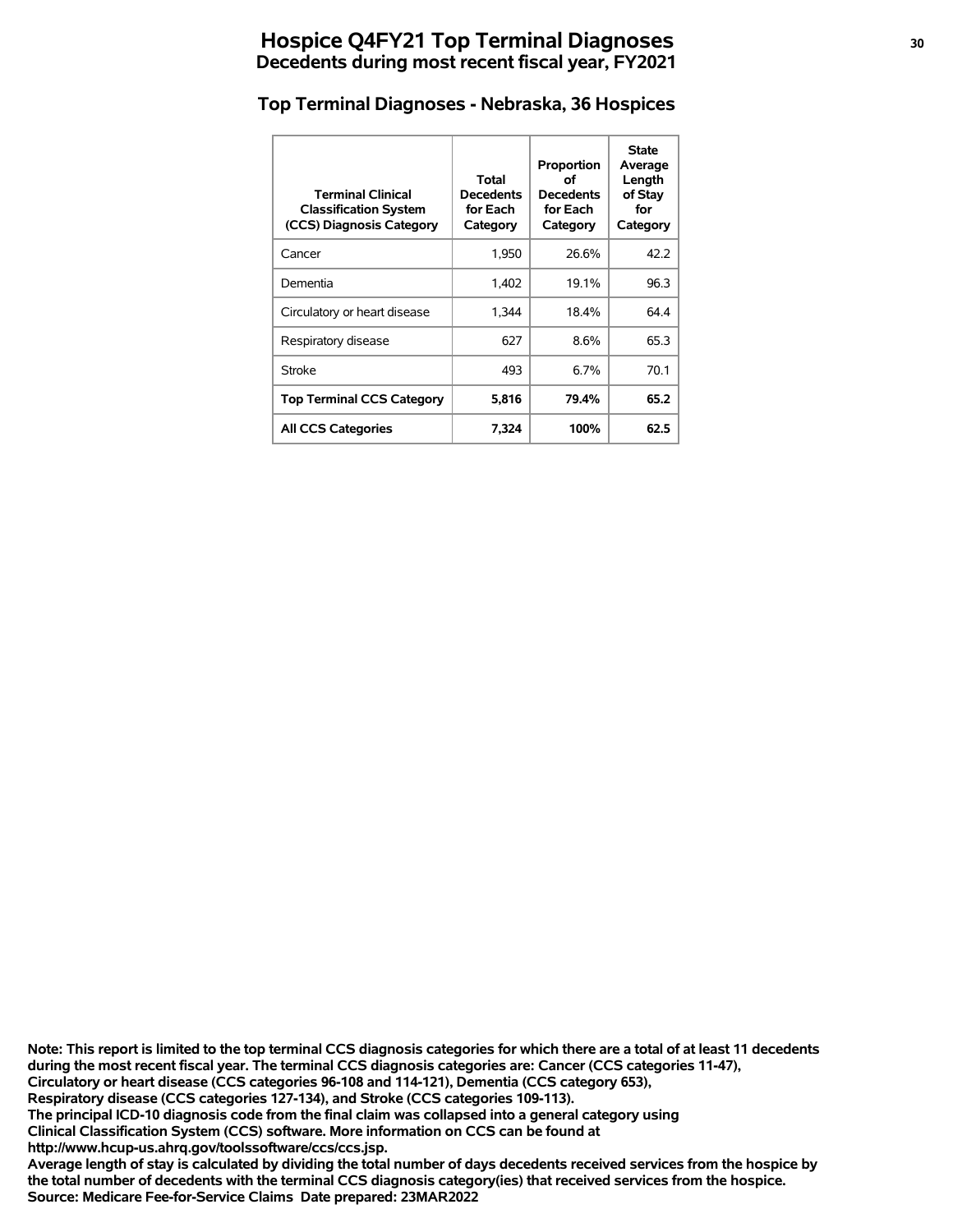# **Hospice Q4FY21 Top Terminal Diagnoses <sup>31</sup> Decedents during most recent fiscal year, FY2021**

#### **Top Terminal Diagnoses - New Hampshire, 23 Hospices**

| <b>Terminal Clinical</b><br><b>Classification System</b><br>(CCS) Diagnosis Category | Total<br><b>Decedents</b><br>for Each<br>Category | Proportion<br>οf<br><b>Decedents</b><br>for Each<br>Category | <b>State</b><br>Average<br>Length<br>of Stay<br>for<br>Category |
|--------------------------------------------------------------------------------------|---------------------------------------------------|--------------------------------------------------------------|-----------------------------------------------------------------|
| Cancer                                                                               | 1,599                                             | 30.1%                                                        | 47.8                                                            |
| Dementia                                                                             | 939                                               | 17.7%                                                        | 89.2                                                            |
| Circulatory or heart disease                                                         | 854                                               | 16.1%                                                        | 70.9                                                            |
| Respiratory disease                                                                  | 491                                               | $9.3\%$                                                      | 67.8                                                            |
| <b>Stroke</b>                                                                        | 425                                               | $8.0\%$                                                      | 74.7                                                            |
| <b>Top Terminal CCS Category</b>                                                     | 4,308                                             | 81.2%                                                        | 66.4                                                            |
| <b>All CCS Categories</b>                                                            | 5,308                                             | 100%                                                         | 64.1                                                            |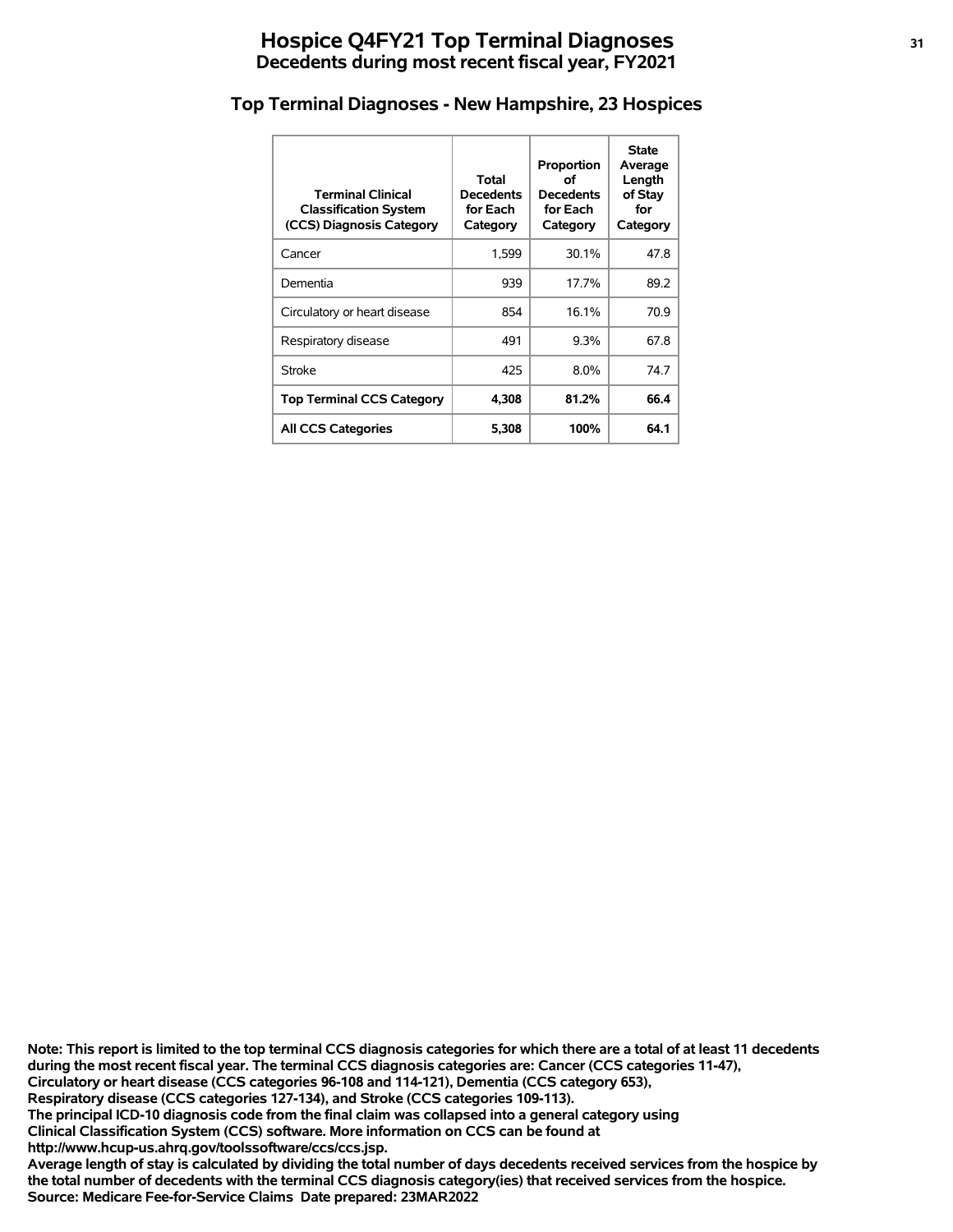# **Hospice Q4FY21 Top Terminal Diagnoses <sup>32</sup> Decedents during most recent fiscal year, FY2021**

#### **Top Terminal Diagnoses - New Jersey, 61 Hospices**

| <b>Terminal Clinical</b><br><b>Classification System</b><br>(CCS) Diagnosis Category | Total<br><b>Decedents</b><br>for Each<br>Category | Proportion<br>οf<br><b>Decedents</b><br>for Each<br>Category | <b>State</b><br>Average<br>Length<br>of Stay<br>for<br>Category |
|--------------------------------------------------------------------------------------|---------------------------------------------------|--------------------------------------------------------------|-----------------------------------------------------------------|
| Cancer                                                                               | 8,460                                             | 29.1%                                                        | 38.5                                                            |
| Dementia                                                                             | 5,337                                             | 18.4%                                                        | 101.7                                                           |
| Circulatory or heart disease                                                         | 4.829                                             | 16.6%                                                        | 58.7                                                            |
| Respiratory disease                                                                  | 2,713                                             | $9.3\%$                                                      | 44.1                                                            |
| <b>Stroke</b>                                                                        | 2,119                                             | 7.3%                                                         | 55.6                                                            |
| <b>Top Terminal CCS Category</b>                                                     | 23,458                                            | 80.7%                                                        | 59.2                                                            |
| <b>All CCS Categories</b>                                                            | 29,076                                            | 100%                                                         | 55.6                                                            |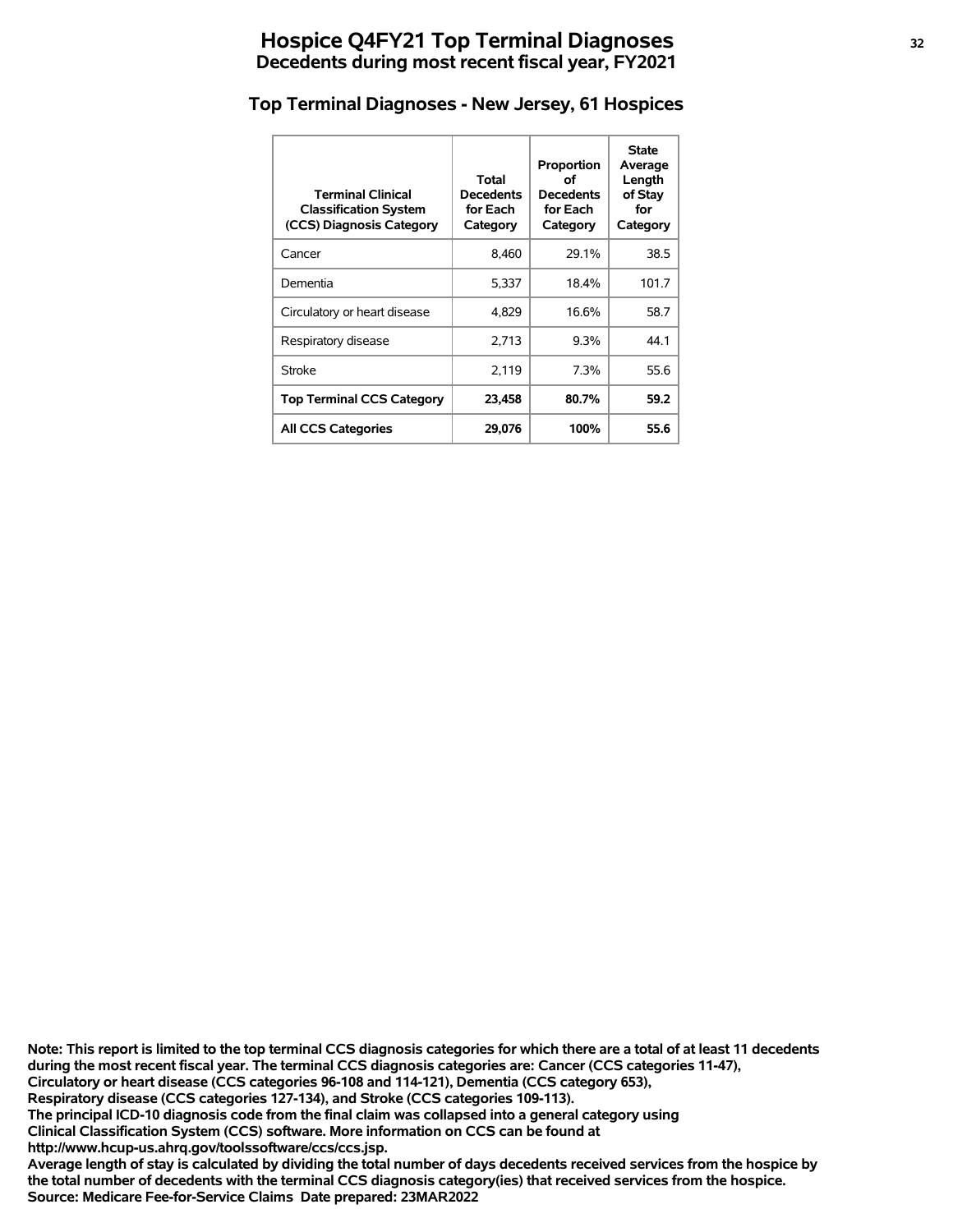# **Hospice Q4FY21 Top Terminal Diagnoses <sup>33</sup> Decedents during most recent fiscal year, FY2021**

#### **Top Terminal Diagnoses - New Mexico, 47 Hospices**

| <b>Terminal Clinical</b><br><b>Classification System</b><br>(CCS) Diagnosis Category | Total<br><b>Decedents</b><br>for Each<br>Category | Proportion<br>Ωf<br><b>Decedents</b><br>for Each<br>Category | <b>State</b><br>Average<br>Length<br>of Stay<br>for<br>Category |
|--------------------------------------------------------------------------------------|---------------------------------------------------|--------------------------------------------------------------|-----------------------------------------------------------------|
| Cancer                                                                               | 2.066                                             | 27.4%                                                        | 47.7                                                            |
| Circulatory or heart disease                                                         | 1.136                                             | 15.1%                                                        | 108.9                                                           |
| Dementia                                                                             | 989                                               | 13.1%                                                        | 147.2                                                           |
| Respiratory disease                                                                  | 856                                               | 11.4%                                                        | 107.4                                                           |
| <b>Stroke</b>                                                                        | 618                                               | 8.2%                                                         | 90.2                                                            |
| <b>Top Terminal CCS Category</b>                                                     | 5,665                                             | 75.2%                                                        | 91.0                                                            |
| <b>All CCS Categories</b>                                                            | 7,530                                             | 100%                                                         | 86.3                                                            |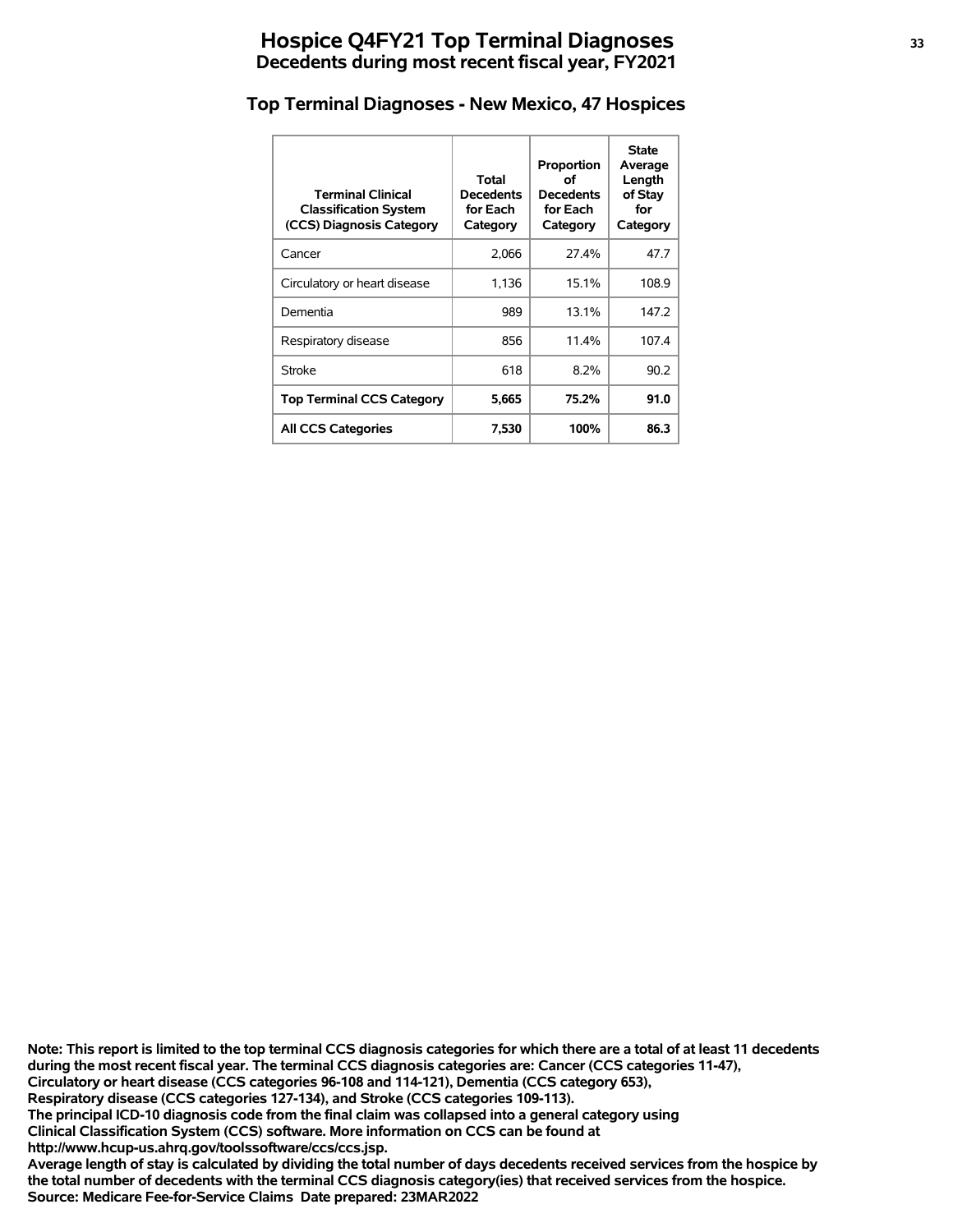#### **Top Terminal Diagnoses - Nevada, 68 Hospices**

| <b>Terminal Clinical</b><br><b>Classification System</b><br>(CCS) Diagnosis Category | Total<br><b>Decedents</b><br>for Each<br>Category | Proportion<br>οf<br>Decedents<br>for Each<br>Category | <b>State</b><br>Average<br>Length<br>of Stay<br>for<br>Category |
|--------------------------------------------------------------------------------------|---------------------------------------------------|-------------------------------------------------------|-----------------------------------------------------------------|
| Cancer                                                                               | 3,069                                             | 27.4%                                                 | 41.8                                                            |
| Circulatory or heart disease                                                         | 1,935                                             | 17.3%                                                 | 78.3                                                            |
| Dementia                                                                             | 1,838                                             | 16.4%                                                 | 98.8                                                            |
| <b>Stroke</b>                                                                        | 1,073                                             | 9.6%                                                  | 63.7                                                            |
| Respiratory disease                                                                  | 1,032                                             | 9.2%                                                  | 72.2                                                            |
| <b>Top Terminal CCS Category</b>                                                     | 8,947                                             | 80.0%                                                 | 67.5                                                            |
| <b>All CCS Categories</b>                                                            | 11,181                                            | 100%                                                  | 62.4                                                            |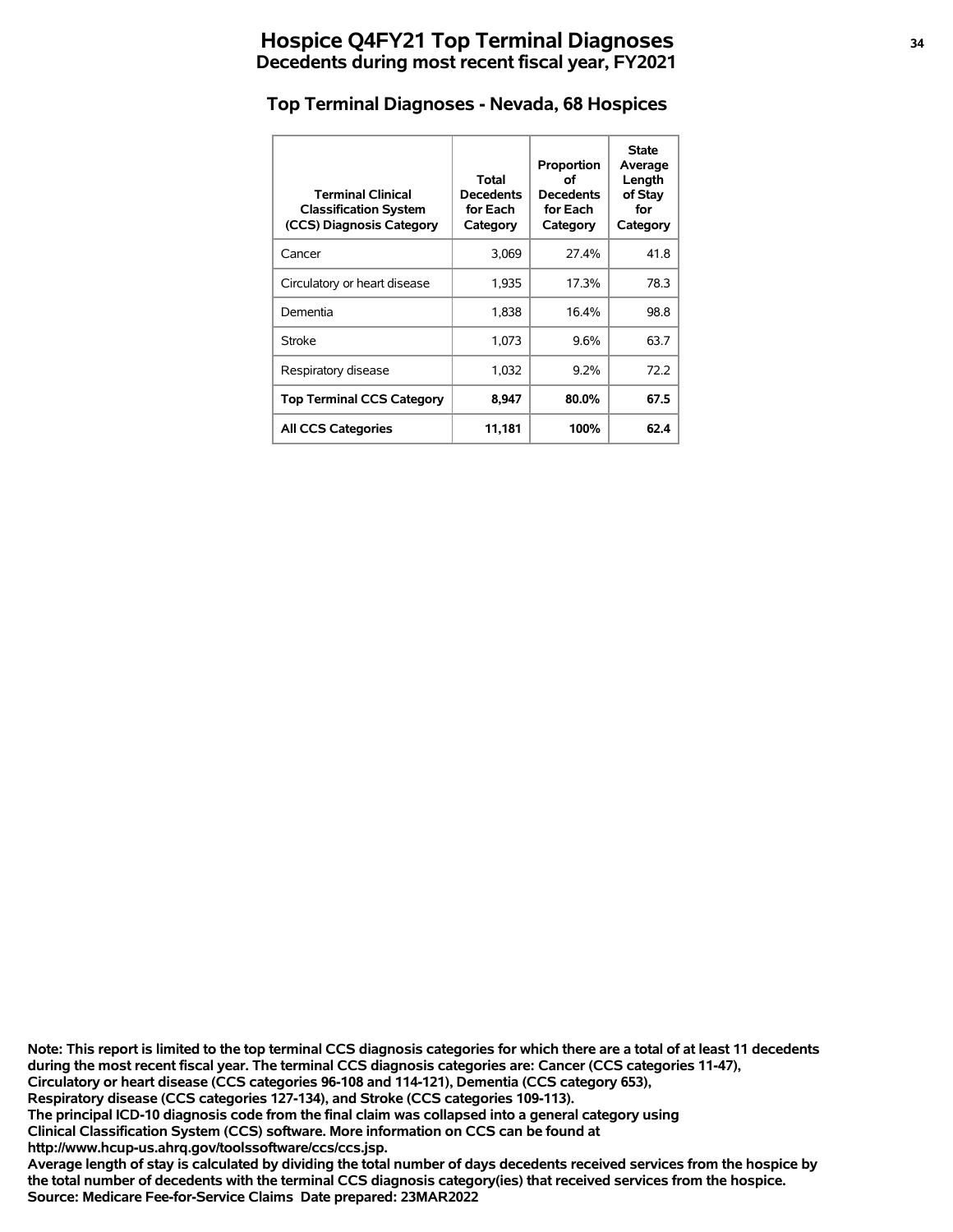# **Hospice Q4FY21 Top Terminal Diagnoses <sup>35</sup> Decedents during most recent fiscal year, FY2021**

# **Top Terminal Diagnoses - New York, 41 Hospices**

| <b>Terminal Clinical</b><br><b>Classification System</b><br>(CCS) Diagnosis Category | Total<br><b>Decedents</b><br>for Each<br>Category | Proportion<br>Ωf<br><b>Decedents</b><br>for Each<br>Category | <b>State</b><br>Average<br>Length<br>of Stay<br>for<br>Category |
|--------------------------------------------------------------------------------------|---------------------------------------------------|--------------------------------------------------------------|-----------------------------------------------------------------|
| Cancer                                                                               | 14,103                                            | 37.1%                                                        | 41.0                                                            |
| Dementia                                                                             | 6.006                                             | 15.8%                                                        | 77.6                                                            |
| Circulatory or heart disease                                                         | 4,997                                             | 13.2%                                                        | 55.6                                                            |
| Respiratory disease                                                                  | 3,093                                             | 8.1%                                                         | 48.1                                                            |
| <b>Stroke</b>                                                                        | 2,813                                             | $7.4\%$                                                      | 48.2                                                            |
| <b>Top Terminal CCS Category</b>                                                     | 31,012                                            | 81.7%                                                        | 51.8                                                            |
| <b>All CCS Categories</b>                                                            | 37,965                                            | 100%                                                         | 49.5                                                            |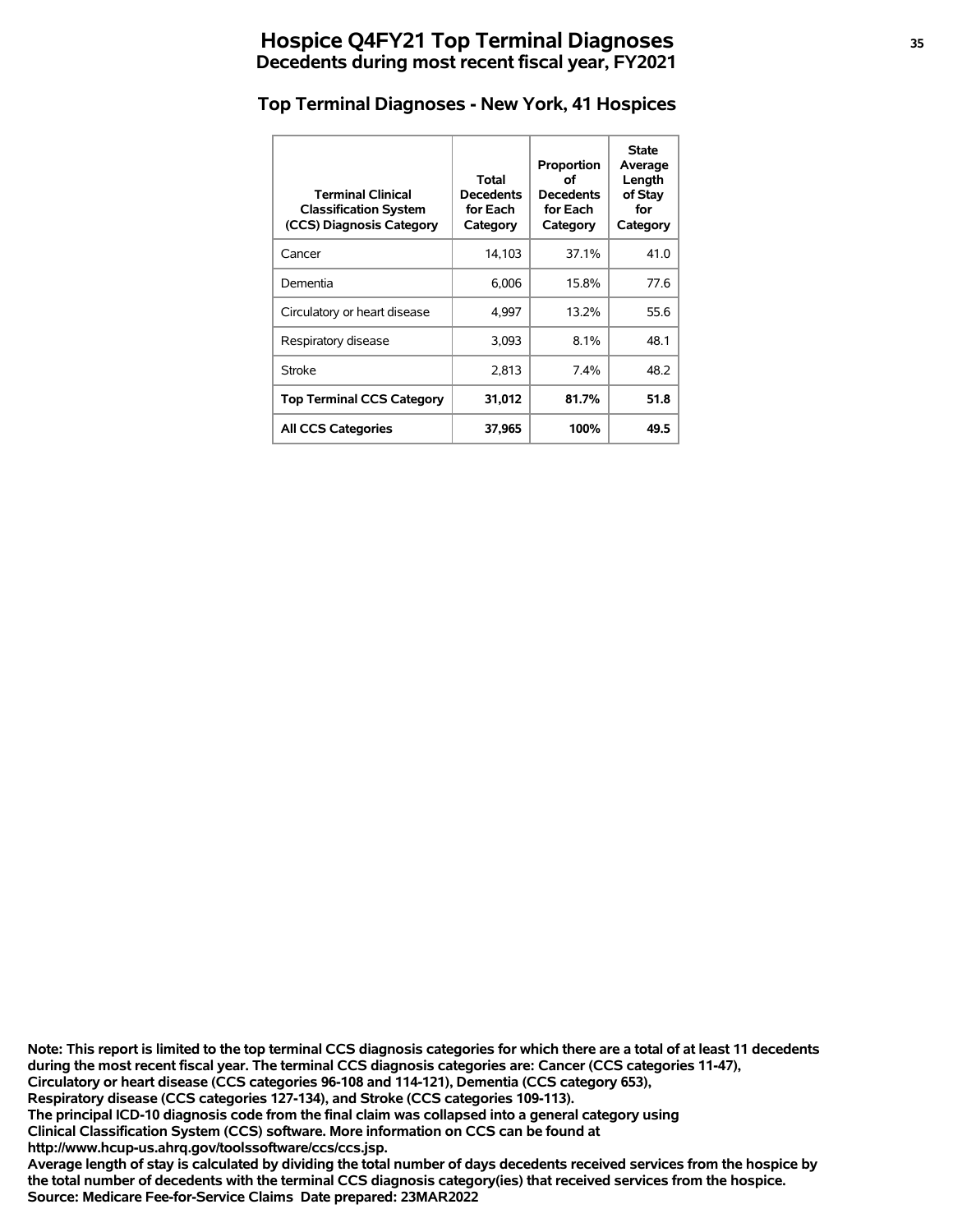#### **Top Terminal Diagnoses - Ohio, 139 Hospices**

| <b>Terminal Clinical</b><br><b>Classification System</b><br>(CCS) Diagnosis Category | Total<br><b>Decedents</b><br>for Each<br>Category | Proportion<br>οf<br><b>Decedents</b><br>for Each<br>Category | <b>State</b><br>Average<br>Length<br>of Stay<br>for<br>Category |
|--------------------------------------------------------------------------------------|---------------------------------------------------|--------------------------------------------------------------|-----------------------------------------------------------------|
| Cancer                                                                               | 15,083                                            | 24.5%                                                        | 45.7                                                            |
| Circulatory or heart disease                                                         | 10,353                                            | 16.8%                                                        | 81.6                                                            |
| Dementia                                                                             | 8,822                                             | 14.3%                                                        | 131.5                                                           |
| <b>Stroke</b>                                                                        | 7,038                                             | 11.4%                                                        | 97.5                                                            |
| Respiratory disease                                                                  | 6,912                                             | 11.2%                                                        | 66.6                                                            |
| <b>Top Terminal CCS Category</b>                                                     | 48,208                                            | 78.3%                                                        | 79.7                                                            |
| <b>All CCS Categories</b>                                                            | 61,567                                            | 100%                                                         | 72.9                                                            |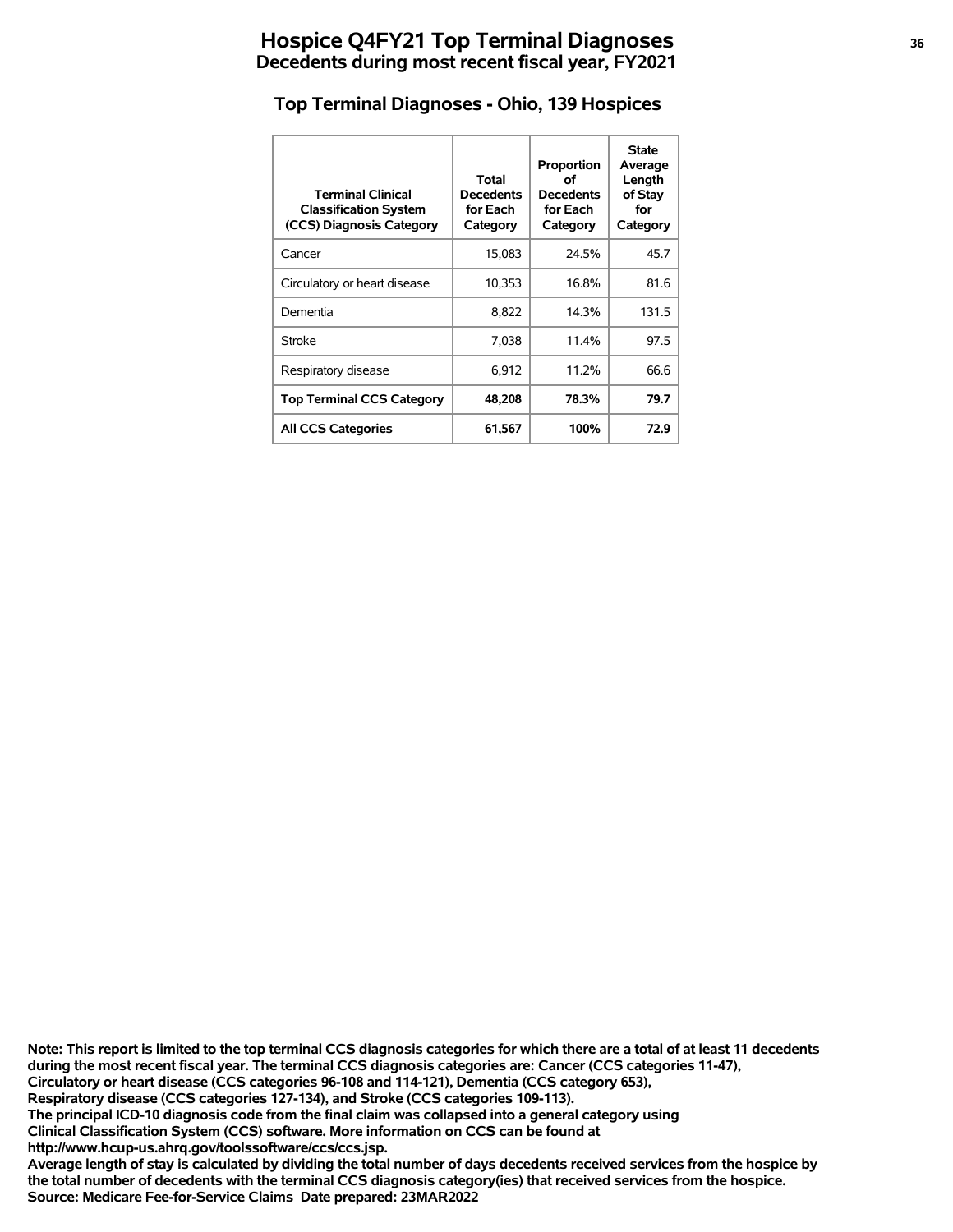# **Hospice Q4FY21 Top Terminal Diagnoses <sup>37</sup> Decedents during most recent fiscal year, FY2021**

# **Top Terminal Diagnoses - Oklahoma, 118 Hospices**

| <b>Terminal Clinical</b><br><b>Classification System</b><br>(CCS) Diagnosis Category | Total<br><b>Decedents</b><br>for Each<br>Category | Proportion<br>οf<br><b>Decedents</b><br>for Each<br>Category | <b>State</b><br>Average<br>Length<br>of Stay<br>for<br>Category |
|--------------------------------------------------------------------------------------|---------------------------------------------------|--------------------------------------------------------------|-----------------------------------------------------------------|
| Cancer                                                                               | 4.545                                             | 25.1%                                                        | 50.8                                                            |
| Circulatory or heart disease                                                         | 3,447                                             | 19.0%                                                        | 98.6                                                            |
| Dementia                                                                             | 3.046                                             | 16.8%                                                        | 138.5                                                           |
| Respiratory disease                                                                  | 2.104                                             | 11.6%                                                        | 85.3                                                            |
| <b>Stroke</b>                                                                        | 1,308                                             | 7.2%                                                         | 85.4                                                            |
| <b>Top Terminal CCS Category</b>                                                     | 14,450                                            | 79.7%                                                        | 88.8                                                            |
| <b>All CCS Categories</b>                                                            | 18,130                                            | 100%                                                         | 82.6                                                            |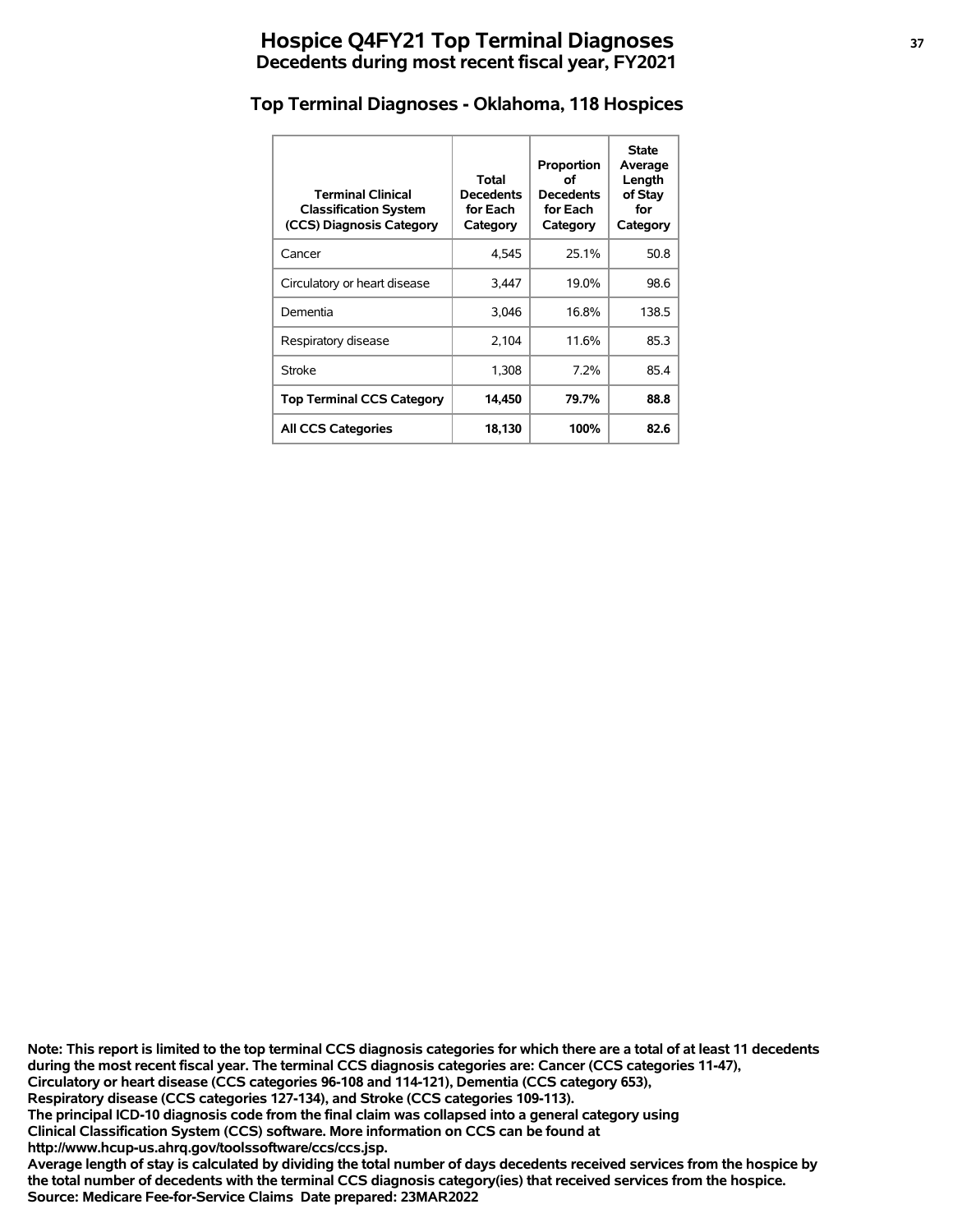#### **Top Terminal Diagnoses - Oregon, 53 Hospices**

| <b>Terminal Clinical</b><br><b>Classification System</b><br>(CCS) Diagnosis Category | Total<br><b>Decedents</b><br>for Each<br>Category | Proportion<br>οf<br><b>Decedents</b><br>for Each<br>Category | State<br>Average<br>Length<br>of Stay<br>for<br>Category |
|--------------------------------------------------------------------------------------|---------------------------------------------------|--------------------------------------------------------------|----------------------------------------------------------|
| Cancer                                                                               | 5,052                                             | 27.9%                                                        | 48.0                                                     |
| Dementia                                                                             | 3,252                                             | 18.0%                                                        | 91.7                                                     |
| Circulatory or heart disease                                                         | 3,020                                             | 16.7%                                                        | 68.6                                                     |
| <b>Stroke</b>                                                                        | 1,924                                             | 10.6%                                                        | 68.9                                                     |
| Respiratory disease                                                                  | 1,311                                             | 7.2%                                                         | 67.4                                                     |
| <b>Top Terminal CCS Category</b>                                                     | 14,559                                            | 80.4%                                                        | 66.6                                                     |
| <b>All CCS Categories</b>                                                            | 18,113                                            | 100%                                                         | 63.7                                                     |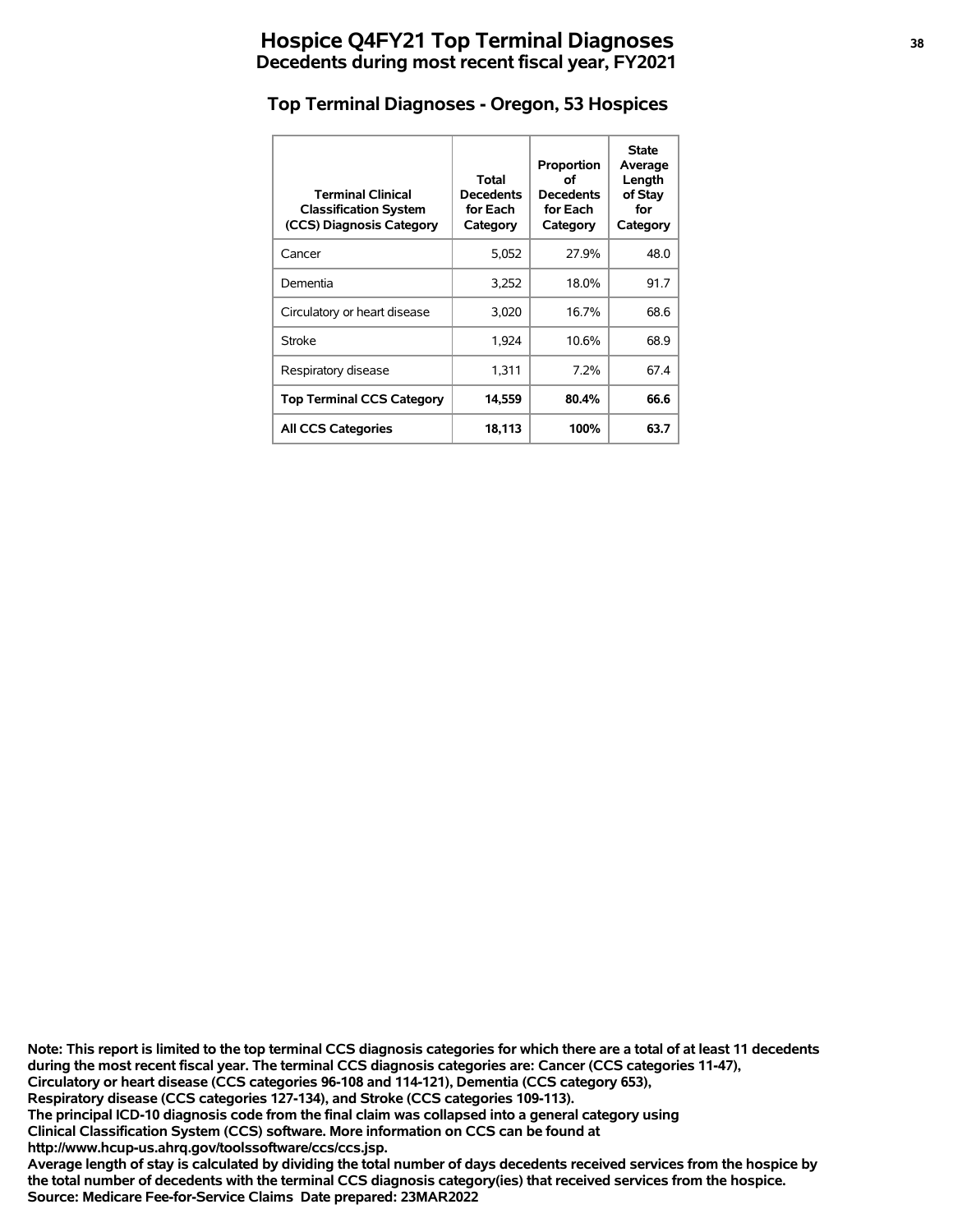# **Hospice Q4FY21 Top Terminal Diagnoses <sup>39</sup> Decedents during most recent fiscal year, FY2021**

#### **Top Terminal Diagnoses - Pennsylvania, 180 Hospices**

| <b>Terminal Clinical</b><br><b>Classification System</b><br>(CCS) Diagnosis Category | Total<br>Decedents<br>for Each<br>Category | Proportion<br>οf<br><b>Decedents</b><br>for Each<br>Category | State<br>Average<br>Length<br>of Stay<br>for<br>Category |
|--------------------------------------------------------------------------------------|--------------------------------------------|--------------------------------------------------------------|----------------------------------------------------------|
| Cancer                                                                               | 16,088                                     | 28.2%                                                        | 44.7                                                     |
| Circulatory or heart disease                                                         | 10,712                                     | 18.8%                                                        | 70.5                                                     |
| Dementia                                                                             | 8.686                                      | 15.2%                                                        | 105.2                                                    |
| Respiratory disease                                                                  | 5,557                                      | $9.7\%$                                                      | 55.1                                                     |
| <b>Stroke</b>                                                                        | 4,566                                      | 8.0%                                                         | 62.0                                                     |
| <b>Top Terminal CCS Category</b>                                                     | 45,609                                     | 79.9%                                                        | 65.3                                                     |
| <b>All CCS Categories</b>                                                            | 57,113                                     | 100%                                                         | 61.7                                                     |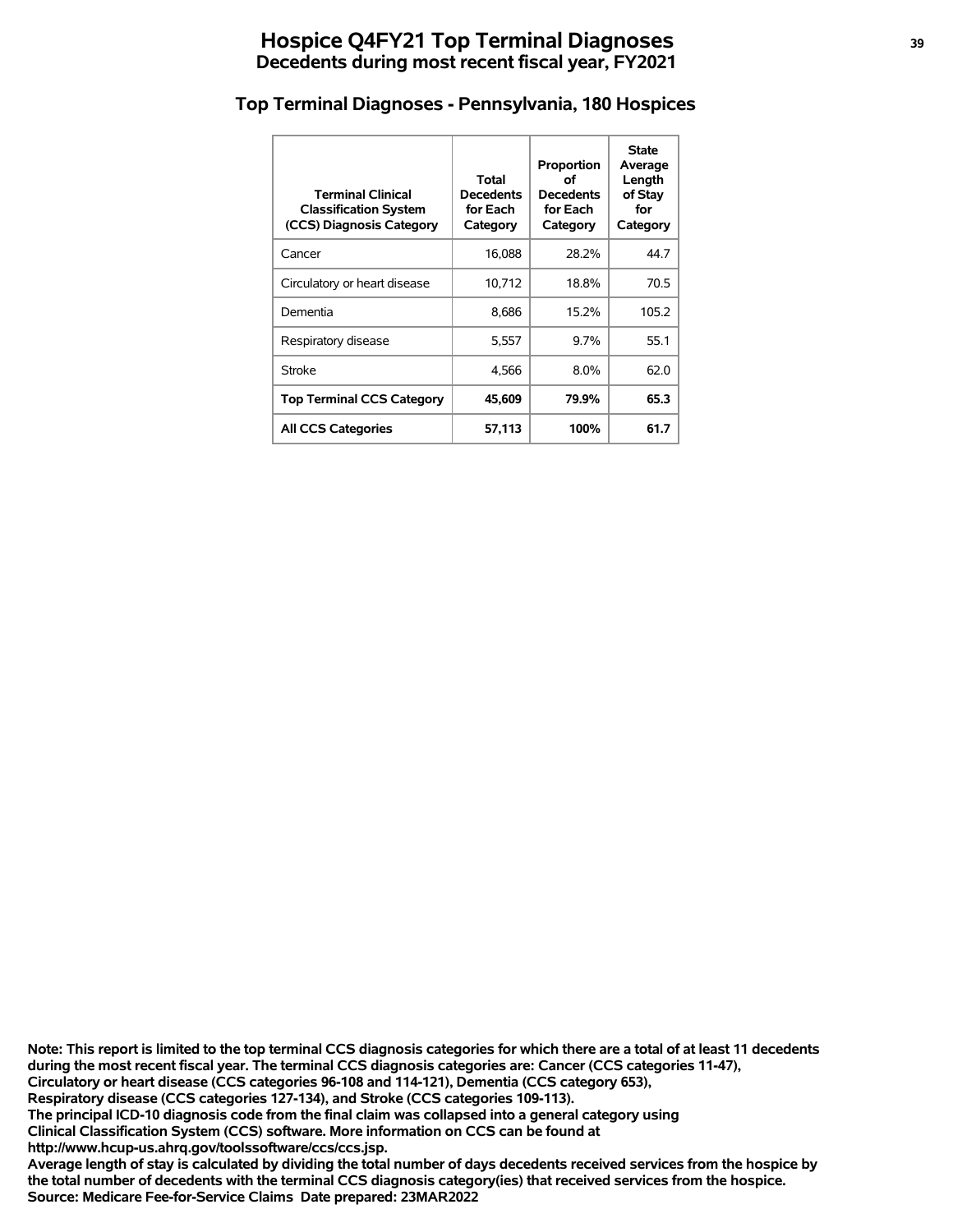# **Hospice Q4FY21 Top Terminal Diagnoses <sup>40</sup> Decedents during most recent fiscal year, FY2021**

#### **Top Terminal Diagnoses - Puerto Rico, 44 Hospices**

| <b>Terminal Clinical</b><br><b>Classification System</b><br>(CCS) Diagnosis Category | Total<br><b>Decedents</b><br>for Each<br>Category | Proportion<br>οf<br><b>Decedents</b><br>for Each<br>Category | <b>State</b><br>Average<br>Length<br>of Stay<br>for<br>Category |
|--------------------------------------------------------------------------------------|---------------------------------------------------|--------------------------------------------------------------|-----------------------------------------------------------------|
| Cancer                                                                               | 1,291                                             | 31.7%                                                        | 63.6                                                            |
| Dementia                                                                             | 1,220                                             | 29.9%                                                        | 126.9                                                           |
| Circulatory or heart disease                                                         | 465                                               | 11.4%                                                        | 118.0                                                           |
| <b>Stroke</b>                                                                        | 315                                               | 7.7%                                                         | 105.8                                                           |
| Respiratory disease                                                                  | 305                                               | 7.5%                                                         | 129.1                                                           |
| <b>Top Terminal CCS Category</b>                                                     | 3,596                                             | 88.3%                                                        | 101.4                                                           |
| <b>All CCS Categories</b>                                                            | 4,074                                             | 100%                                                         | 98.2                                                            |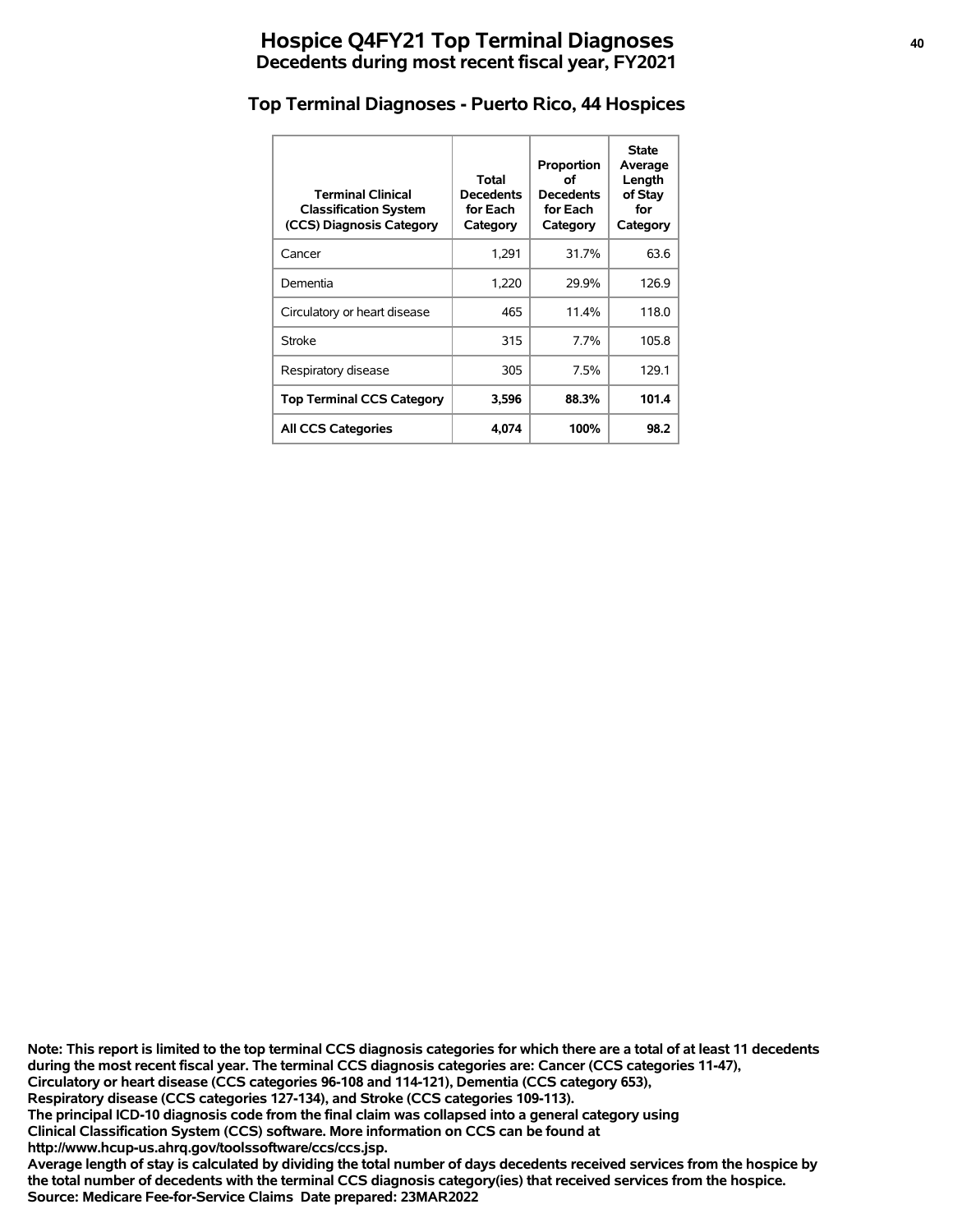# **Hospice Q4FY21 Top Terminal Diagnoses <sup>41</sup> Decedents during most recent fiscal year, FY2021**

#### **Top Terminal Diagnoses - Rhode Island, 7 Hospices**

| <b>Terminal Clinical</b><br><b>Classification System</b><br>(CCS) Diagnosis Category | Total<br><b>Decedents</b><br>for Each<br>Category | Proportion<br>Ωf<br><b>Decedents</b><br>for Each<br>Category | <b>State</b><br>Average<br>Length<br>of Stay<br>for<br>Category |
|--------------------------------------------------------------------------------------|---------------------------------------------------|--------------------------------------------------------------|-----------------------------------------------------------------|
| Cancer                                                                               | 1.391                                             | 25.9%                                                        | 41.2                                                            |
| Dementia                                                                             | 946                                               | 17.6%                                                        | 118.4                                                           |
| Circulatory or heart disease                                                         | 869                                               | 16.2%                                                        | 67.2                                                            |
| <b>Stroke</b>                                                                        | 511                                               | 9.5%                                                         | 54.5                                                            |
| Respiratory disease                                                                  | 408                                               | 7.6%                                                         | 71.3                                                            |
| <b>Top Terminal CCS Category</b>                                                     | 4,125                                             | 76.8%                                                        | 69.0                                                            |
| <b>All CCS Categories</b>                                                            | 5,373                                             | 100%                                                         | 63.8                                                            |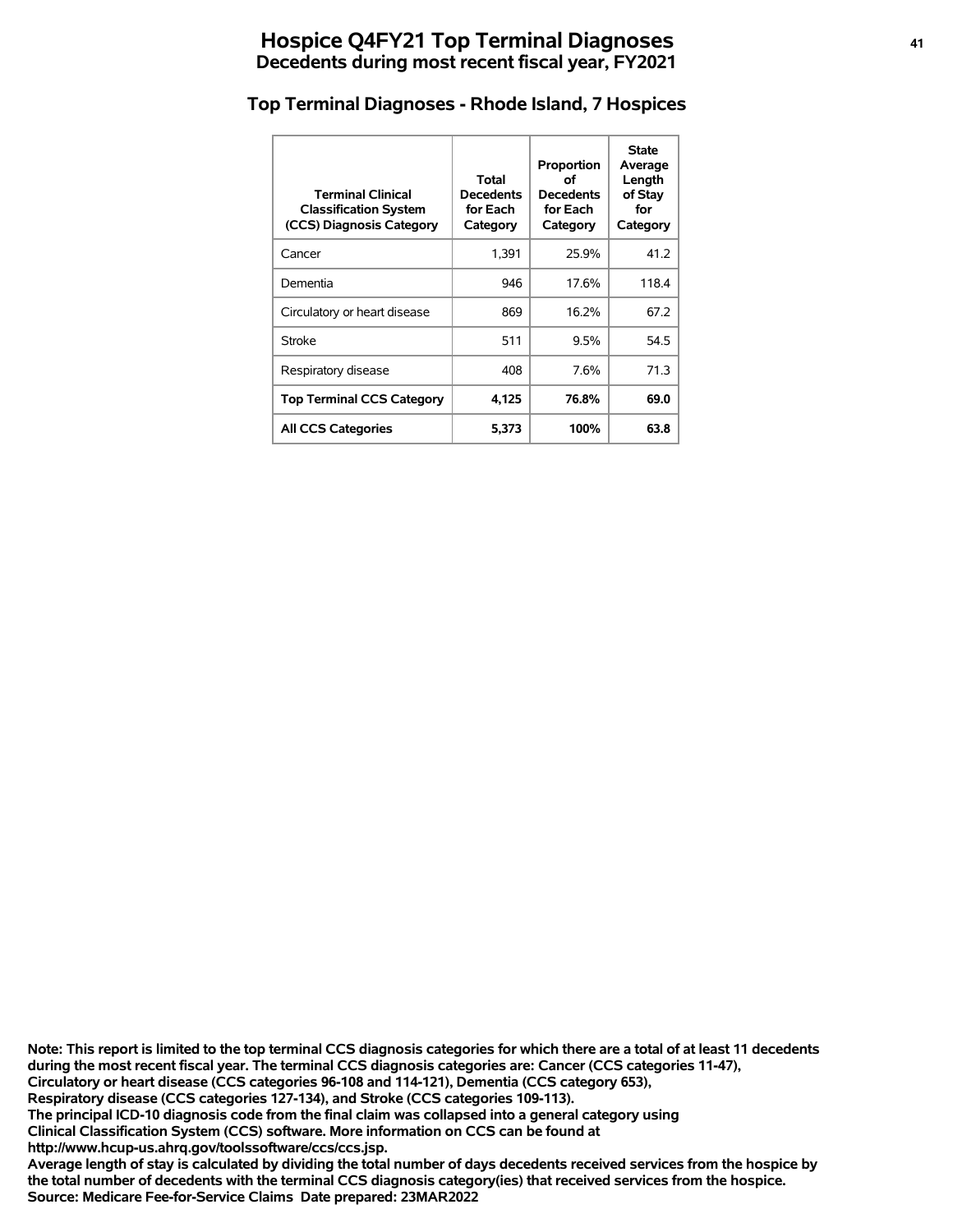# **Hospice Q4FY21 Top Terminal Diagnoses <sup>42</sup> Decedents during most recent fiscal year, FY2021**

#### **Top Terminal Diagnoses - South Carolina, 83 Hospices**

| <b>Terminal Clinical</b><br><b>Classification System</b><br>(CCS) Diagnosis Category | Total<br><b>Decedents</b><br>for Each<br>Category | Proportion<br>оf<br><b>Decedents</b><br>for Each<br>Category | <b>State</b><br>Average<br>Length<br>of Stay<br>for<br>Category |
|--------------------------------------------------------------------------------------|---------------------------------------------------|--------------------------------------------------------------|-----------------------------------------------------------------|
| Cancer                                                                               | 6,151                                             | 25.1%                                                        | 45.5                                                            |
| Dementia                                                                             | 4.062                                             | 16.6%                                                        | 138.9                                                           |
| Circulatory or heart disease                                                         | 3,941                                             | 16.1%                                                        | 88.4                                                            |
| Respiratory disease                                                                  | 3,292                                             | 13.4%                                                        | 63.9                                                            |
| <b>Stroke</b>                                                                        | 2,067                                             | 8.4%                                                         | 75.9                                                            |
| <b>Top Terminal CCS Category</b>                                                     | 19,513                                            | 79.6%                                                        | 79.9                                                            |
| <b>All CCS Categories</b>                                                            | 24,529                                            | 100%                                                         | 74.7                                                            |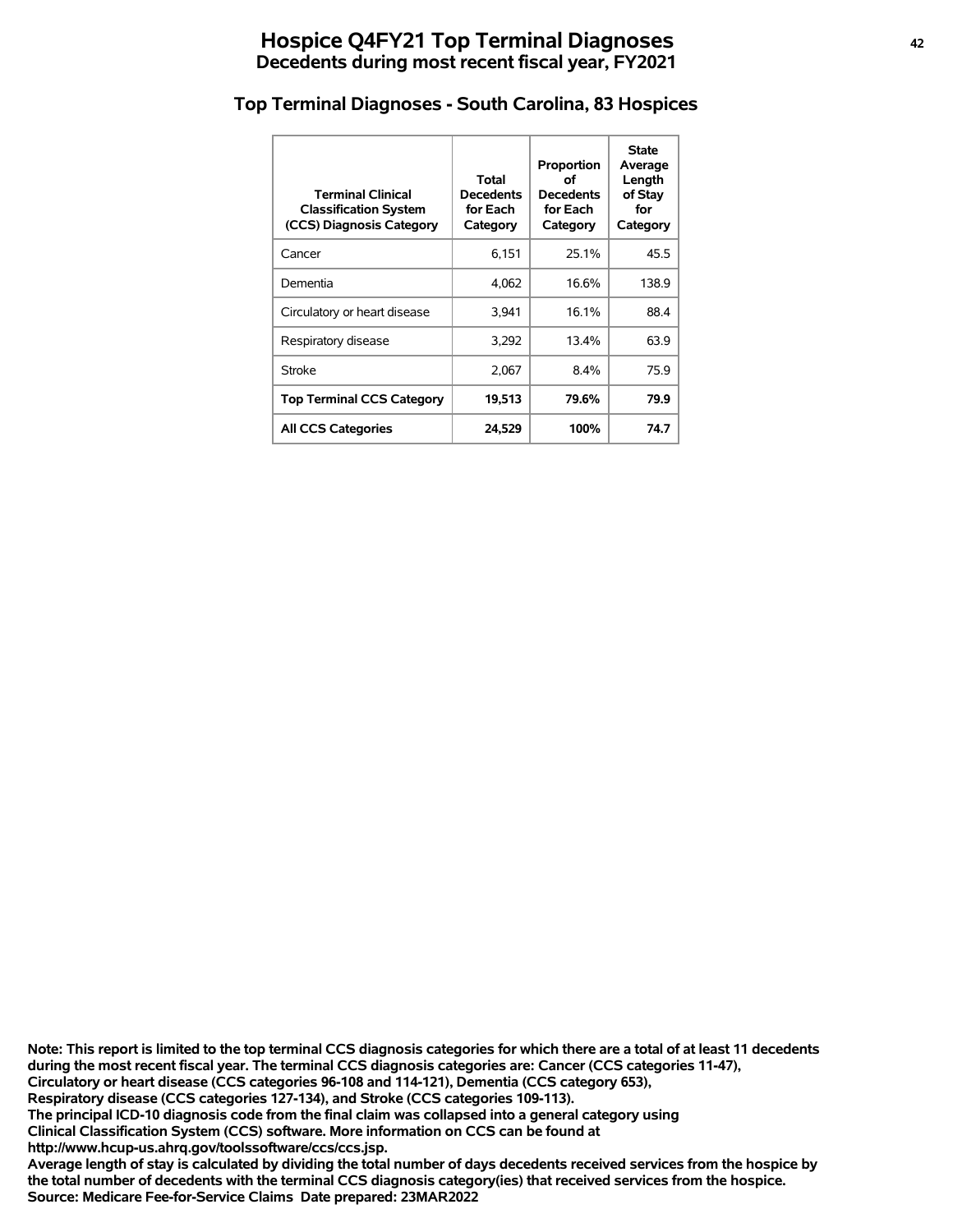# **Hospice Q4FY21 Top Terminal Diagnoses <sup>43</sup> Decedents during most recent fiscal year, FY2021**

#### **Top Terminal Diagnoses - South Dakota, 15 Hospices**

| <b>Terminal Clinical</b><br><b>Classification System</b><br>(CCS) Diagnosis Category | Total<br><b>Decedents</b><br>for Each<br>Category | Proportion<br>οf<br><b>Decedents</b><br>for Each<br>Category | <b>State</b><br>Average<br>Length<br>of Stay<br>for<br>Category |
|--------------------------------------------------------------------------------------|---------------------------------------------------|--------------------------------------------------------------|-----------------------------------------------------------------|
| Cancer                                                                               | 951                                               | 28.8%                                                        | 44.0                                                            |
| Circulatory or heart disease                                                         | 515                                               | 15.6%                                                        | 53.7                                                            |
| Dementia                                                                             | 398                                               | 12.1%                                                        | 70.8                                                            |
| Respiratory disease                                                                  | 340                                               | 10.3%                                                        | 49.3                                                            |
| <b>Stroke</b>                                                                        | 194                                               | 5.9%                                                         | 32.5                                                            |
| <b>Top Terminal CCS Category</b>                                                     | 2,398                                             | 72.7%                                                        | 50.4                                                            |
| <b>All CCS Categories</b>                                                            | 3,297                                             | 100%                                                         | 47.9                                                            |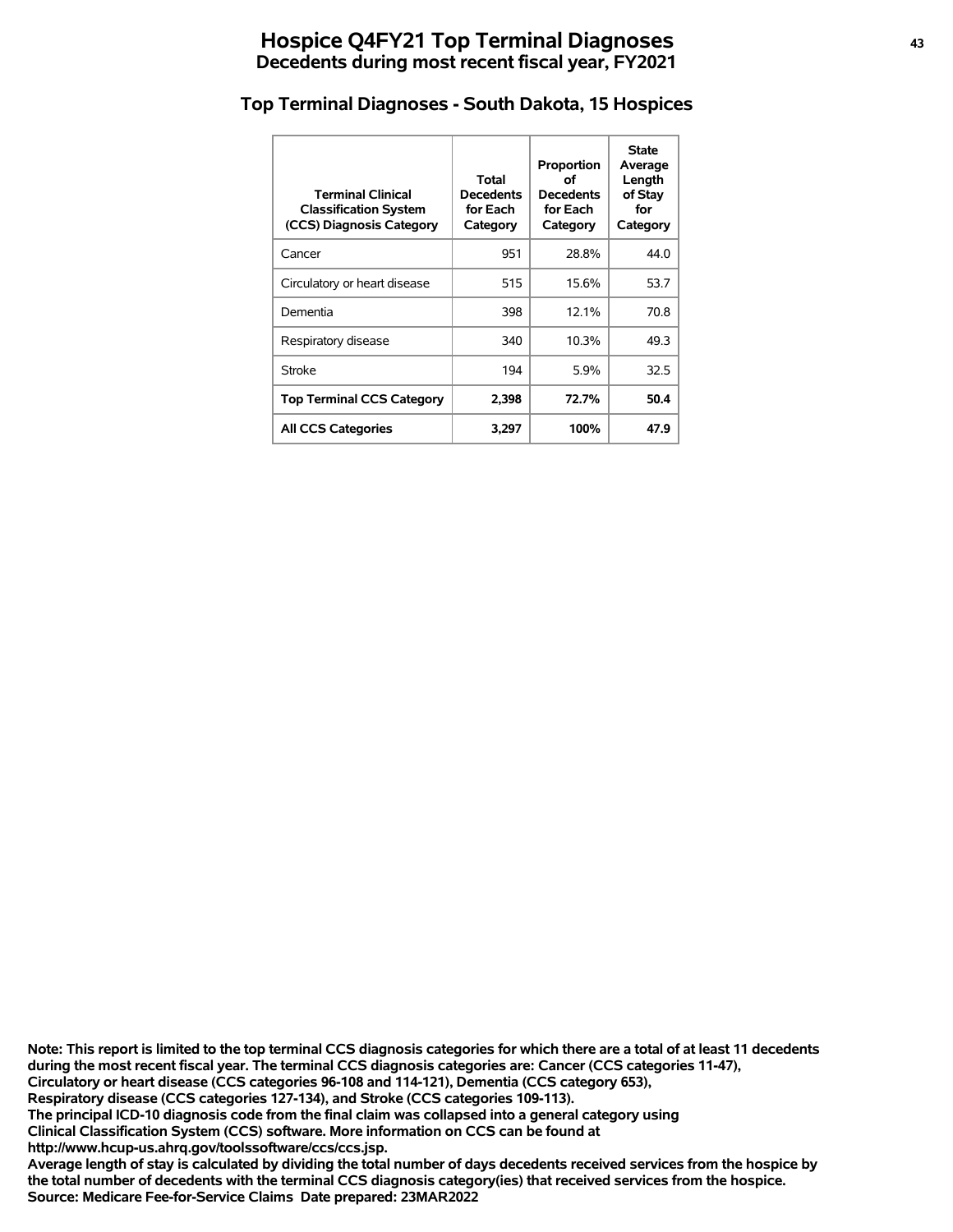# **Hospice Q4FY21 Top Terminal Diagnoses <sup>44</sup> Decedents during most recent fiscal year, FY2021**

#### **Top Terminal Diagnoses - Tennessee, 55 Hospices**

| <b>Terminal Clinical</b><br><b>Classification System</b><br>(CCS) Diagnosis Category | Total<br><b>Decedents</b><br>for Each<br>Category | Proportion<br>∩f<br><b>Decedents</b><br>for Each<br>Category | <b>State</b><br>Average<br>Length<br>of Stay<br>for<br>Category |
|--------------------------------------------------------------------------------------|---------------------------------------------------|--------------------------------------------------------------|-----------------------------------------------------------------|
| Cancer                                                                               | 8,383                                             | 26.9%                                                        | 44.0                                                            |
| Dementia                                                                             | 5,467                                             | 17.5%                                                        | 122.6                                                           |
| Circulatory or heart disease                                                         | 5,449                                             | 17.5%                                                        | 87.3                                                            |
| Respiratory disease                                                                  | 3,671                                             | 11.8%                                                        | 73.0                                                            |
| <b>Stroke</b>                                                                        | 2,547                                             | 8.2%                                                         | 72.7                                                            |
| <b>Top Terminal CCS Category</b>                                                     | 25,517                                            | 81.7%                                                        | 77.1                                                            |
| <b>All CCS Categories</b>                                                            | 31,219                                            | 100%                                                         | 71.7                                                            |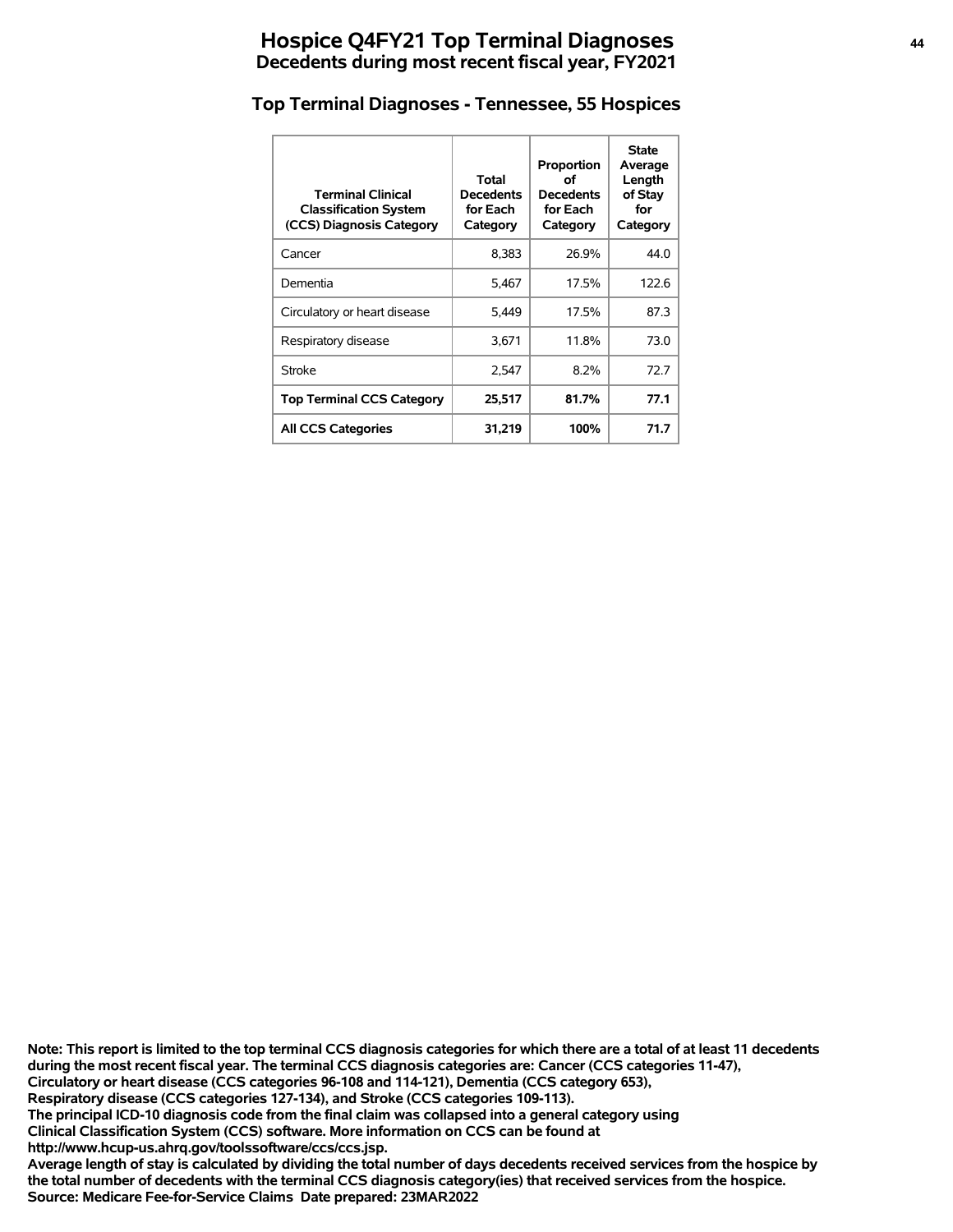#### **Top Terminal Diagnoses - Texas, 735 Hospices**

| <b>Terminal Clinical</b><br><b>Classification System</b><br>(CCS) Diagnosis Category | Total<br><b>Decedents</b><br>for Each<br>Category | Proportion<br>οf<br><b>Decedents</b><br>for Each<br>Category | <b>State</b><br>Average<br>Length<br>of Stay<br>for<br>Category |
|--------------------------------------------------------------------------------------|---------------------------------------------------|--------------------------------------------------------------|-----------------------------------------------------------------|
| Cancer                                                                               | 23,315                                            | 23.8%                                                        | 48.2                                                            |
| Dementia                                                                             | 18,153                                            | 18.5%                                                        | 146.5                                                           |
| Circulatory or heart disease                                                         | 16,588                                            | 16.9%                                                        | 92.6                                                            |
| Respiratory disease                                                                  | 11,855                                            | 12.1%                                                        | 64.3                                                            |
| <b>Stroke</b>                                                                        | 8,353                                             | 8.5%                                                         | 88.5                                                            |
| <b>Top Terminal CCS Category</b>                                                     | 78,264                                            | 79.8%                                                        | 87.2                                                            |
| <b>All CCS Categories</b>                                                            | 98,049                                            | 100%                                                         | 80.0                                                            |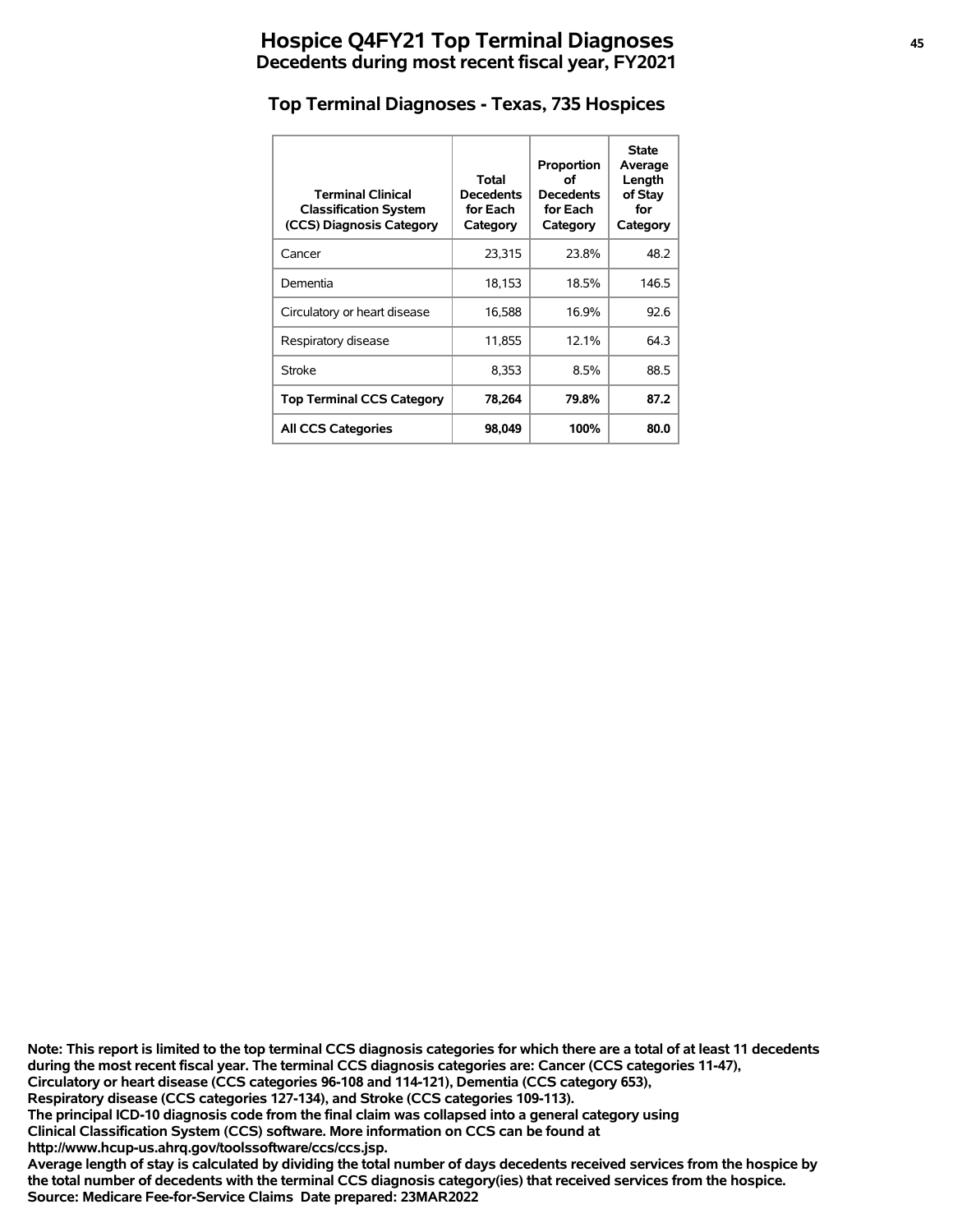#### **Top Terminal Diagnoses - Utah, 85 Hospices**

| <b>Terminal Clinical</b><br><b>Classification System</b><br>(CCS) Diagnosis Category | Total<br><b>Decedents</b><br>for Each<br>Category | Proportion<br>οf<br><b>Decedents</b><br>for Each<br>Category | <b>State</b><br>Average<br>Length<br>of Stay<br>for<br>Category |
|--------------------------------------------------------------------------------------|---------------------------------------------------|--------------------------------------------------------------|-----------------------------------------------------------------|
| Circulatory or heart disease                                                         | 2,419                                             | 24.1%                                                        | 115.5                                                           |
| Cancer                                                                               | 2,032                                             | 20.2%                                                        | 51.5                                                            |
| Dementia                                                                             | 1,585                                             | 15.8%                                                        | 138.6                                                           |
| Respiratory disease                                                                  | 952                                               | 9.5%                                                         | 77.3                                                            |
| <b>Stroke</b>                                                                        | 706                                               | 7.0%                                                         | 96.5                                                            |
| <b>Top Terminal CCS Category</b>                                                     | 7,694                                             | 76.7%                                                        | 96.9                                                            |
| <b>All CCS Categories</b>                                                            | 10,035                                            | 100%                                                         | 90.3                                                            |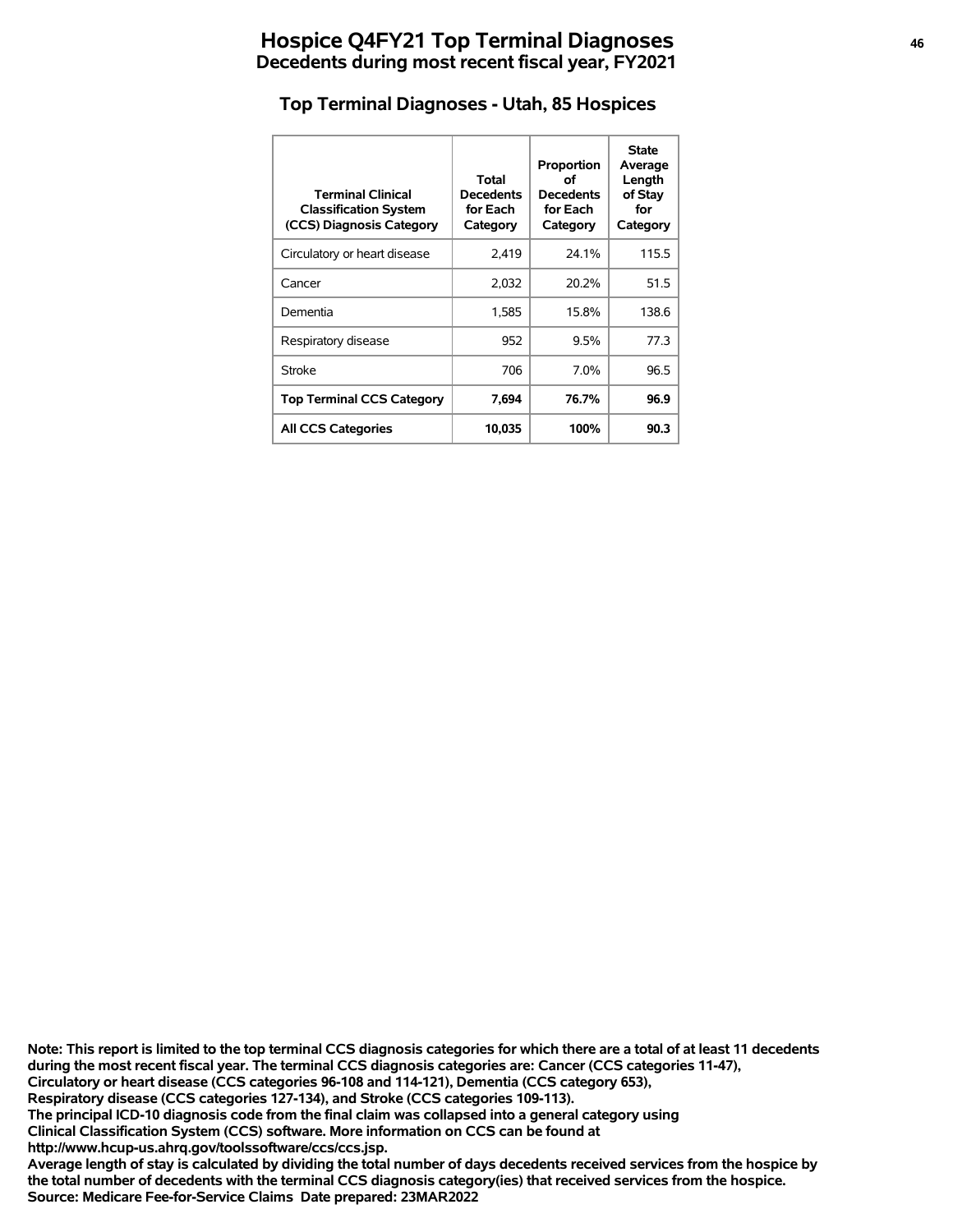# **Hospice Q4FY21 Top Terminal Diagnoses <sup>47</sup> Decedents during most recent fiscal year, FY2021**

# **Top Terminal Diagnoses - Virginia, 101 Hospices**

| <b>Terminal Clinical</b><br><b>Classification System</b><br>(CCS) Diagnosis Category | Total<br><b>Decedents</b><br>for Each<br>Category | Proportion<br>οf<br><b>Decedents</b><br>for Each<br>Category | <b>State</b><br>Average<br>Length<br>of Stay<br>for<br>Category |
|--------------------------------------------------------------------------------------|---------------------------------------------------|--------------------------------------------------------------|-----------------------------------------------------------------|
| Cancer                                                                               | 8,458                                             | 28.5%                                                        | 46.9                                                            |
| Dementia                                                                             | 5.174                                             | 17.4%                                                        | 116.2                                                           |
| Circulatory or heart disease                                                         | 4,431                                             | 14.9%                                                        | 76.4                                                            |
| <b>Stroke</b>                                                                        | 3,123                                             | 10.5%                                                        | 81.6                                                            |
| Respiratory disease                                                                  | 3,005                                             | 10.1%                                                        | 57.6                                                            |
| <b>Top Terminal CCS Category</b>                                                     | 24,191                                            | 81.6%                                                        | 72.9                                                            |
| <b>All CCS Categories</b>                                                            | 29,653                                            | 100%                                                         | 70.1                                                            |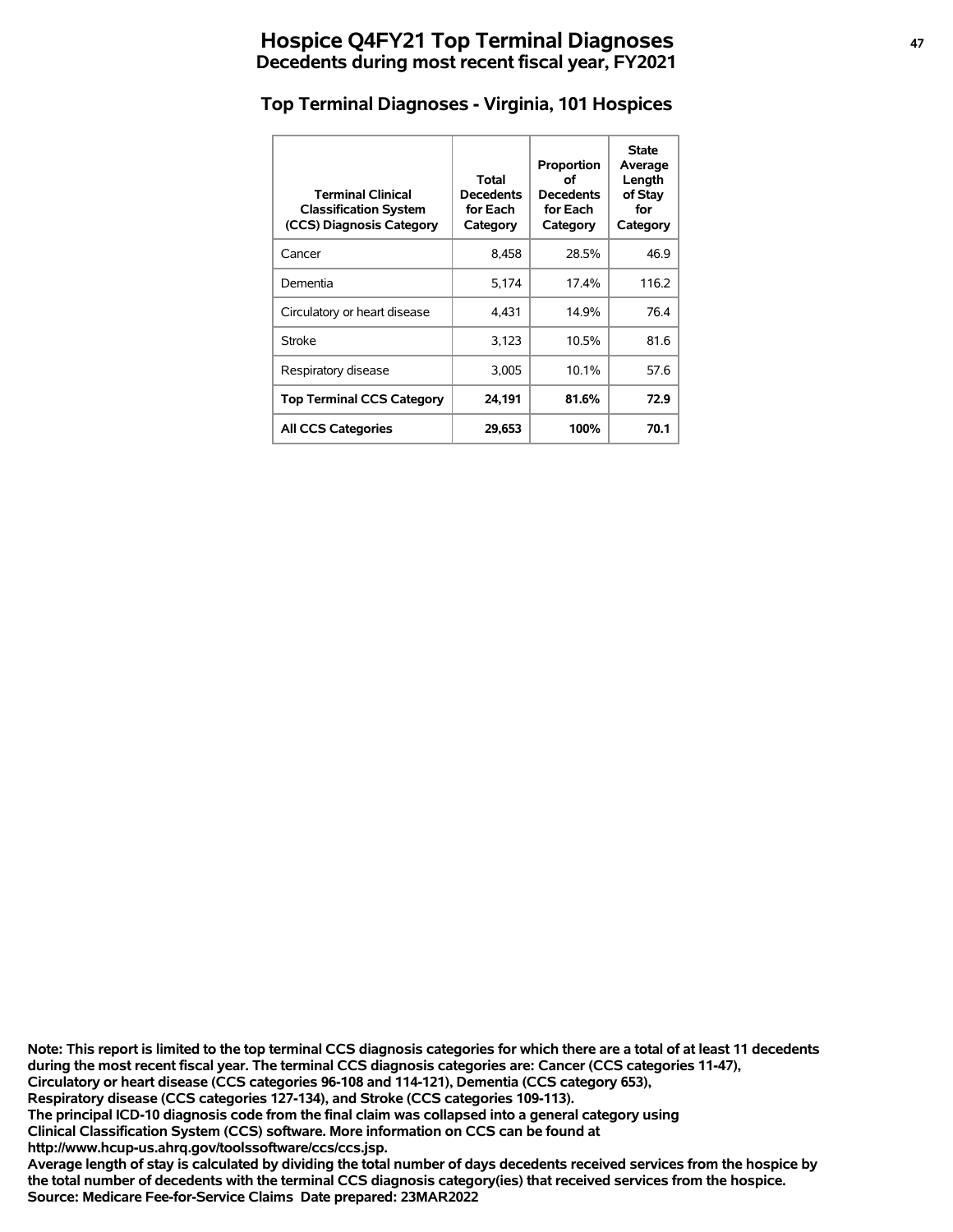# **Hospice Q4FY21 Top Terminal Diagnoses <sup>48</sup> Decedents during most recent fiscal year, FY2021**

# **Top Terminal Diagnoses - Virgin Islands, 3 Hospices**

| <b>Terminal Clinical</b><br><b>Classification System</b><br>(CCS) Diagnosis Category | Total<br><b>Decedents</b><br>for Each<br>Category | Proportion<br>οf<br><b>Decedents</b><br>for Each<br>Category | <b>State</b><br>Average<br>Length<br>of Stay<br>for<br>Category |
|--------------------------------------------------------------------------------------|---------------------------------------------------|--------------------------------------------------------------|-----------------------------------------------------------------|
| Cancer                                                                               | 60                                                | 33.3%                                                        | 63.2                                                            |
| Dementia                                                                             | 43                                                | 23.9%                                                        | 90.2                                                            |
| Circulatory or heart disease                                                         | 17                                                | $9.4\%$                                                      | 116.2                                                           |
| Stroke                                                                               | 15                                                | 8.3%                                                         | 66.3                                                            |
| <b>Top Terminal CCS Category</b>                                                     | 135                                               | 75.0%                                                        | 78.8                                                            |
| <b>All CCS Categories</b>                                                            | 180                                               | 100%                                                         | 75.7                                                            |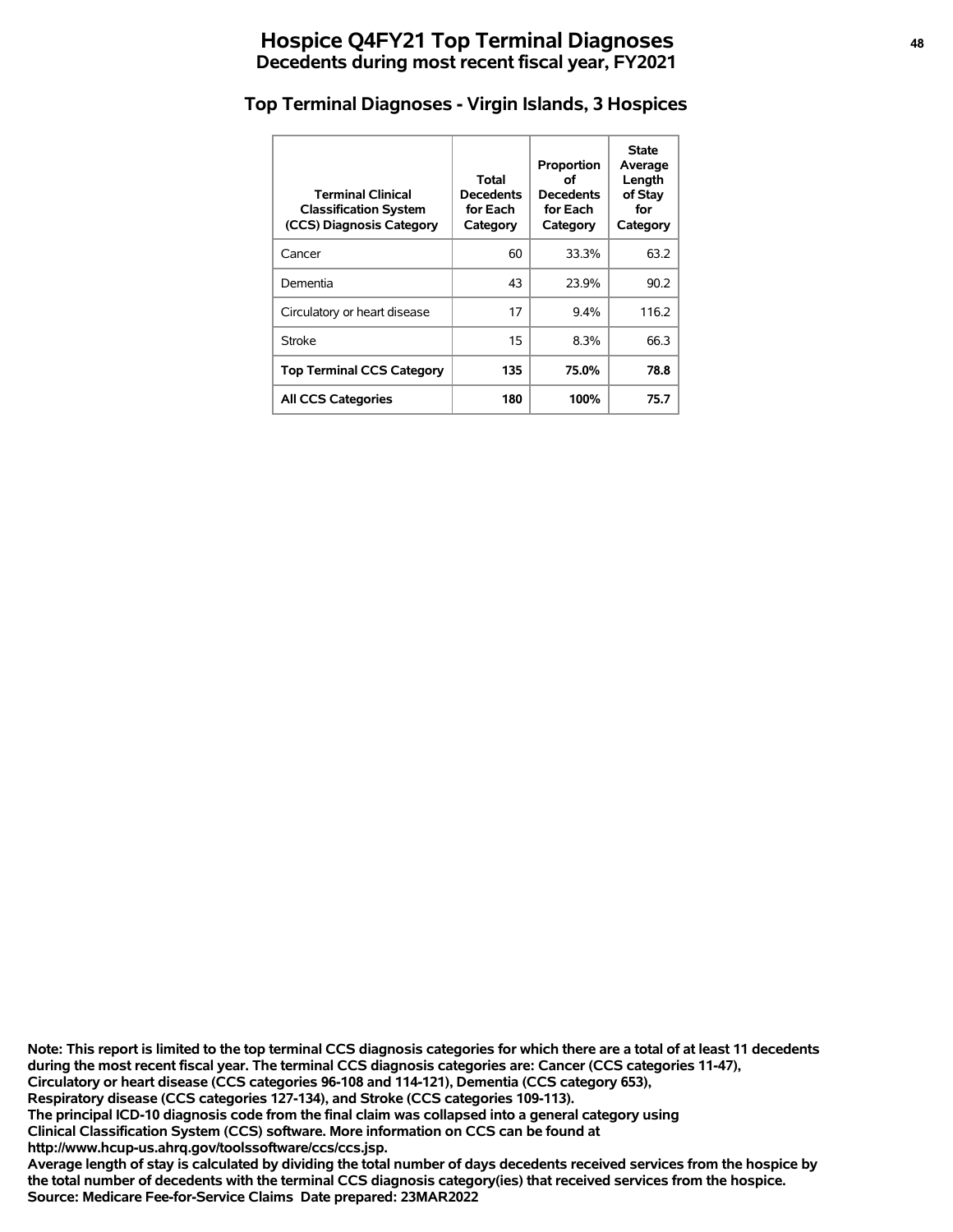# **Hospice Q4FY21 Top Terminal Diagnoses <sup>49</sup> Decedents during most recent fiscal year, FY2021**

#### **Top Terminal Diagnoses - Vermont, 10 Hospices**

| <b>Terminal Clinical</b><br><b>Classification System</b><br>(CCS) Diagnosis Category | Total<br><b>Decedents</b><br>for Each<br>Category | Proportion<br>οf<br><b>Decedents</b><br>for Each<br>Category | <b>State</b><br>Average<br>Length<br>of Stay<br>for<br>Category |
|--------------------------------------------------------------------------------------|---------------------------------------------------|--------------------------------------------------------------|-----------------------------------------------------------------|
| Cancer                                                                               | 884                                               | 32.5%                                                        | 50.8                                                            |
| Circulatory or heart disease                                                         | 532                                               | 19.6%                                                        | 79.9                                                            |
| Dementia                                                                             | 421                                               | 15.5%                                                        | 130.7                                                           |
| Respiratory disease                                                                  | 202                                               | $7.4\%$                                                      | 100.1                                                           |
| <b>Stroke</b>                                                                        | 155                                               | 5.7%                                                         | 97.9                                                            |
| <b>Top Terminal CCS Category</b>                                                     | 2,194                                             | 80.8%                                                        | 81.1                                                            |
| <b>All CCS Categories</b>                                                            | 2,717                                             | 100%                                                         | 76.7                                                            |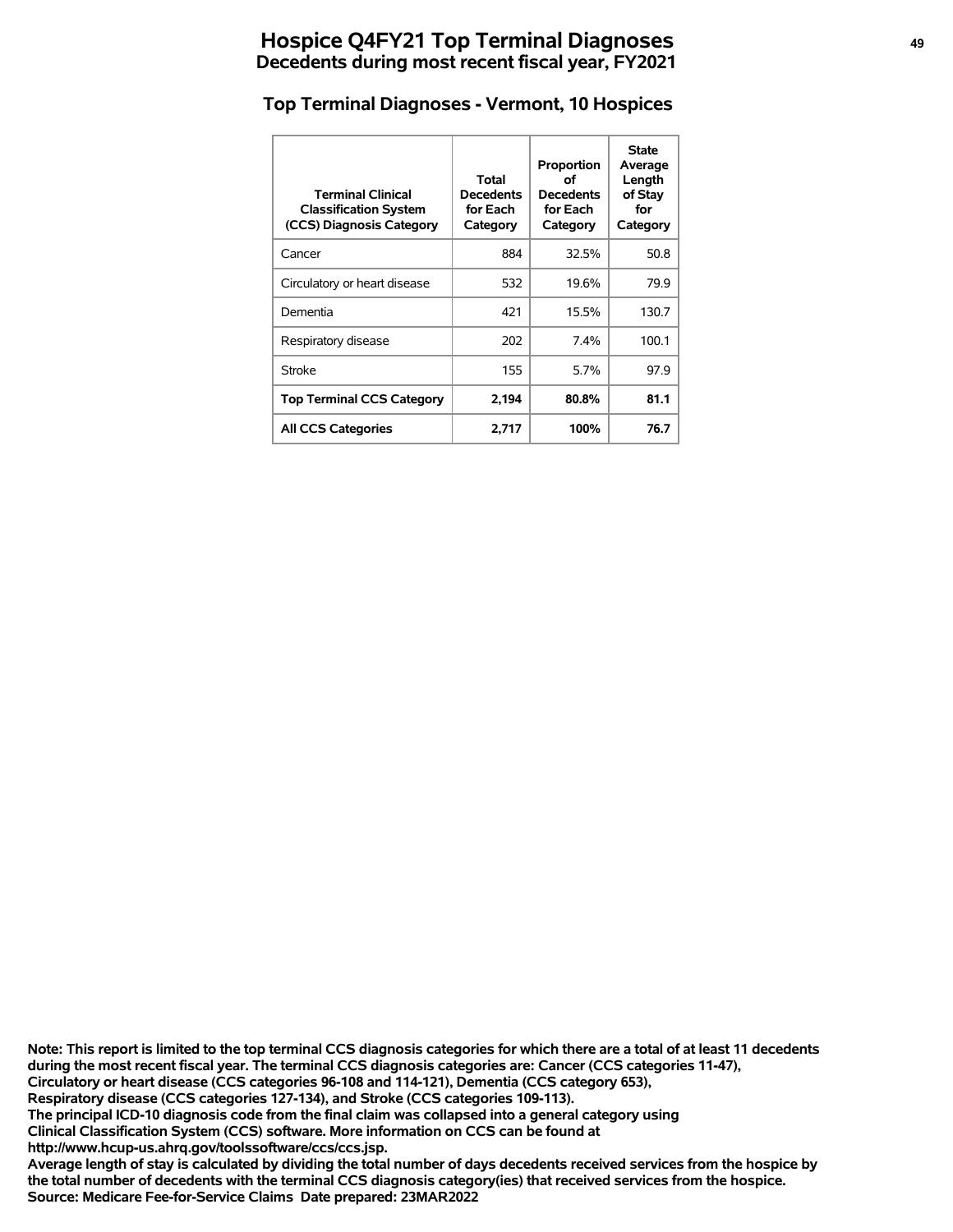# **Hospice Q4FY21 Top Terminal Diagnoses 50 Decedents during most recent fiscal year, FY2021**

#### **Top Terminal Diagnoses - Washington, 36 Hospices**

| <b>Terminal Clinical</b><br><b>Classification System</b><br>(CCS) Diagnosis Category | Total<br><b>Decedents</b><br>for Each<br>Category | Proportion<br>οf<br><b>Decedents</b><br>for Each<br>Category | <b>State</b><br>Average<br>Length<br>of Stay<br>for<br>Category |
|--------------------------------------------------------------------------------------|---------------------------------------------------|--------------------------------------------------------------|-----------------------------------------------------------------|
| Cancer                                                                               | 7.074                                             | 31.1%                                                        | 47.6                                                            |
| Dementia                                                                             | 4.131                                             | 18.2%                                                        | 84.4                                                            |
| Circulatory or heart disease                                                         | 3,635                                             | 16.0%                                                        | 66.9                                                            |
| <b>Stroke</b>                                                                        | 2.003                                             | 8.8%                                                         | 59.9                                                            |
| Respiratory disease                                                                  | 1,511                                             | 6.6%                                                         | 70.1                                                            |
| <b>Top Terminal CCS Category</b>                                                     | 18,354                                            | 80.7%                                                        | 62.9                                                            |
| <b>All CCS Categories</b>                                                            | 22,738                                            | 100%                                                         | 60.0                                                            |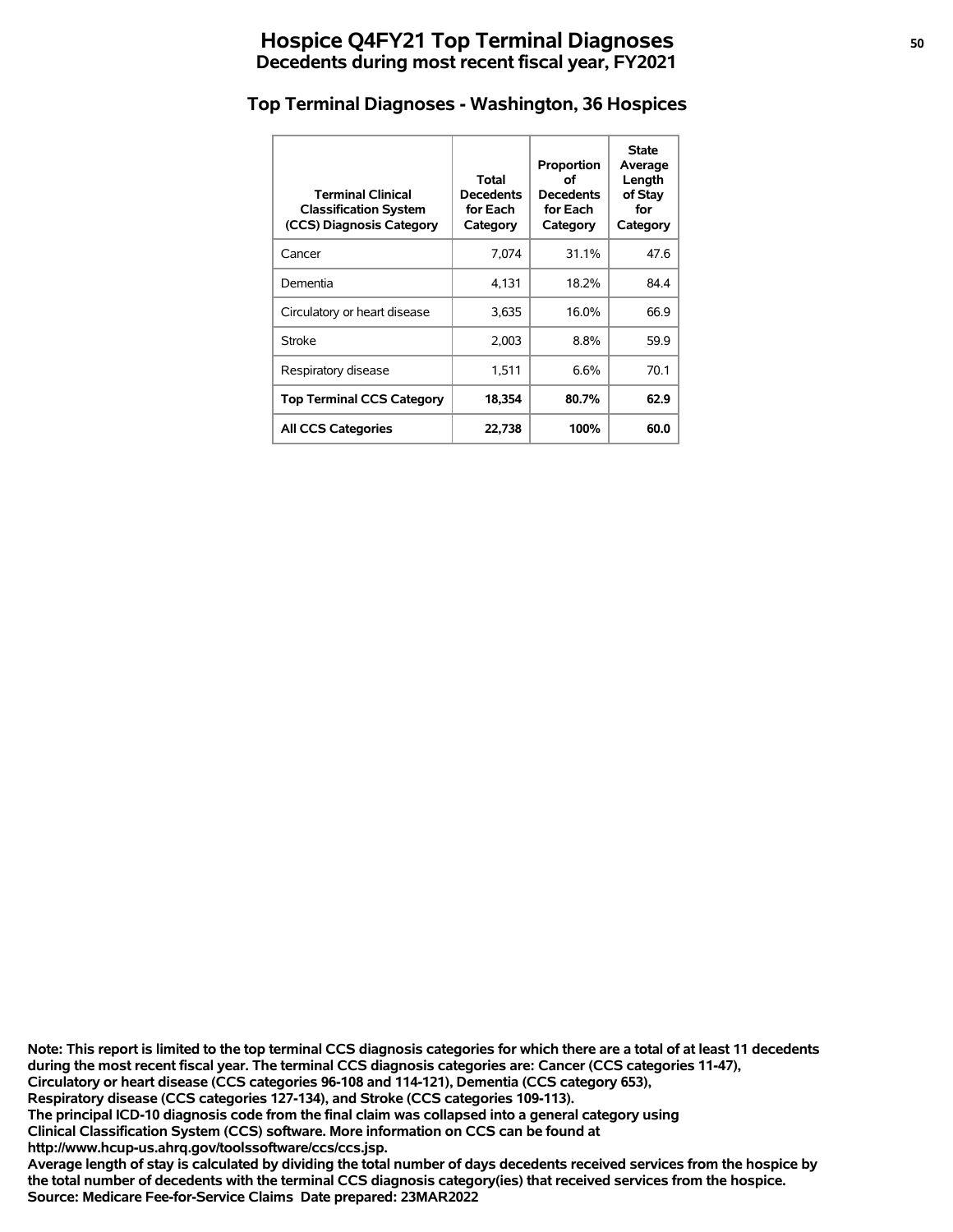# **Hospice Q4FY21 Top Terminal Diagnoses <sup>51</sup> Decedents during most recent fiscal year, FY2021**

#### **Top Terminal Diagnoses - Wisconsin, 76 Hospices**

| <b>Terminal Clinical</b><br><b>Classification System</b><br>(CCS) Diagnosis Category | Total<br><b>Decedents</b><br>for Each<br>Category | Proportion<br>οf<br><b>Decedents</b><br>for Each<br>Category | <b>State</b><br>Average<br>Length<br>of Stay<br>for<br>Category |
|--------------------------------------------------------------------------------------|---------------------------------------------------|--------------------------------------------------------------|-----------------------------------------------------------------|
| Cancer                                                                               | 7,058                                             | 25.6%                                                        | 51.0                                                            |
| Circulatory or heart disease                                                         | 5,663                                             | 20.6%                                                        | 83.0                                                            |
| Dementia                                                                             | 3.445                                             | 12.5%                                                        | 126.9                                                           |
| Respiratory disease                                                                  | 2,524                                             | $9.2\%$                                                      | 73.7                                                            |
| <b>Stroke</b>                                                                        | 2,437                                             | 8.8%                                                         | 84.6                                                            |
| <b>Top Terminal CCS Category</b>                                                     | 21,127                                            | 76.7%                                                        | 78.5                                                            |
| <b>All CCS Categories</b>                                                            | 27,552                                            | 100%                                                         | 73.3                                                            |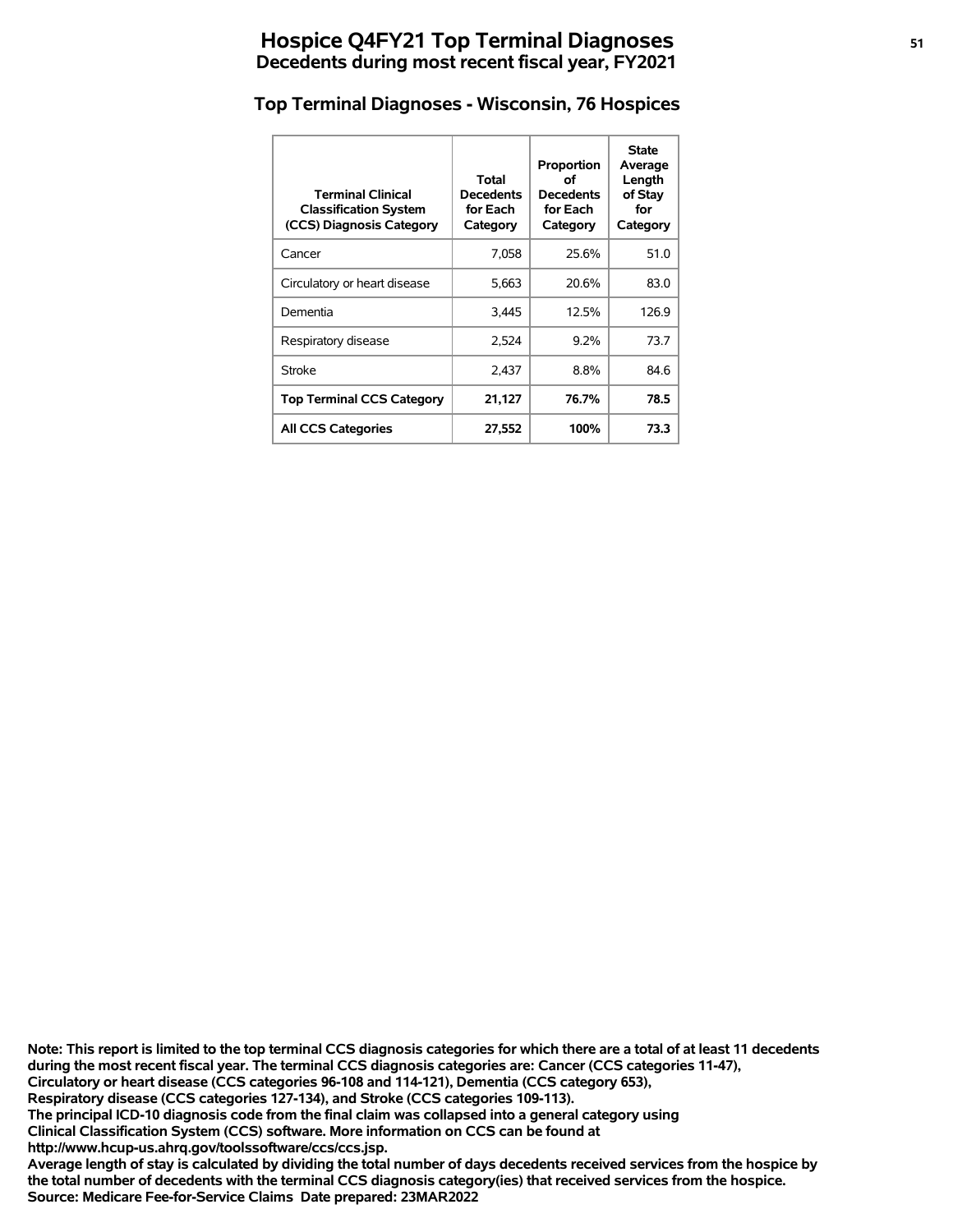# **Hospice Q4FY21 Top Terminal Diagnoses <sup>52</sup> Decedents during most recent fiscal year, FY2021**

#### **Top Terminal Diagnoses - West Virginia, 18 Hospices**

| <b>Terminal Clinical</b><br><b>Classification System</b><br>(CCS) Diagnosis Category | Total<br><b>Decedents</b><br>for Each<br>Category | Proportion<br>οf<br><b>Decedents</b><br>for Each<br>Category | <b>State</b><br>Average<br>Length<br>of Stay<br>for<br>Category |
|--------------------------------------------------------------------------------------|---------------------------------------------------|--------------------------------------------------------------|-----------------------------------------------------------------|
| Cancer                                                                               | 2.646                                             | 30.4%                                                        | 42.7                                                            |
| Circulatory or heart disease                                                         | 1,581                                             | 18.1%                                                        | 82.8                                                            |
| Dementia                                                                             | 1.118                                             | 12.8%                                                        | 101.0                                                           |
| Respiratory disease                                                                  | 936                                               | 10.7%                                                        | 71.8                                                            |
| <b>Stroke</b>                                                                        | 687                                               | 7.9%                                                         | 55.6                                                            |
| <b>Top Terminal CCS Category</b>                                                     | 6,968                                             | 79.9%                                                        | 66.3                                                            |
| <b>All CCS Categories</b>                                                            | 8,716                                             | 100%                                                         | 62.0                                                            |